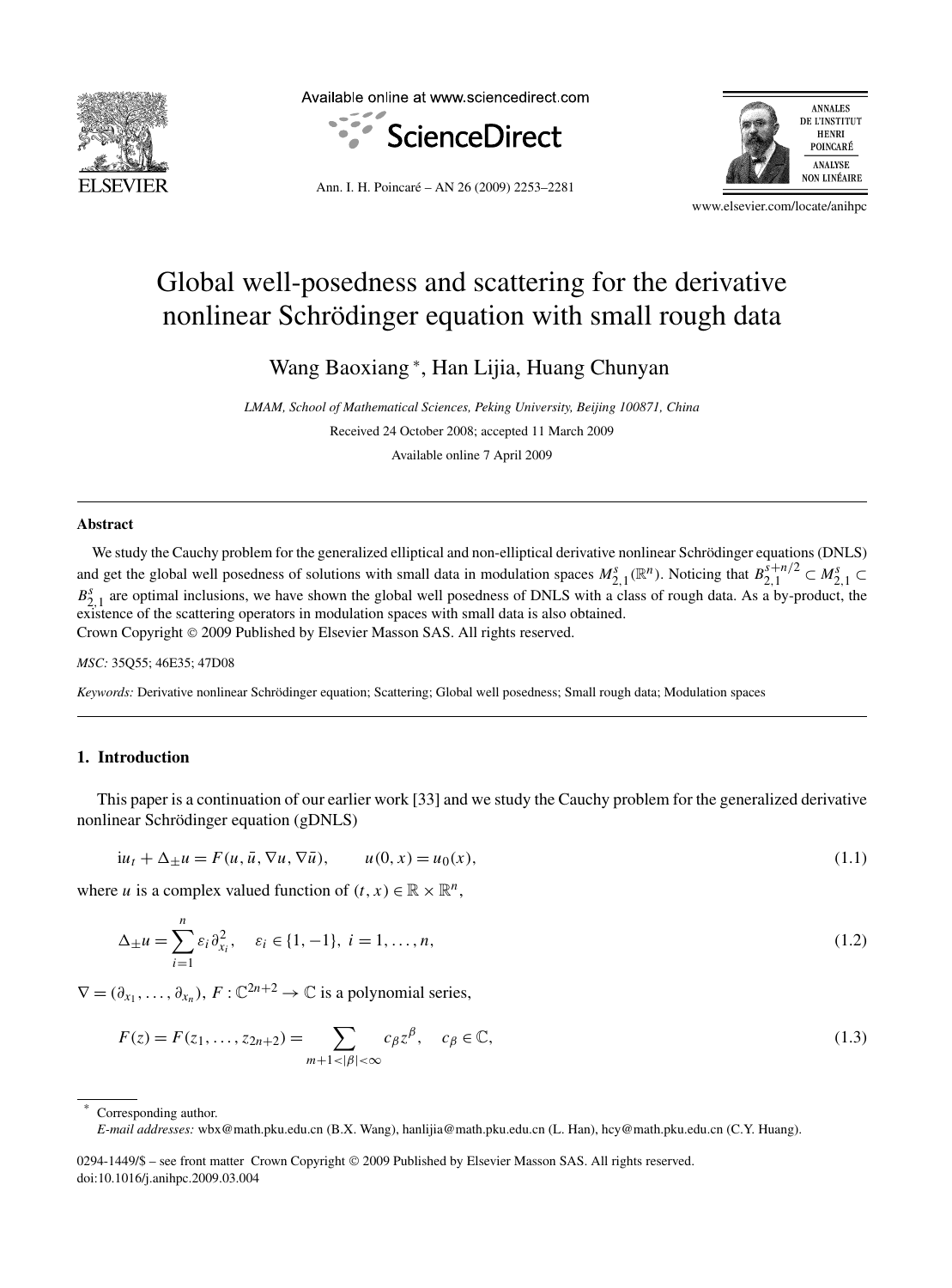$2 \leq m < \infty$ ,  $m \in \mathbb{N}$ , sup<sub>β</sub> |*c*<sub>β</sub>| <  $\infty$ .<sup>1</sup> A typical nonlinear term is the following

$$
F(u, \bar{u}, \nabla u, \nabla \bar{u}) = |u|^2 \vec{\lambda} \cdot \nabla u + u^2 \vec{\mu} \cdot \nabla \bar{u} + |u|^2 u,
$$

which is a model equation in the strongly interacting many-body systems near criticality as recently described in terms of nonlinear dynamics [27,10,8]. Another typical nonlinearity is

$$
F(u, \bar{u}, \nabla u, \nabla \bar{u}) = (1 \mp |u|^2)^{-1} |\nabla u|^2 u = \sum_{k=0}^{\infty} \pm |u|^{2k} |\nabla u|^2 u, \quad |u| < 1,
$$

which is a deformation of the Schrödinger map equation [9].

A large amount of work has been devoted to the study of the local and global well posedness of (1.1), see Bejenaru and Tataru [2], Chihara [3,4], Kenig, Ponce and Vega [14,15], Klainerman [18], Klainerman and Ponce [19], Ozawa and Zhai [22], Shatah [23], B.X. Wang and Y.Z. Wang [33]. When the nonlinear term *F* satisfies some energy structure conditions, or the initial data suitably decay, the energy method, which went back to the work of Klainerman [18] and was developed in [3,4,19,22,23], yields the global existence of (1.1) in the elliptical case  $\Delta_{\pm} = \Delta$ . Recently, Ozawa and Zhai obtained the global well posedness in  $H^s(\mathbb{R}^n)$  ( $n \geq 3$ ,  $s > 2 + n/2$ ,  $m \geq 2$ ) with small data for (1.1) in the elliptical case, where an energy structure condition on *F* is still required.

By setting up the local smooth effects for the solutions of the linear Schrödinger equation, Kenig, Ponce and Vega [14,15] were able to deal with the non-elliptical case and they established the local well posedness of Eq. (1.1) in  $H^s$ with  $s \gg n/2$ . Recently, the local well posedness results have been generalized to the quasi-linear (ultrahyperbolic) Schrödinger equations, see [16,17].

In one spatial dimension, B.X. Wang and Y.Z. Wang [33] showed the global well posedness of gDNLS (1.1) for small data in critical Besov spaces  $\dot{B}_{2,1}^{1+n/2-2/m} \cap \dot{B}_{2,1}^{1+n/2-1/M}(\mathbb{R}), m \geq 4$ . In higher spatial dimensions  $n \geq 2$ , by using Kenig, Ponce and Vega's local smooth effects and establishing time-global maximal function estimates in space-local Lebesgue spaces, B.X. Wang and Y.Z. Wang [33] showed the global well posedness of gDNLS (1.1) for small data in Besov spaces  $B_{2,1}^s(\mathbb{R}^n)$  with  $s > n/2 + 3/2$ ,  $m \ge 2 + 4/n$ .

Wang and Huang [32] obtained the global well posedness of (1.1) in one spatial dimension with initial data in  $M_{2,1}^{1+1/m}$ ,  $m \ge 4$ . In this paper, we will use a new way to study the global well posedness and scattering of (1.1) and show that (1.1) is globally well posed in  $M_{2,1}^s(\mathbb{R}^n)$  for the small Cauchy data. Our starting point is the smooth effect estimates for the linear Schrödinger equation in one spatial dimension (cf. [7,13,14,24,34]), from which we get a series of linear estimates in higher dimensional anisotropic Lebesgue spaces, including the global smooth effect estimates, the maximal function estimates and their relations to the Strichartz estimates. The maximal function estimates follows an idea as in Ionescu and Kenig [12]. These estimates together with the frequency-uniform decomposition method yield the global well posedness and scattering of solutions in modulation spaces  $M_{2,1}^s$ ,  $s \ge 5/2$  ( $s \ge 3/2$  if  $m \ge 3$ ).

# *1.1. Modulation spaces M<sup>s</sup>* 2*,*1

In this paper, we are mainly interested in the cases that the initial data  $u_0$  belongs to the modulation space  $M_{2,1}^s$  for which the norm can be equivalently defined in the following way (cf. [11,30–32]):

$$
\|f\|_{M_{2,1}^s} = \sum_{k \in \mathbb{Z}^n} \langle k \rangle^s \|\mathcal{F}f\|_{L^2(Q_k)},\tag{1.4}
$$

where  $\langle k \rangle = 1 + |k|$ ,  $Q_k = \{\xi: -1/2 \leq \xi_i - k_i < 1/2, i = 1, ..., n\}$ . Modulation spaces  $M_{2,1}^s$  are related to the Besov spaces and there holds the optimal inclusions  $B_{2,1}^{n/2+s} \subset M_{2,1}^s \subset B_{2,1}^s$  (cf. [28,26,32]). So, comparing  $M_{2,1}^s$ with  $B_{2,1}^{s+n/2}$ , we see that  $M_{2,1}^s$  contains a class of functions u satisfying  $||u||_{M_{2,1}^s} \ll 1$  but  $||u||_{B_{2,1}^{s+n/2}} = \infty$  (and hence  $||u||_{H^{s+n/2+\varepsilon}} = \infty$ , for any  $\varepsilon > 0$ ).

<sup>&</sup>lt;sup>1</sup> In fact,  $c_\beta$  is not necessarily bounded, condition sup<sub> $\beta$ </sub>  $|c_\beta| < \infty$  can be replaced by  $|c_\beta| \leq C^{|\beta|}$ .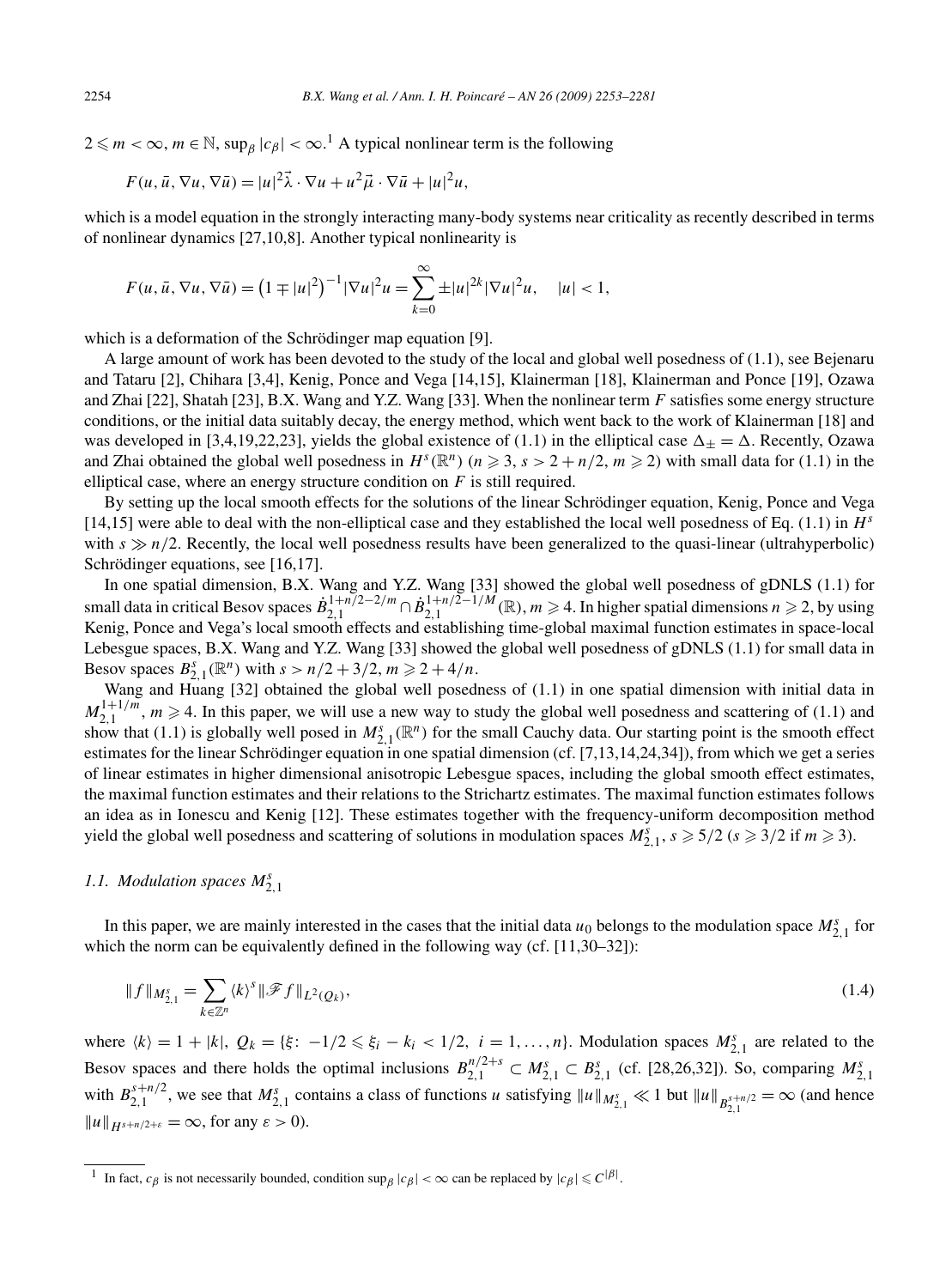#### *1.2. Main results*

For the definitions of the anisotropic Lebesgue spaces  $L_{x_i}^{p_1} L_{(x_j)_{j\neq i}}^{p_2} L_i^{p_2}(\mathbb{R}^{1+n})$  and the frequency-uniform decomposition operators  $\{\Box_k\}_{k\in\mathbb{Z}^n}$ , one can refer to Section 1.3. Denote for  $k = (k_1, \ldots, k_n)$ ,

$$
\|u\|_{X_{\alpha}^{s}} = \sum_{i,\ell=1}^{n} \sum_{k \in \mathbb{Z}^{n}, |k_{i}| > 4} \langle k_{i} \rangle^{s-1/2} \|\partial_{x_{\ell}}^{\alpha} \Box_{k} u\|_{L_{x_{i}}^{\infty} L_{(x_{j})_{j\neq i}}^{2} L_{t}^{2}(\mathbb{R}^{1+n})} + \sum_{i,\ell=1}^{n} \sum_{k \in \mathbb{Z}^{n}} \|\partial_{x_{\ell}}^{\alpha} \Box_{k} u\|_{L_{x_{i}}^{m} L_{(x_{j})_{j\neq i}}^{\infty} L_{t}^{\infty}(\mathbb{R}^{1+n})}, \quad (1.5)
$$

$$
||u||_{S_{\alpha}^{s}} = \sum_{\ell=1}^{n} \sum_{k \in \mathbb{Z}^{n}} \langle k \rangle^{s-1} ||\partial_{x_{\ell}}^{\alpha} \Box_{k} u||_{L_{t}^{\infty} L_{x}^{2} \cap L_{x,t}^{2+m}(\mathbb{R}^{1+n})},
$$
\n(1.6)

$$
\|u\|_{\tilde{S}_{\alpha}^{s}} = \sum_{\ell=1}^{n} \sum_{k \in \mathbb{Z}^{n}} \langle k \rangle^{s-1} \|\partial_{x_{\ell}}^{\alpha} \Box_{k} u\|_{L_{t}^{\infty} L_{x}^{2} \cap L_{t}^{2} L_{x}^{6}(\mathbb{R}^{1+n})},
$$
\n(1.7)

$$
\|u\|_{X^s} = \sum_{\alpha=0,1} \|u\|_{X^s_{\alpha}}, \qquad \|u\|_{S^s} = \sum_{\alpha=0,1} \|u\|_{S^s_{\alpha}}, \qquad \|u\|_{\tilde{S}^s} = \sum_{\alpha=0,1} \|u\|_{\tilde{S}^s_{\alpha}}.
$$
 (1.8)

In the sequel we will always assume that  $X_\alpha^s$ ,  $S_\alpha^s$ ,  $\tilde{S}_\alpha^s$  and  $X^s$ ,  $S^s$ ,  $\tilde{S}^s$  are as in (1.5)–(1.8), respectively. The following are our main results.

**Theorem 1.1.** Let  $n \ge 2$ ,  $2 < m < \infty$ ,  $m > 4/n$ . Assume that  $u_0 \in M_{2,1}^{3/2}$  and  $||u_0||_{M_{2,1}^{3/2}} \le \delta$  for some small  $\delta > 0$ . Then (1.1) has a unique global solution  $u \in C(\mathbb{R}, M_{2,1}^{3/2}) \cap X^{3/2} \cap S^{3/2}$  and  $||u||_{X^{3/2} \cap S^{3/2}} \lesssim \delta$ . Moreover, the scattering *operator of*  $(1.1)$  *carries a zero neighborhood in*  $C(\mathbb{R}, M_{2,1}^{3/2})$  *into*  $C(\mathbb{R}, M_{2,1}^{3/2})$ *.* 

In Theorem 1.1, if  $u_0 \in M_{2,1}^s$  with  $s > 3/2$ , then we have  $u \in C(\mathbb{R}, M_{2,1}^s)$ . If  $m = 2$ , we need to assume the initial data have stronger regularity:

**Theorem 1.2.** Let  $n \ge 3$ ,  $m = 2$ . Assume that  $u_0 \in M_{2,1}^{5/2}$  and  $||u_0||_{M_{2,1}^{5/2}} \le \delta$  for some small  $\delta > 0$ . Then (1.1) has a unique global solution  $u \in C(\mathbb{R}, M_{2,1}^{5/2}) \cap X^{5/2} \cap \tilde{S}^{5/2}$ , and  $||u||_{X^{5/2} \cap \tilde{S}^{5/2}} \lesssim \delta$ . Moreover, the scattering operator of  $(1.1)$  *carries a zero neighborhood in*  $C(\mathbb{R}, M_{2,1}^{5/2})$  *into*  $C(\mathbb{R}, M_{2,1}^{5/2})$ *.* 

When the nonlinearity *F* has a simple form, say,

$$
i u_t + \Delta_{\pm} u = \sum_{i=1}^n \lambda_i \partial_{x_i} \left( u^{\kappa_i + 1} \right), \qquad u(0, x) = u_0(x), \tag{1.9}
$$

we obtained in [32] the global well posedness of the DNLS (1.9) for the small data in modulation spaces  $M_{2,1}^{1/\kappa_1}$  in one spatial dimension. In higher spatial dimensions  $n \geq 2$ , we have

**Theorem 1.3.** Let  $n \ge 2$ ,  $\kappa_i > 2$ ,  $\kappa_i > 4/n$ ,  $\kappa_i \in \mathbb{N}$ ,  $\lambda_i \in \mathbb{C}$ ,  $m = \min_{1 \le i \le n} \kappa_i$ . Assume that  $u_0 \in M_{2,1}^{1/2}$  and  $||u_0||_{M_{2,1}^{1/2}} \leq \delta$  for some small  $\delta > 0$ . Then (1.9) has a unique global solution  $u \in C(\mathbb{R}, M_{2,1}^{1/2}) \cap X_0^{3/2} \cap S_0^{3/2}$ and  $||u||_{X_0^{3/2} \cap S_0^{3/2}} \lesssim \delta$ . Moreover, the scattering operator of (1.9) carries a zero neighborhood in  $C(\mathbb{R}, M_{2,1}^{1/2})$  into  $C(\mathbb{R}, M_{2,1}^{1/2})$ .

We remark that in Theorem 1.3, the same result holds if the nonlinear term  $\partial_{x_i}(u^{k_i+1})$  is replaced by  $\partial_{x_i}(|u|^{k_i}u)$  $(\kappa_i \in 2\mathbb{N}).$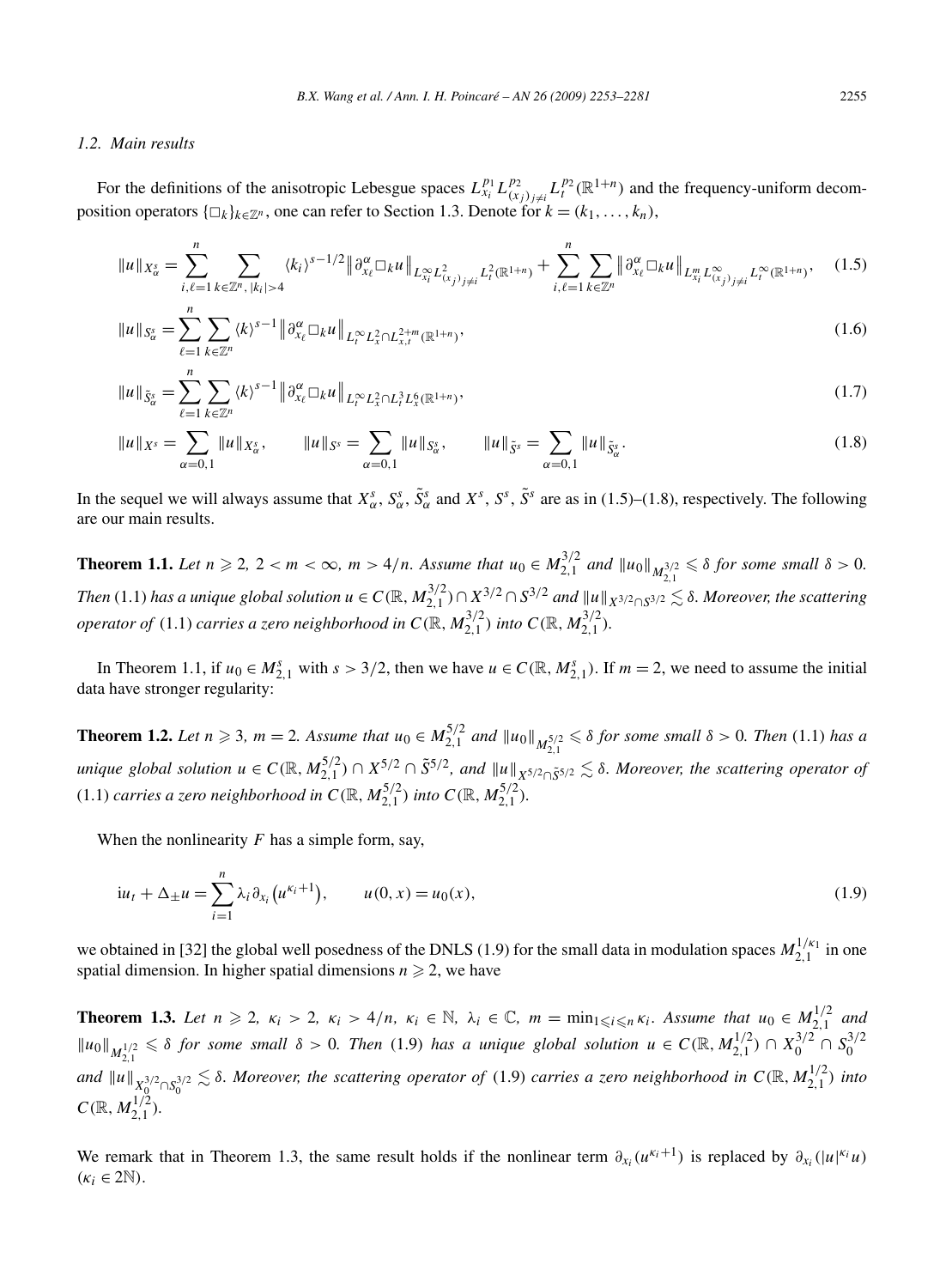**Theorem 1.4.** Let  $n \ge 3$ ,  $\kappa_i \in \mathbb{N}$ ,  $\lambda_i \in \mathbb{C}$ ,  $m = \min_{1 \le i \le n} \kappa_i = 2$ . Assume that  $u_0 \in M_{2,1}^{3/2}$  and  $||u_0||_{M_{2,1}^{3/2}} \le \delta$  for some small  $\delta > 0$ . Then (1.9) has a unique global solution  $u \in C(\mathbb{R}, M_{2,1}^{3/2}) \cap X_0^{5/2} \cap \tilde{S}_0^{5/2}$  and  $||u||_{X_0^{5/2} \cap \tilde{S}_0^{5/2}} \lesssim \delta$ . Moreover, *the scattering operator of* (1.9) *carries a zero neighborhood in*  $C(\mathbb{R}, M_{2,1}^{3/2})$  *into*  $C(\mathbb{R}, M_{2,1}^{3/2})$ .

Using the embedding  $H^{s+\epsilon+n/2} \subset M^s_{2,1}$ , we see that if  $u_0 \in H^{s+n/2}$ , then the same results hold in Theorems 1.1– 1.4 for  $s > 3/2$ ,  $s > 5/2$ ,  $s > 1/2$  and  $s > 3/2$ , respectively. When  $m = 1$ , Christ [5] showed the ill posedness of (1.9) in any  $H<sup>s</sup>$  for one spatial dimension case. For general nonlinearity in (1.1), we do not know what happens in the case  $m = 1$  in higher spatial dimensions.

#### *1.3. Notations*

The following are some notations which will be frequently used in this paper:  $\mathbb{C}, \mathbb{R}, \mathbb{N}$  and  $\mathbb{Z}$  will stand for the sets of complex number, reals, positive integers and integers, respectively.  $c \leq 1$ ,  $C > 1$  will denote positive universal constants, which can be different at different places. *a*  $\leq b$  stands for *a*  $\leq Cb$  for some constant *C* > 1, *a* ∼ *b* means that  $a \leq b$  and  $b \leq a$ . We write  $a \wedge b = \min(a, b)$ ,  $a \vee b = \max(a, b)$ . We denote by p' the dual number of  $p \in$ [1,  $\infty$ ], i.e.,  $1/p + 1/p' = 1$ . We will use Lebesgue spaces  $L^p := L^p(\mathbb{R}^n)$ ,  $\|\cdot\|_p := \|\cdot\|_{L^p}$ , Sobolev spaces  $H^s =$  $(I - \Delta)^{-s/2}L^2$ . Some properties of these function spaces can be found in [1,29]. If there is no explanation, we always assume that spatial dimensions  $n \ge 2$ . We will use the function spaces  $L_t^q L_x^p(\mathbb{R}^{n+1})$  and  $L_x^p L_t^q(\mathbb{R}^{n+1})$  for which the norms are defined by

$$
\|f\|_{L_t^q L_x^p(\mathbb{R}^{n+1})} = \|f\|_{L_x^p(\mathbb{R}^n)} \|_{L_t^q(\mathbb{R})}, \qquad \|f\|_{L_x^p L_t^q(\mathbb{R}^{n+1})} = \|f\|_{L_t^q(\mathbb{R})} \|_{L_x^p(\mathbb{R}^n)},
$$

 $L_{x,t}^p(\mathbb{R}^{n+1}) := L_x^p L_t^p(\mathbb{R}^{n+1})$ . We denote by  $L_{x_i}^{p_1} L_{(x_j)_{j\neq i}}^{p_2} L_t^{p_2} := L_{x_i}^{p_1} L_{(x_j)_{j\neq i}}^{p_2} L_t^{p_2}(\mathbb{R}^{1+n})$  the anisotropic Lebesgue space for which the norm is defined by

$$
\|f\|_{L_{x_i}^{p_1}L_{(x_j)_{j\neq i}}^{p_2}L_t^{p_2}} = \|f\|_{L_{x_1,\ldots,x_{i-1},x_{i+1},\ldots,x_n}^{p_2}L_t^{p_2}(\mathbb{R}\times\mathbb{R}^{n-1})}\|_{L_{x_i}^{p_1}(\mathbb{R})}.
$$
\n(1.10)

It is also convenient to use the notation  $L_{x_1}^{p_1} L_{x_2,...,x_n}^{p_2} L_t^{p_2} := L_{x_1}^{p_1} L_{(x_j)_{j\neq 1}}^{p_2} L_t^{p_2}$ . For any  $1 < k < n$ , we denote by  $\mathscr{F}_{x_1,...,x_k}$ the partial Fourier transform:

$$
(\mathscr{F}_{x_1,\ldots,x_k}f)(\xi_1,\ldots,\xi_k,x_{k+1},\ldots,x_n) = \int\limits_{\mathbb{R}^k} e^{-i(x_1\xi_1+\cdots+x_k\xi_k)} f(x) \, dx_1\ldots dx_k \tag{1.11}
$$

and by  $\mathscr{F}^{-1}_{\xi_1,\dots,\xi_k}$  the partial inverse Fourier transform, similarly for  $\mathscr{F}_{t,x}$  and  $\mathscr{F}^{-1}_{\tau,\xi}$ .  $\mathscr{F} := \mathscr{F}_{x_1,\dots,x_n}$ ,  $\mathscr{F}^{-1} := \mathscr{F}^{-1}_{\xi_1,\dots,\xi_n}$ .  $D_{x_i}^s = (-\partial_{x_i}^2)^{s/2} = \mathscr{F}_{\xi_i}^{-1} |\xi_i|^s \mathscr{F}_{x_i}$  expresses the partial Riesz potential in the  $x_i$  direction.  $\partial_{x_i}^{-1} = \mathscr{F}_{\xi_i}^{-1} (i\xi_i)^{-1} \mathscr{F}_{x_i}$ . We will use the Bernstein multiplier estimate; cf. [1,29]. For any  $r \in [1, \infty]$ ,

$$
\|\mathcal{F}^{-1}\varphi\mathcal{F}f\|_{r} \leq C\|\varphi\|_{H^{s}}\|f\|_{r}, \quad s > n/2.
$$
\n(1.12)

We will use the frequency-uniform decomposition operators (cf. [30–32]). Let  $\{\sigma_k\}_{k \in \mathbb{Z}^n}$  be a function sequence satisfying

$$
\begin{cases}\n\sigma_k(\xi) \geqslant c, & \forall \xi \in Q_k, \\
\text{supp}\,\sigma_k \subset \{\xi: |\xi - k| \leqslant \sqrt{n}\}, \\
\sum_{k \in \mathbb{Z}^n} \sigma_k(\xi) \equiv 1, & \forall \xi \in \mathbb{R}^n, \\
|D^{\alpha} \sigma_k(\xi)| \leqslant C_m, & \forall \xi \in \mathbb{R}^n, |\alpha| \leqslant m \in \mathbb{N}.\n\end{cases}
$$
\n(1.13)

Denote

$$
\Upsilon = \left\{ \{\sigma_k\}_{k \in \mathbb{Z}^n} : \{\sigma_k\}_{k \in \mathbb{Z}^n} \text{ satisfies (1.13)} \right\}. \tag{1.14}
$$

Let  $\{\sigma_k\}_{k \in \mathbb{Z}^n} \in \Upsilon$  be a function sequence.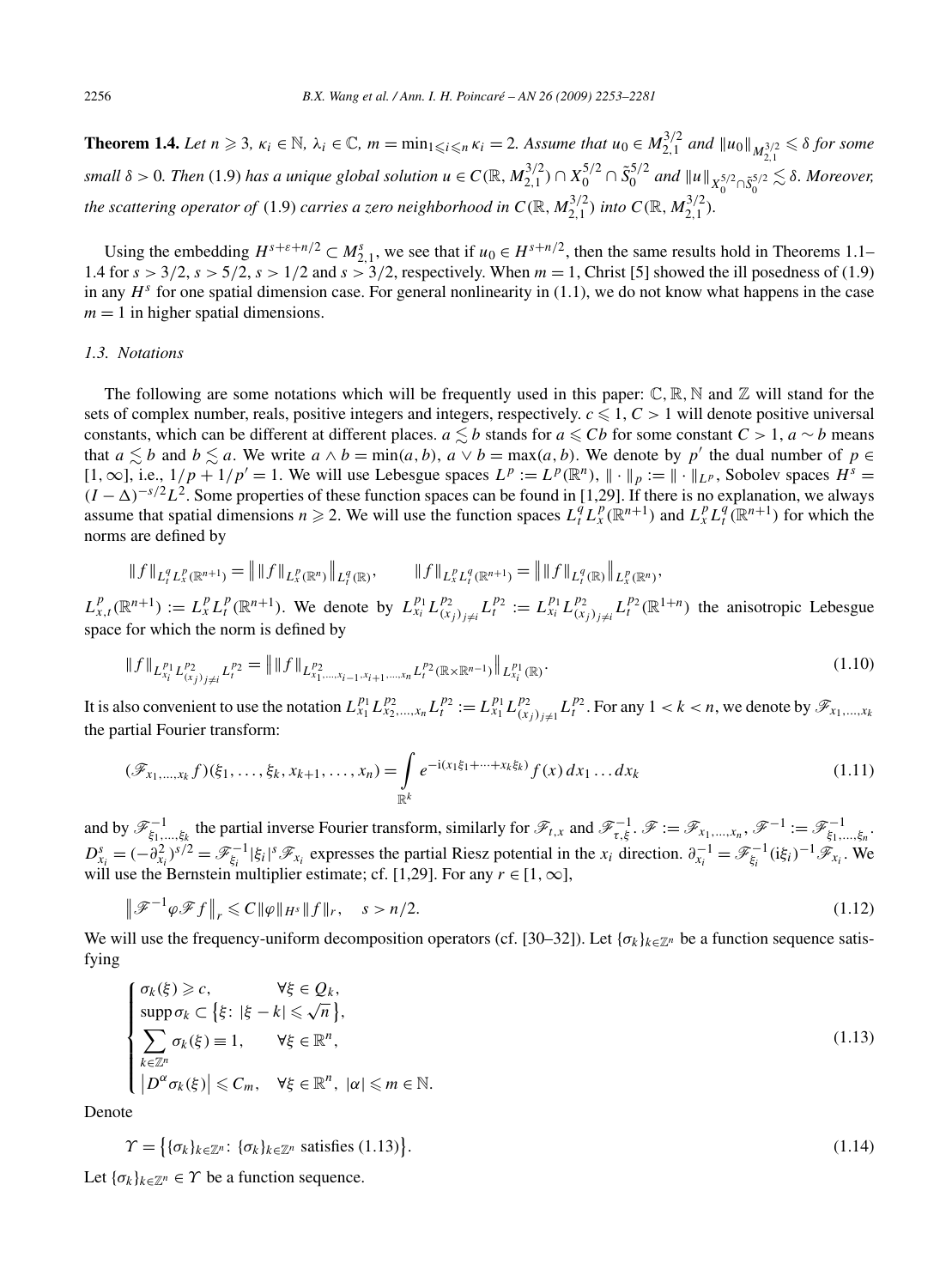$$
\Box_k := \mathscr{F}^{-1} \sigma_k \mathscr{F}, \quad k \in \mathbb{Z}^n, \tag{1.15}
$$

are said to be the frequency-uniform decomposition operators. One may ask the existence of the frequency-uniform decomposition operators. Indeed, let  $\rho \in \mathcal{S}(\mathbb{R}^n)$  and  $\rho : \mathbb{R}^n \to [0, 1]$  be a smooth radial bump function adapted to the ball  $B(0, \sqrt{n})$ , say  $\rho(\xi) = 1$  as  $|\xi| \le \sqrt{n}/2$ , and  $\rho(\xi) = 0$  as  $|\xi| \ge \sqrt{n}$ . Let  $\rho_k$  be a translation of  $\rho: \rho_k(\xi) = \rho(\xi - k)$ ,  $k \in \mathbb{Z}^n$ . We write

$$
\eta_k(\xi) = \rho_k(\xi) \bigg(\sum_{k \in \mathbb{Z}^n} \rho_k(\xi)\bigg)^{-1}, \quad k \in \mathbb{Z}^n.
$$
\n(1.16)

We have  $\{\eta_k\}_{k\in\mathbb{Z}^n} \in \Upsilon$ . It is easy to see that for any  $\{\eta_k\}_{k\in\mathbb{Z}^n} \in \Upsilon$ ,

$$
|| f ||_{M_{2,1}^s} \sim \sum_{k \in \mathbb{Z}^n} \langle k \rangle^s ||\Box_k f ||_{L^2(\mathbb{R}^n)}.
$$

We will use the function space  $\ell_{\Box}^{1,s}(L_t^p L_x^r(I \times \mathbb{R}^n))$  which contains all of the functions  $f(t, x)$  so that the following norm is finite:

$$
\|f\|_{\ell_{\Box}^{1,s}(L_t^p L_x^r(I \times \mathbb{R}^n))} := \sum_{k \in \mathbb{Z}^n} \langle k \rangle^s \|\Box_k f\|_{L_t^p L_x^r(I \times \mathbb{R}^n)}.
$$
\n(1.17)

For simplicity, we write  $\ell_{\Box}^1(L_t^p L_x^r(I \times \mathbb{R}^n)) = \ell_{\Box}^{1,0}(L_t^p L_x^r(I \times \mathbb{R}^n))$ .

This paper is organized as follows. In Section 2 we state the global smooth effect estimates of the solutions of the linear Schrödinger equation in anisotropic Lebesgue spaces, whose proofs will be left to Appendix A. In Sections 3 and 4 we consider the frequency-uniform localized versions for the global maximal function estimates, the global smooth effects, together with their relations to the Strichartz estimates. In Sections 5, 6 and 7 we prove our Theorem 1.3, Theorem 1.1 and Theorems 1.4 and 1.2, respectively. In Appendix B we generalize the Christ–Kiselev Lemma to the anisotropic Lebesgue spaces in higher dimensions.

# **2. Anisotropic global smooth effects**

Recall that in [20], Linares and Ponce considered the linear estimates for the following problem:

$$
i\partial_t u - \partial_{xy}^2 u = F(t, x, y), \qquad u(0, x) = 0.
$$
 (2.1)

Let  $u$  be the solution of the above question. Linares and Ponce obtained that<sup>2</sup>

$$
\|D_x^{1/2}e^{it\partial_{xy}^2}\phi\|_{L_y^{\infty}L_t^2L_x^2(\mathbb{R}^3)} \lesssim \|\phi\|_{L^2(\mathbb{R}^2)}, \qquad \|\partial_x u\|_{L_y^{\infty}L_t^2L_x^2(\mathbb{R}^3)} \lesssim \|F\|_{L_y^1L_t^2L_x^2(\mathbb{R}^3)}.
$$
\n(2.2)

Denote

 $\parallel$ 

$$
S(t) = e^{it\Delta_{\pm}} = \mathscr{F}^{-1}e^{it\sum_{j=1}^{n}\varepsilon_{j}\xi_{j}^{2}}\mathscr{F}, \qquad \mathscr{A} f(t,x) = \int_{0}^{t} S(t-\tau) f(\tau,x) d\tau.
$$

In two spatial dimensions, *S*(*t*) and *≰ f* can be reduced to the semigroup  $e^{it\partial_{xy}^2}$  and the solution of (2.1) by a simple transform, respectively. Using the one order smooth effect estimates in one spatial dimension as in [14], in higher spatial dimensions, we have

**Proposition 2.1.** *For any*  $i = 1, \ldots, n$ *, we have the following estimate:* 

$$
\|D_{x_i}^{1/2} S(t)u_0\|_{L_{x_i}^{\infty}L_{(x_j)_{j\neq i}}^2L_i^2(\mathbb{R}^{1+n})} \lesssim \|u_0\|_2.
$$
\n(2.3)

$$
\|\partial_{x_i} \mathscr{A} f\|_{L^\infty_{x_i} L^2_{(x_j)_{j\neq i}} L^2_{t}(\mathbb{R}^{1+n})} \lesssim \|f\|_{L^1_{x_i} L^2_{(x_j)_{j\neq i}} L^2_{t}(\mathbb{R}^{1+n})}.
$$
\n(2.4)

<sup>&</sup>lt;sup>2</sup> The authors are grateful to the referee for his/her pointing out the work [20] after they finished the first version of the paper.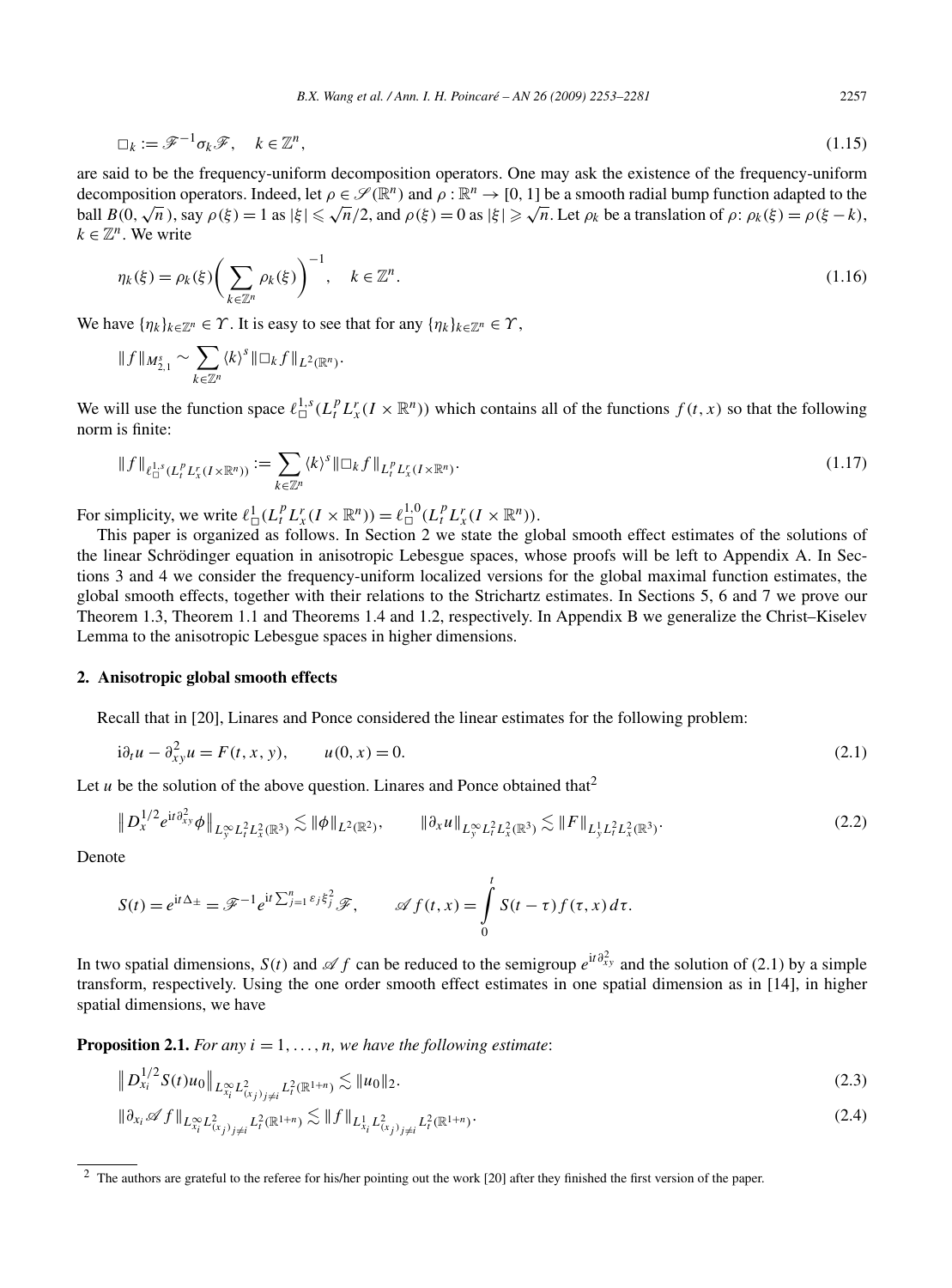We leave the proof of Proposition 2.1 to Appendix A. The dual version of  $(2.3)$  is

**Proposition 2.2.** *For any*  $i = 1, \ldots, n$ *, we have the following estimate:* 

$$
\|\partial_{x_i} \mathscr{A} f\|_{L_t^{\infty} L_x^2(\mathbb{R}^{1+n})} \lesssim \|D_{x_i}^{1/2} f\|_{L_{x_i}^1 L_{(x_j)_{j\neq i}}^2 L_t^2(\mathbb{R}^{1+n})}.
$$
\n(2.5)

#### **3.** Linear estimates with  $\Box_k$ -decomposition

In this section we consider the smooth effect estimates, the maximal function estimates, the Strichartz estimates and their interaction estimates for the solutions of the linear Schrödinger equations by using the frequency-uniform decomposition operators. For convenience, we will use the following function sequence  $\{\sigma_k\}_{k \in \mathbb{Z}^n}$ :

**Lemma 3.1.** *Let*  $\eta_k : \mathbb{R} \to [0, 1]$  *(k* ∈ Z*) be a smooth-function sequence satisfying condition* (1.13)*. Denote* 

$$
\sigma_k(\xi) := \eta_{k_1}(\xi_1) \dots \eta_{k_n}(\xi_n), \quad k = (k_1, \dots, k_n).
$$
\n(3.1)

*Then we have*  $\{\sigma_k\}_{k\in\mathbb{Z}^n} \in \Upsilon$ *.* 

Recall that in [31], we established the following Strichartz estimates in a class of function spaces by using the frequency-uniform decomposition operators.

**Lemma 3.2.** *Let*  $2 \leq p < \infty$ ,  $\gamma \geq 2 \vee \gamma(p)$ *,* 

$$
\frac{2}{\gamma(p)} = n\bigg(\frac{1}{2} - \frac{1}{p}\bigg).
$$

*Then we have*

 $\left\| S(t)\varphi \right\|_{\ell^1_\Box(L^{\gamma}(\mathbb{R},L^p(\mathbb{R}^n)))} \lesssim \|\varphi\|_{M_{2,1}(\mathbb{R}^n)},$  $\|\mathscr{A}f\|_{\ell_{\Box}^1(L^{\gamma}(\mathbb{R}, L^p(\mathbb{R}^n)))\cap \ell_{\Box}^1(L^{\infty}(\mathbb{R}, L^2(\mathbb{R}^n)))} \lesssim \|f\|_{\ell_{\Box}^1(L^{\gamma'}(\mathbb{R}, L^{p'}(\mathbb{R}^n)))}.$ 

*In particular, if*  $2 + 4/n \leqslant p < \infty$ *, then we have* 

 $||S(t)\varphi||_{\ell^1_{\Box}(L^p_{t,x}(\mathbb{R}^{1+n}))} \lesssim ||\varphi||_{M_{2,1}(\mathbb{R}^n)},$  $\|\mathscr{A}f\|_{\ell_{\square}^1(L^p_{t,x}(\mathbb{R}^{1+n}))\cap \ell_{\square}^1(L^\infty_t L^2_x(\mathbb{R}^{1+n}))} \lesssim \|f\|_{\ell_{\square}^1(L^{p'}_{t,x}(\mathbb{R}^{1+n}))}.$ 

The next lemma is essentially known, see [29,30].

**Lemma 3.3.** Let  $\Omega \subset \mathbb{R}^n$  be a compact set with diam  $\Omega < 2R$ ,  $0 < p \leqslant q \leqslant \infty$ . Then there exists a constant  $C > 0$ , *which depends only on p,q such that*

$$
||f||_q \leq C R^{n(1/p-1/q)} ||f||_p, \quad \forall f \in L^p_{\Omega},
$$

 $where L_{\Omega}^{p} = \{f \in \mathcal{S}'(\mathbb{R}^{n}) : supp \hat{f} \subset \Omega, ||f||_{p} < \infty\}.$ 

In Lemma 3.3 we emphasize that the constant *C >* 0 is independent of the position of *Ω* in frequency spaces, say, in the case  $\Omega = B(k, \sqrt{n})$ ,  $k \in \mathbb{Z}^n$ , Lemma 3.3 uniformly holds for all  $k \in \mathbb{Z}^n$ .

**Lemma 3.4.** *We have for any*  $\sigma \in \mathbb{R}$  *and*  $k = (k_1, \ldots, k_n) \in \mathbb{Z}^n$  *with*  $|k_i| \geq 4$ *,* 

$$
\left\|\Box_k D_{x_i}^\sigma u\right\|_{L_{x_1}^{p_1}L_{x_2,\ldots,x_n}^{p_2}L_{t}^{p_2}(\mathbb{R}^{1+n})}\lesssim \langle k_i\rangle^\sigma\|\Box_k u\|_{L_{x_1}^{p_1}L_{x_2,\ldots,x_n}^{p_2}L_{t}^{p_2}(\mathbb{R}^{1+n})}.
$$

*Replacing*  $D_{x_i}^{\sigma}$  *by*  $\partial_{x_i}^{\sigma}$  ( $\sigma \in \mathbb{N}$ ), the above inequality holds for all  $k \in \mathbb{Z}^n$ .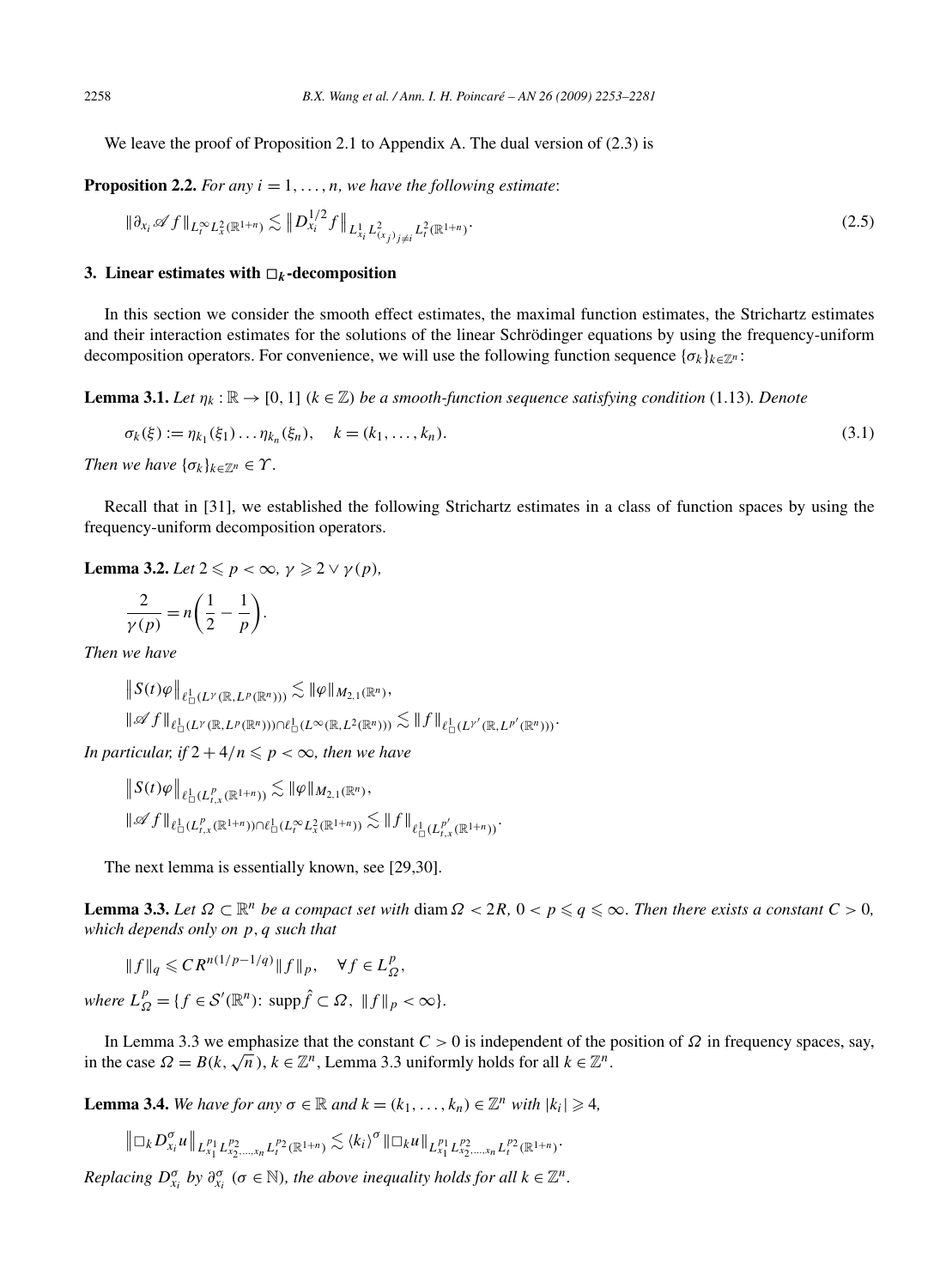**Proof.** Using Lemma 3.1, one has that

$$
\Box_k D_{x_i}^{\sigma} u = \sum_{\ell=-1}^1 \int_{\mathbb{R}} \bigl( \mathscr{F}_{\xi_i}^{-1} \bigl( \eta_{k_i+\ell}(\xi_i) | \xi_i |^{\sigma} \bigr) \bigr) (y_i) (\Box_k u) (x_i - y_i) dy_i.
$$

Using Young's inequality and noticing that  $\|\mathscr{F}_{\xi_i}^{-1}(\eta_{k_i+\ell}(\xi_i)|\xi_i|^{\sigma})\|_{L^1(\mathbb{R})}\lesssim \langle k_i\rangle^{\sigma}$ , one has the result.  $\Box$ 

Ionescu and Kenig [12] showed the following maximal function estimates in higher spatial dimensions  $n \geq 3$ :

$$
\left\| \Delta_k S(t) u_0 \right\|_{L^2_{x_i} L^\infty_{(x_j)_{j \neq i}} L^\infty_t(\mathbb{R}^{1+n})} \lesssim 2^{(n-1)k/2} \|\Delta_k u_0\|_{L^2(\mathbb{R}^n)}.
$$
\n(3.2)

We partially resort to their idea to obtain the following

**Proposition 3.5.** Let  $4/n < q \leq \infty$ ,  $q \geq 2$ . Then we have

$$
\left\|\Box_k S(t)u_0\right\|_{L_{x_i}^q L_{(x_j)_j\neq i}^\infty L_t^\infty(\mathbb{R}^{1+n})} \lesssim \langle k_i \rangle^{1/q} \|\Box_k u_0\|_{L^2(\mathbb{R}^n)}.
$$
\n(3.3)

**Proof.** For convenience, we write  $\bar{x} = (x_1, \ldots, x_{n-1})$ . By standard dual estimate method, it suffices to show that (see [12])

$$
\|\mathscr{F}^{-1}e^{it|\xi|_{\pm}^2}\eta_{k_1}(\xi_1)\eta_{\bar{k}}(\bar{\xi})\|_{L_{x_1}^{q/2}L_{\bar{x},t}^{\infty}(\mathbb{R}^n)}\lesssim \langle k_1\rangle^{2/q}.
$$

In view of the decay of  $\Box_k S(t)$ , we see that (cf. [31])

$$
\|\mathscr{F}_{\bar{\xi}}^{-1}e^{it|\bar{\xi}|_{\pm}^{2}}\eta_{\bar{k}}(\bar{\xi})\|_{L^{\infty}_{\bar{x}}(\mathbb{R}^{n-1})}\lesssim (1+|t|)^{-(n-1)/2},
$$
  

$$
\|\mathscr{F}_{\xi_{1}}^{-1}e^{it\xi_{1}^{2}}\eta_{k_{1}}(\xi_{1})\|_{L^{\infty}_{x_{1}}(\mathbb{R})}\lesssim (1+|t|)^{-1/2}.
$$

On the other hand, integrating by part, one has that for  $|x_1| > 4|t| \langle k_1 \rangle$ ,

$$
\left|\mathscr{F}_{\xi_1}^{-1}e^{it\xi_1^2}\eta_{k_1}(\xi_1)\right|\lesssim |x_1|^{-2}.
$$

Hence, for  $|x_1| > 1$ ,

$$
\left|\mathscr{F}^{-1}e^{it|\xi|_{\pm}^2}\eta_{k_1}(\xi_1)\eta_{\bar{k}}(\bar{\xi})\right|\lesssim (1+|x_1|)^{-2}+\langle k_1\rangle^{n/2}(\langle k_1\rangle+|x_1|)^{-n/2}.
$$

So, we have

$$
\|\mathscr{F}^{-1}e^{it|\xi|^2_{\pm}}\eta_{k_1}(\xi_1)\eta_{\bar{k}}(\bar{\xi})\|_{L^{q/2}_{x_1}L^\infty_{\bar{x},t}(\mathbb{R}^n)}\lesssim 1+\langle k_1\rangle^{n/2}\|(\langle k_1\rangle+|x_1|)^{-n/2}\|_{L^{q/2}_{x_1}(\mathbb{R})}\lesssim \langle k_1\rangle^{2/q}.
$$

This finishes the proof of  $(3.3)$ .  $\Box$ 

**Remark 3.6.** We conjecture that (3.3) also holds in the case  $p = 4/n$  if  $n = 2$ . Using similar way as in [33], one can show that (3.3) is sharp.

The dual version of Proposition 3.5 is the following

**Proposition 3.7.** Let  $2 \leq q \leq \infty$ ,  $q > 4/n$ . Then we have for any  $k = (k_1, \ldots, k_n) \in \mathbb{Z}^n$ ,

$$
\left\| \Box_k \int_{\mathbb{R}} S(t-\tau) f(\tau) d\tau \right\|_{L_t^{\infty} L_x^2(\mathbb{R}^{1+n})} \lesssim \langle k_i \rangle^{1/q} \|\Box_k f\|_{L_{x_i}^{q'} L_{(x_j)_{j\neq i}}^1 L_t^1(\mathbb{R}^{1+n})}.
$$
\n(3.4)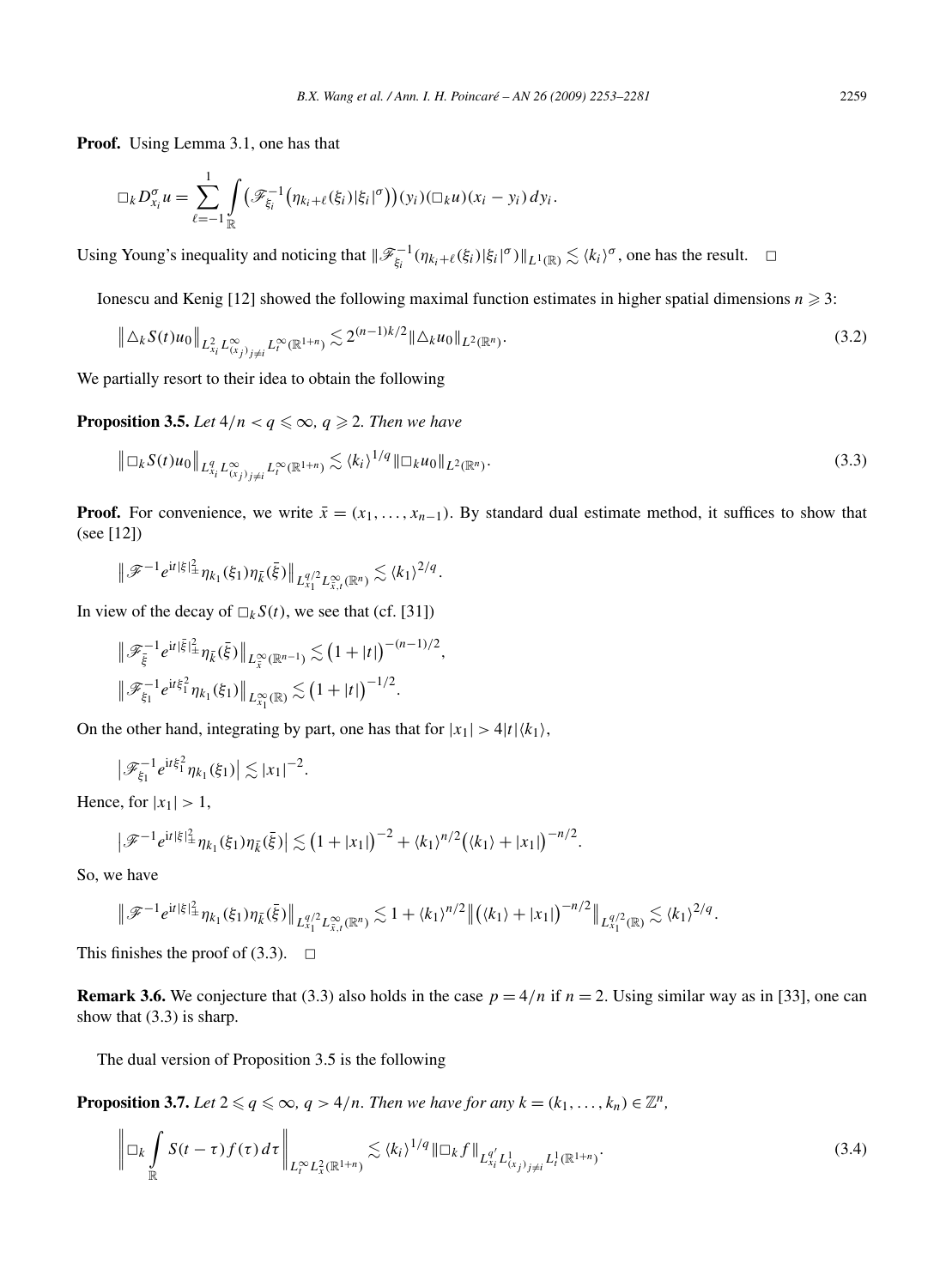**Proof.** Denote

$$
\tilde{\Box}_k = \sum_{\ell \in \Lambda} \Box_{k+\ell}, \quad \Lambda = \{ \ell \in \mathbb{Z}^n \colon \operatorname{supp} \sigma_k \cap \operatorname{supp} \sigma_{k+\ell} \neq \varnothing \}. \tag{3.5}
$$

Write

$$
\mathcal{L}_k(f, \psi) := \left| \int_{\mathbb{R}} \left( \Box_k \int_{\mathbb{R}} S(t - \tau) f(\tau) d\tau, \psi(t) \right) dt \right| \tag{3.6}
$$

By Proposition 3.5,

$$
\mathcal{L}_{k}(f, \psi) \leq \|\Box_{k} f\|_{L_{x_{i}}^{q'} L_{(x_{j})_{j\neq i}}^{1} L_{t}^{1}(\mathbb{R}^{1+n})} \|\tilde{\Box}_{k} \int_{\mathbb{R}} S(\tau - t) \psi(t) dt \|\|_{L_{x_{i}}^{q'} L_{(x_{j})_{j\neq i}}^{\infty} L_{t}^{\infty}(\mathbb{R}^{1+n})} \leq \|\Box_{k} f\|_{L_{x_{i}}^{q'} L_{(x_{j})_{j\neq i}}^{1} L_{(x_{j})_{j\neq i}}^{1} L_{t}^{1}(\mathbb{R}^{1+n})} (3.7)
$$

By duality, we have the result, as desired.  $\Box$ 

In view of Propositions 2.1 and 2.2, we have

**Proposition 3.8.** *We have for any*  $k = (k_1, \ldots, k_n) \in \mathbb{Z}^n$ ,

$$
\|\Box_k \mathscr{A} \partial_{x_i} f\|_{L^\infty_{x_i} L^2_{(x_j)_{j\neq i}} L^2_t(\mathbb{R}^{1+n})} \lesssim \|\Box_k f\|_{L^1_{x_i} L^2_{(x_j)_{j\neq i}} L^2_t(\mathbb{R}^{1+n})},\tag{3.8}
$$

$$
\|\Box_k \mathscr{A}\partial_{x_i} f\|_{L_t^{\infty} L_x^2(\mathbb{R}^{1+n})} \lesssim \langle k_i \rangle^{1/2} \|\Box_k f\|_{L_{x_i}^1 L_{(x_j)_{j\neq i}}^2 L_i^2(\mathbb{R}^{1+n})}.
$$
\n(3.9)

**Proof.** By Proposition 2.1, we immediately have (3.8). In view of Proposition 2.2 and Lemma 3.4, we have (3.9) in the case  $|k_i| \ge 3$ . If  $|k_i| \le 2$ , in view of Proposition 2.2,

$$
\|\Box_k \mathscr{A}\partial_{x_i} f\|_{L_t^{\infty} L_x^2(\mathbb{R}^{1+n})} \lesssim \|D_{x_i}^{-1/2} \Box_k \mathscr{A}\partial_{x_i} f\|_{L_t^{\infty} L_x^2(\mathbb{R}^{1+n})} \lesssim \|\Box_k f\|_{L_{x_i}^1 L_{(x_j)_{j\neq i}}^2 L_t^2(\mathbb{R}^{1+n})},
$$

which implies the result, as desired.  $\square$ 

By the duality, we also have the following

**Proposition 3.9.** Let  $2 < q \leq \infty$   $q > 4/n$ . Then we have

$$
\|\Box_k \mathscr{A}\partial_{x_i} f\|_{L^q_{x_i} L^\infty_{(x_j)_{j\neq i}} L^\infty_{t}(\mathbb{R}^{1+n})} \lesssim \langle k_i \rangle^{1/2+1/q} \|\Box_k f\|_{L^1_{x_i} L^2_{(x_j)_{j\neq i}} L^2_{t}(\mathbb{R}^{1+n})}.
$$
\n(3.10)

**Proof.** By Propositions 3.7, 3.8 and Lemma 3.4,

$$
\mathcal{L}_{k}(\partial_{x_{1}}f, \psi) \leq \left\| \Box_{k} \int_{\mathbb{R}} S(-\tau) \partial_{x_{1}} f(\tau) d\tau \right\|_{L^{2}(\mathbb{R}^{n})} \left\| \tilde{\Box}_{k} \int_{\mathbb{R}} S(-t) \psi(t) dt \right\|_{L^{2}(\mathbb{R}^{n})} \n\lesssim \langle k_{1} \rangle^{1/2} \|\Box_{k} f \|_{L^{1}_{x_{1}} L^{2}_{x_{2},...,x_{n}} L^{2}_{t}(\mathbb{R}^{1+n})} \langle k_{1} \rangle^{1/q} \|\tilde{\Box}_{k} \psi \|_{L^{q'}_{x_{1}} L^{1}_{x_{2},...,x_{n}} L^{1}_{t}(\mathbb{R}^{1+n})} \n\lesssim \langle k_{1} \rangle^{1/2+1/q} \|\Box_{k} f \|_{L^{1}_{x_{1}} L^{2}_{x_{2},...,x_{n}} L^{2}_{t}(\mathbb{R}^{1+n})} \|\psi \|_{L^{q'}_{x_{1}} L^{1}_{x_{2},...,x_{n}} L^{1}_{t}(\mathbb{R}^{1+n})}.
$$
\n(3.11)

Again, by duality, it follows from  $(3.11)$  and Christ–Kiselev's Lemma that  $(3.10)$  holds.  $\Box$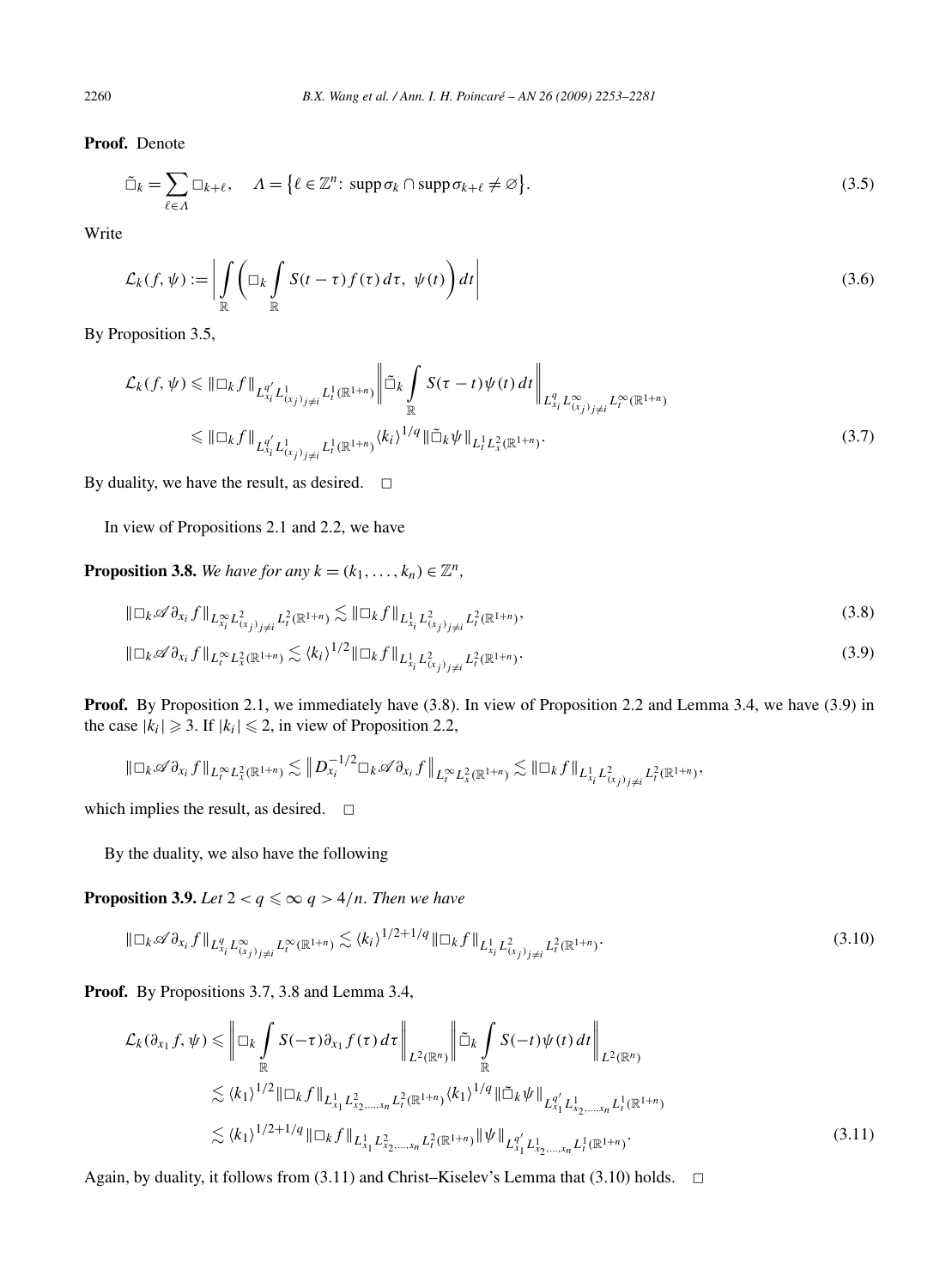**Proposition 3.10.** *Let*  $2 \le r < \infty$ ,  $2/\gamma(r) = n(1/2 - 1/r)$  *and*  $\gamma > \gamma(r) \vee 2$ *. We have* 

$$
\|\Box_k S(t)u_0\|_{L_t^{\gamma}L_x^r(\mathbb{R}^{1+n})} \lesssim \|\Box_k u_0\|_{L^2(\mathbb{R}^n)},
$$
\n(3.12)

$$
\|\Box_k \mathscr{A} f\|_{L_t^\infty L_x^2 \cap L_t^\gamma L_x^r(\mathbb{R}^{1+n})} \lesssim \|\Box_k f\|_{L_t^{\gamma'} L_x^{r'}(\mathbb{R}^{1+n})},\tag{3.13}
$$

$$
\|\Box_k \mathscr{A}\partial_{x_i} f\|_{L_t^{\gamma} L_x^r(\mathbb{R}^{1+n})} \lesssim \langle k_i \rangle^{1/2} \|\Box_k f\|_{L_{x_i}^1 L_{(x_j)_{j \neq i}}^2 L_i^2(\mathbb{R}^{1+n})},\tag{3.14}
$$

$$
\|\Box_k \mathscr{A} \partial_{x_i} f\|_{L^\infty_{x_i} L^2_{(x_j)_{j\neq i}} L^2_{t}(\mathbb{R}^{1+n})} \lesssim \langle k_i \rangle^{1/2} \|\Box_k f\|_{L^{y'}_t L^{r'}_x(\mathbb{R}^{1+n})},\tag{3.15}
$$

 $and$   $for$   $2 \leqslant q < \infty$ ,  $q > 4/n$ ,  $\alpha = 0, 1$ ,

$$
\left\| \Box_k \mathscr{A} \partial_{x_i}^{\alpha} f \right\|_{L_{x_i}^q L_{(x_j)_{j \neq i}}^{\infty} L_i^{\infty}(\mathbb{R}^{1+n})} \lesssim \langle k_i \rangle^{\alpha+1/q} \|\Box_k f\|_{L_i^{\gamma'} L_x^{\gamma'}(\mathbb{R}^{1+n})},\tag{3.16}
$$

**Proof.** From Lemma 3.2 it follows that (3.12) and (3.13) hold. We now show (3.14). We use the same notations as in Proposition 3.9. By Lemmas 3.2, 3.4 and Proposition 3.8,

$$
\mathcal{L}_{k}(\partial_{x_{1}}f, \psi) \lesssim \langle k_{i} \rangle^{1/2} \|\Box_{k}f\|_{L_{x_{1}}^{1} L_{x_{2},...,x_{n}}^{2} L_{t}^{2}(\mathbb{R}^{1+n})}\|\tilde{\Box}_{k} \psi\|_{L_{t}^{\gamma'} L_{x}^{\gamma'}(\mathbb{R}^{1+n})} \lesssim \langle k_{i} \rangle^{1/2} \|\Box_{k}f\|_{L_{x_{1}}^{1} L_{x_{2},...,x_{n}}^{2} L_{t}^{2}(\mathbb{R}^{1+n})}\|\psi\|_{L_{t}^{\gamma'} L_{x}^{\gamma'}(\mathbb{R}^{1+n})}.
$$
\n(3.17)

By duality, it follows from (3.24) and Christ–Kiselev's Lemma that (3.14) holds. Exchanging the roles of *f* and *ψ*, we immediately have (3.15) in the case  $r > 2$ . If  $r = 2$ , (3.15) is a straightforward consequence of the 1/2-order smooth effect of  $S(t)$ . By Lemmas 3.2, 3.4, Proposition 3.7, and Christ–Kiselev's Lemma that we have (3.16) in the case  $q > 2$ , or  $q = 2$  and  $r > 2$ . In the case  $q = r = 2$ , in view of the maximal function estimate, we see that (3.16) also holds.  $\square$ 

**Corollary 3.11.** Let  $4/n \leqslant p < \infty$ ,  $2 \leqslant q < \infty$ ,  $q > 4/n$ . We have

$$
\|D_{x_1}^{1/2}\Box_k S(t)u_0\|_{L_{x_1}^{\infty}L_{x_2,\ldots,x_n}^2L_t^2(\mathbb{R}^{1+n})} \lesssim \|\Box_k u_0\|_{L^2(\mathbb{R}^n)},\tag{3.18}
$$

$$
\left\| \Box_k S(t) u_0 \right\|_{L_{x_1}^q L_{x_2, \dots, x_n}^{\infty} L_t^{\infty}(\mathbb{R}^{1+n})} \lesssim \langle k_i \rangle^{1/q} \|\Box_k u_0\|_{L^2(\mathbb{R}^n)},\tag{3.19}
$$

$$
\|\Box_k S(t)u_0\|_{L^{2+p}_{t,x} \cap L^\infty_t L^2_x(\mathbb{R}^{1+n})} \lesssim \|\Box_k u_0\|_{L^2(\mathbb{R}^n)},
$$
\n(3.20)

$$
\|\Box_k \mathscr{A}\partial_{x_1} f\|_{L^{\infty}_{x_1} L^2_{x_2,\dots,x_n} L^2_t(\mathbb{R}^{1+n})} \lesssim \|\Box_k f\|_{L^1_{x_1} L^2_{x_2,\dots,x_n} L^2_t(\mathbb{R}^{1+n})},\tag{3.21}
$$

$$
\|\Box_k \mathscr{A}\partial_{x_1} f\|_{L^q_{x_1} L^\infty_{x_2,\dots,x_n} L^\infty_t(\mathbb{R}^{1+n})} \lesssim \langle k_1 \rangle^{1/2+1/q} \|\Box_k f\|_{L^1_{x_1} L^2_{x_2,\dots,x_n} L^2_t(\mathbb{R}^{1+n})},\tag{3.22}
$$

$$
\|\Box_k \mathscr{A} f\|_{L_t^\infty L_x^2 \cap L_{t,x}^{2+p}(\mathbb{R}^{1+n})} \lesssim \langle k_1 \rangle^{1/2} \|\Box_k f\|_{L_{x_1}^1 L_{x_2,\dots,x_n}^2 L_t^2(\mathbb{R}^{1+n})}.
$$
\n(3.23)

$$
\|\Box_k \mathscr{A}\partial_{x_1} f\|_{L^{\infty}_{x_1} L^2_{x_2,\dots,x_n} L^2_t(\mathbb{R}^{1+n})} \lesssim \langle k_1 \rangle^{1/2} \|\Box_k f\|_{L^{(2+p)/(1+p)}_{t,x}(\mathbb{R}^{1+n})},\tag{3.24}
$$

$$
\|\Box_k \mathscr{A}\partial_{x_1} f\|_{L^q_{x_1} L^\infty_{x_2,\dots,x_n} L^\infty_t(\mathbb{R}^{1+n})} \lesssim \langle k_1 \rangle^{1+1/q} \|\Box_k f\|_{L^{(2+p)/(1+p)}_{t,x}(\mathbb{R}^{1+n})},\tag{3.25}
$$

$$
\|\Box_k \mathscr{A} f\|_{L_t^\infty L_x^2 \cap L_{t,x}^{2+p}(\mathbb{R}^{1+n})} \lesssim \|\Box_k f\|_{L_{t,x}^{(2+p)/(1+p)}(\mathbb{R}^{1+n})}.
$$
\n(3.26)

*In* (3.22),  $q > 2$  *is required. Moreover, replacing*  $L_{x,t}^{2+p}$  *by*  $L_t^3 L_x^6$ *, the results also hold.* 

# **4. Linear estimates with derivative interaction**

In view of (3.21) in Corollary 3.11, the operator  $\mathscr A$  in the space  $L_{x_1}^{\infty} L_{x_2,...,x_n}^2 L_t^2(\mathbb{R}^{1+n})$  has succeed in absorbing the partial derivative *∂x*<sup>1</sup> . However, it seem that A can not deal with the partial derivative *∂x*<sup>2</sup> in the space  $L_{x_1}^{\infty}L_{x_2,...,x_n}^2L_t^2(\mathbb{R}^{1+n})$ . So, we need a new way to handle the interaction between  $L_{x_1}^{\infty}L_{x_2,...,x_n}^2L_t^2(\mathbb{R}^{1+n})$  and  $\partial_{x_2}$ . We have the following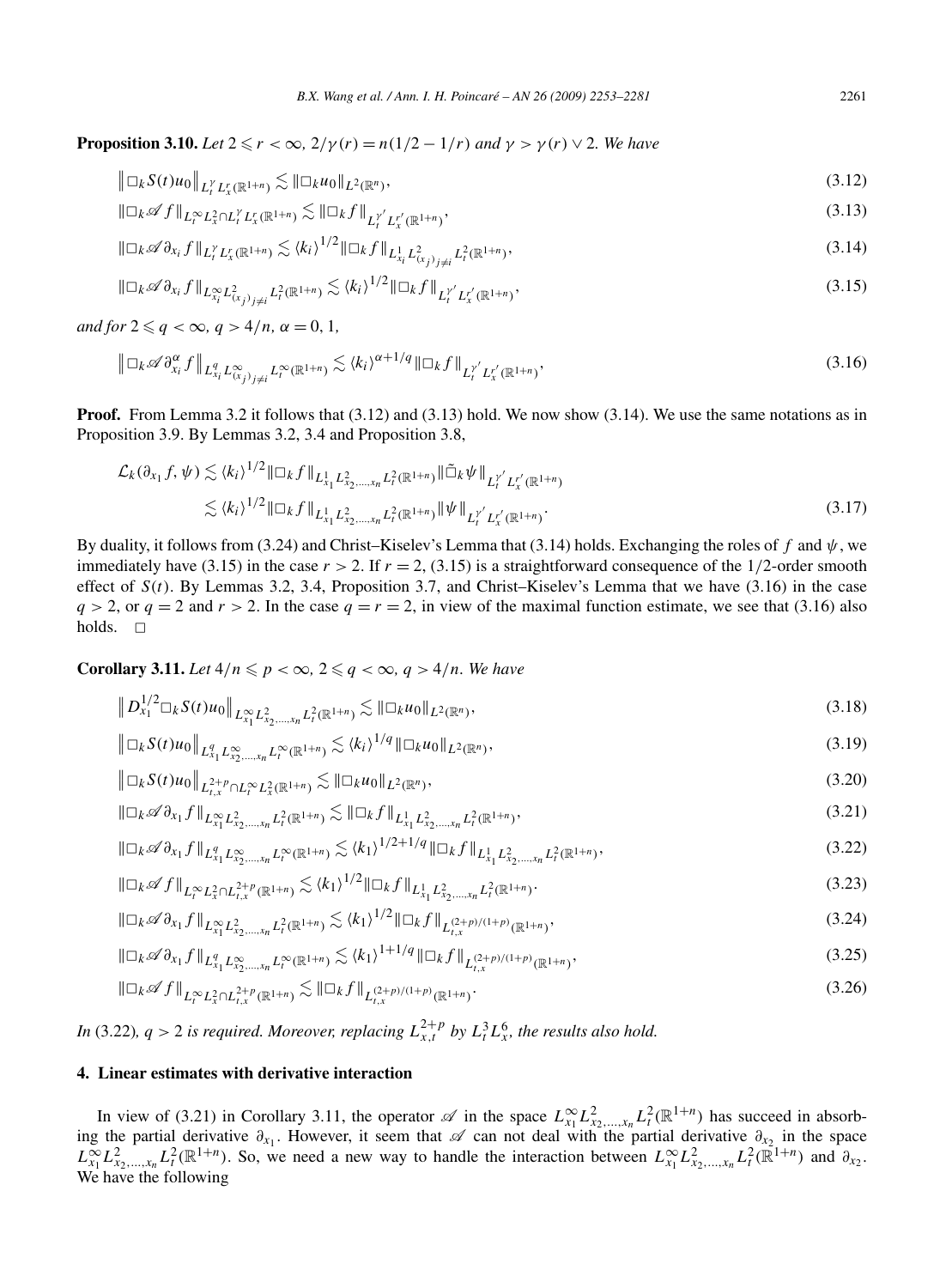**Proposition 4.1.** Let  $i = 2, ..., n$ ,  $2 \leq q \leq \infty$ ,  $q > 4/n$ . Let  $2 \leq r < \infty$ ,  $2/\gamma(r) = n(1/2 - 1/r)$ ,  $\gamma \geq \gamma(r)$ ,  $\gamma > 2$ . *Then we have*

$$
\|\Box_k \partial_{x_i} \mathscr{A} f\|_{L^\infty_{x_1} L^2_{x_2,\ldots,x_n} L^2_t(\mathbb{R}^{1+n})} \lesssim \left\| \partial_{x_i} \partial_{x_1}^{-1} \Box_k f \right\|_{L^1_{x_1} L^2_{x_2,\ldots,x_n} L^2_t(\mathbb{R}^{1+n})},\tag{4.1}
$$

$$
\|\Box_k \partial_{x_i} \mathscr{A} f\|_{L^{\infty}_{x_1} L^2_{x_2,\dots,x_n} L^2_t(\mathbb{R}^{1+n})} \lesssim \left\| \partial_{x_i} D^{-1/2}_{x_1} \Box_k f \right\|_{L^{\gamma'} L^{r'}_x(\mathbb{R}^{1+n})},\tag{4.2}
$$

$$
\|\Box_k \partial_{x_i} \mathscr{A} f\|_{L_{x_1}^q L_{x_2,\ldots,x_n}^\infty L_t^\infty(\mathbb{R}^{1+n})} \lesssim \langle k_i \rangle^{1/2} \langle k_1 \rangle^{1/q} \|\Box_k f\|_{L_{x_i}^1 L_{(x_j)_{j\neq i}}^2 L_t^2(\mathbb{R}^{1+n})},\tag{4.3}
$$

$$
\|\Box_k \partial_{x_i} \mathscr{A} f\|_{L^q_{x_1} L^\infty_{x_2,\ldots,x_n} L^\infty_t(\mathbb{R}^{1+n})} \lesssim \langle k_i \rangle \langle k_1 \rangle^{1/q} \|\Box_k f\|_{L^{y'}_t L^{r'}_x(\mathbb{R}^{1+n})}.
$$
\n
$$
(4.4)
$$

*In* (4.3)*, q >* 2 *is required.*

**Proof.** (4.1) is a straightforward consequence of Proposition 2.1. We have

$$
\mathcal{L}(\partial_{x_2} f, \psi) := \left| \int_{\mathbb{R}} \left( \int_{\mathbb{R}} S(t - \tau) \partial_{x_2} f(\tau) d\tau, \psi(t) \right) dt \right|
$$
  
\n
$$
\leq \left| \int_{\mathbb{R}} S(-\tau) \partial_{x_2} D_{x_1}^{-1/2} f(\tau) d\tau \right|_{L^2(\mathbb{R}^n)} \left| D_{x_1}^{1/2} \int_{\mathbb{R}} S(-t) \psi(t) dt \right|_{L^2(\mathbb{R}^n)} .
$$
\n(4.5)

By the Strichartz inequality and Proposition 2.2,

$$
\mathcal{L}(\partial_{x_2} f, \psi) \lesssim \left\| \partial_{x_2} D_{x_1}^{-1/2} f \right\|_{L_t^{\gamma'} L_x^{r'}(\mathbb{R}^{1+n})} \|\psi\|_{L_{x_1}^1 L_{x_2,\dots,x_n}^2 L_t^2(\mathbb{R}^{1+n})}.
$$
\n(4.6)

By duality, (4.6) implies (4.2) in the case  $r > 2$ . In the case  $r = 2$ , in view of the  $1/2$ -order smooth effect of  $S(t)$ , we see that (4.2) also holds true. Similarly, in view of Propositions 2.2, 3.7 and Lemma 3.4,

$$
\mathcal{L}(\partial_{x_2} \Box_k f, \psi) \leq \left\| \int_{\mathbb{R}} S(-\tau) D_{x_2}^1 \Box_k f(\tau) d\tau \right\|_{L^2(\mathbb{R}^n)} \left\| \tilde{\Box}_k \int_{\mathbb{R}} S(-t) \psi(t) d\tau \right\|_{L^2(\mathbb{R}^n)} \n\lesssim \langle k_2 \rangle^{1/2} \|\Box_k f\|_{L_{x_2}^1 L_{(x_j)j \neq 2}^2} L_t^2(\mathbb{R}^{1+n})} \langle k_1 \rangle^{1/q} \|\tilde{\Box}_k \psi\|_{L_{x_1}^{q'} L_{x_2,\dots,x_n}^1 L_t^1(\mathbb{R}^{1+n})} \n\lesssim \langle k_2 \rangle^{1/2} \langle k_1 \rangle^{1/q} \|\Box_k f\|_{L_{x_2}^1 L_{(x_j)j \neq 2}^2} L_t^2(\mathbb{R}^{1+n})} \|\psi\|_{L_{x_1}^{q'} L_{x_2,\dots,x_n}^1 L_t^1(\mathbb{R}^{1+n})}.
$$
\n(4.7)

By duality, (4.3) follows from (4.7). Finally,

$$
\mathcal{L}(\partial_{x_2} \Box_k f, \psi) \leq \left\| \int_{\mathbb{R}} S(-\tau) \partial_{x_2} \Box_k f(\tau) d\tau \right\|_{L^2(\mathbb{R}^n)} \left\| \tilde{\Box}_k \int_{\mathbb{R}} S(-t) \psi(t) dt \right\|_{L^2(\mathbb{R}^n)}
$$
  
 
$$
\lesssim \langle k_2 \rangle \langle k_1 \rangle^{1/q} \|\psi\|_{L^{q'}_{x_1} L^1_{x_2, \dots, x_n} L^1_t(\mathbb{R}^{1+n})} \|\Box_k f\|_{L^{r'}_t L^{r'}_{x}(\mathbb{R}^{1+n})}.
$$
 (4.8)

If  $r > 2$  or  $q > 2$ , (4.8) and Christ–Kiselev's Lemma imply (4.4), as desired. If  $r = q = 2$ , in view of Proposition 3.5, we have also  $(4.4)$ .  $\Box$ 

**Lemma 4.2.** Let  $\psi : [0, \infty) \to [0, 1]$  be a smooth bump function satisfying  $\psi(x) = 1$  as  $|x| \leq 1$  and  $\psi(x) = 0$  if  $|x| \ge 2$ . Denote  $\psi_1(\xi) = \psi(\xi_2/2\xi_1)$ ,  $\psi_2(\xi) = 1 - \psi(\xi_2/2\xi_1)$ ,  $\xi \in \mathbb{R}^n$ . Then we have for  $\sigma \ge 0$ ,

$$
\sum_{k \in \mathbb{Z}^n, |k_1| > 4} \langle k_1 \rangle^{\sigma} \| \mathcal{F}_{\xi_1, \xi_2}^{-1} \psi_1 \mathcal{F}_{x_1, x_2} \Box_k \partial_{x_2} \mathscr{A} f \|_{L_{x_1}^{\infty} L_{x_2, \dots, x_n}^2 L_t^2(\mathbb{R}^{1+n})} \n\lesssim \sum_{k \in \mathbb{Z}^n, |k_1| > 4} \langle k_1 \rangle^{\sigma} \| \Box_k f \|_{L_{x_1}^1 L_{x_2, \dots, x_n}^2 L_t^2(\mathbb{R}^{1+n})},
$$
\n(4.9)

*and for*  $\sigma \geq 1$ *,*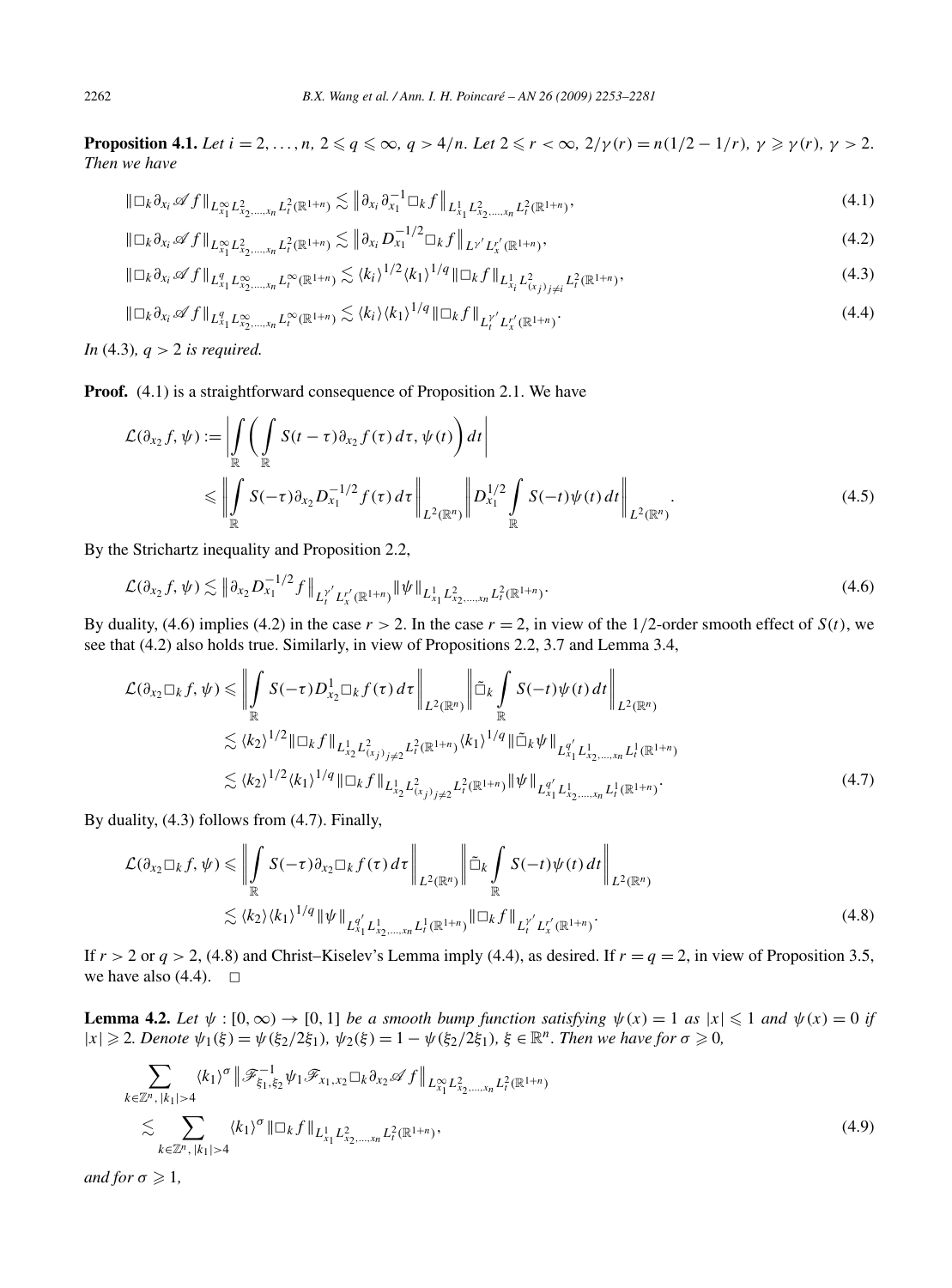$$
\sum_{k \in \mathbb{Z}^n, |k_1| > 4} \langle k_1 \rangle^{\sigma} \| \mathcal{F}_{\xi_1, \xi_2}^{-1} \psi_2 \mathcal{F}_{x_1, x_2} \Box_k \partial_{x_2} \mathscr{A} f \|_{L^{\infty}_{x_1} L^2_{x_2, \dots, x_n} L^2_t(\mathbb{R}^{1+n})} \n\lesssim \sum_{k \in \mathbb{Z}^n, |k_2| > 4} \langle k_2 \rangle^{\sigma} \| \Box_k f \|_{L^1_{x_1} L^2_{x_2, \dots, x_n} L^2_t(\mathbb{R}^{1+n})}.
$$
\n(4.10)

**Proof.** For simplicity, we denote

$$
I = \|\mathscr{F}_{\xi_1,\xi_2}^{-1} \psi_1 \mathscr{F}_{x_1,x_2} \Box_k \partial_{x_2} \mathscr{A} f\|_{L^\infty_{x_1} L^2_{x_2,\dots,x_n} L^2_t(\mathbb{R}^{1+n})},
$$
  

$$
II = \|\mathscr{F}_{\xi_1,\xi_2}^{-1} \psi_2 \mathscr{F}_{x_1,x_2} \Box_k \partial_{x_2} \mathscr{A} f\|_{L^\infty_{x_1} L^2_{x_2,\dots,x_n} L^2_t(\mathbb{R}^{1+n})}.
$$

Let  $\eta_k$  be as in Lemma 3.1. For  $k \in \mathbb{Z}^n$ ,  $|k_1| > 4$ , applying the almost orthogonality of  $\Box_k$ , we have

$$
I \lesssim \sum_{|\ell_1|, |\ell_2| \leq 1} \left\| \mathcal{F}_{\xi_1, \xi_2}^{-1} \psi \left( \frac{\xi_2}{2\xi_1} \right) \frac{\xi_2}{\xi_1} \prod_{i=1,2} \eta_{k_i + \ell_i}(\xi_i) \mathcal{F}_{x_1, x_2} \Box_k \partial_{x_1} \mathscr{A} f \right\|_{L^{\infty}_{x_1} L^2_{x_2, \dots, x_n} L^2_{t}(\mathbb{R}^{1+n})}.
$$
\n(4.11)

Denote

$$
(f \circledast_{12} g)(x) = \int_{\mathbb{R}^2} f(t, x_1 - y_1, x_2 - y_2, x_3, \dots, x_n) g(t, y_1, y_2) dy_1 dy_2.
$$
 (4.12)

We have for any Banach function space *X* defined on  $\mathbb{R}^{1+n}$ ,

$$
\|f \circledast_{12} g\|_X \le \|g\|_{L^1_{y_1, y_2}(\mathbb{R}^2)} \sup_{y_1, y_2} \|f(\cdot, \cdot - y_1, \cdot - y_2, \cdot, \dots, \cdot)\|_X. \tag{4.13}
$$

Hence, by (4.11) and (4.13),

$$
I \lesssim \sum_{|\ell_1|, |\ell_2| \leq 1} \left\| \mathcal{F}_{\xi_1, \xi_2}^{-1} \psi \left( \frac{\xi_2}{2\xi_1} \right) \frac{\xi_2}{\xi_1} \prod_{i=1,2} \eta_{k_i + \ell_i}(\xi_i) \right\|_{L^1(\mathbb{R}^2)} \| \Box_k \partial_{x_1} \mathscr{A} f \|_{L^\infty_{x_1} L^2_{x_2, \dots, x_n} L^2_t(\mathbb{R}^{1+n})}.
$$
\n(4.14)

Using Bernstein's multiplier estimate, for  $|k_1| > 4$ , we have

$$
\left\| \mathcal{F}_{\xi_1,\xi_2}^{-1} \psi\left(\frac{\xi_2}{2\xi_1}\right) \frac{\xi_2}{\xi_1} \prod_{i=1,2} \eta_{k_i+\ell_i}(\xi_i) \right\|_{L^1(\mathbb{R}^2)} \lesssim \sum_{|\alpha| \leq 2} \left\| D^{\alpha} \left[ \psi\left(\frac{\xi_2}{2\xi_1}\right) \frac{\xi_2}{\xi_1} \prod_{i=1,2} \eta_{k_i+\ell_i}(\xi_i) \right] \right\|_{L^2(\mathbb{R}^2)} \lesssim 1. \tag{4.15}
$$

By Proposition 3.8, (4.14) and (4.15), we have

$$
I \lesssim ||\Box_k f||_{L^1_{x_1} L^2_{x_2,\dots,x_n} L^2_l(\mathbb{R}^{1+n})}, \quad |k_1| \geq 4. \tag{4.16}
$$

Next, we consider the estimate of *II*. Using Proposition 4.1,

$$
II \lesssim \|\mathcal{F}_{\xi_1,\xi_2}^{-1}(\xi_2/\xi_1)\psi_2\mathcal{F}_{x_1,x_2}\Box_k f\|_{L_{x_1}^1 L_{x_2,\ldots,x_n}^2 L_t^2(\mathbb{R}^{1+n})}\n\lesssim \sum_{|\ell_1|,|\ell_2|\leq 1} \|\mathcal{F}_{\xi_1,\xi_2}^{-1}\left(1-\psi\left(\frac{\xi_2}{2\xi_1}\right)\right)\frac{\xi_2}{\xi_1}\prod_{i=1,2} \eta_{k_i+\ell_i}(\xi_i)\n\|_{L_{x_1}^1(\mathbb{R}^2)}\|\Box_k f\|_{L_{x_1}^1 L_{x_2,\ldots,x_n}^2 L_t^2(\mathbb{R}^{1+n})}.\n\tag{4.17}
$$

Notice that supp  $\psi_2 \subset \{\xi: |\xi_2| \geq 2|\xi_1|\}$ . If  $|k_1| \geq 4$ , we have  $|k_2| > 6$  and  $|k_2| \geq |k_1|$  in the summation of the left-hand side of (4.10). So,  $\sum_{k \in \mathbb{Z}^n, |k_1| > 4} \langle k_1 \rangle^{\sigma} H \le \sum_{k \in \mathbb{Z}^n, |k_1| > 4} \langle k_2 \rangle^{\sigma - 1} \langle k_1 \rangle H$ .

$$
\begin{split} &\left\| \mathcal{F}_{\xi_1,\xi_2}^{-1} \left( 1 - \psi \left( \frac{\xi_2}{2\xi_1} \right) \right) \frac{\xi_2}{\xi_1} \prod_{i=1,2} \eta_{k_i + \ell_i}(\xi_i) \right\|_{L^1(\mathbb{R}^2)} \\ &\lesssim \sum_{|\alpha| \leq 2} \left\| D^{\alpha} \left[ \mathcal{F}_{\xi_1,\xi_2}^{-1} \left( 1 - \psi \left( \frac{\xi_2}{2\xi_1} \right) \right) \frac{\xi_2}{\xi_1} \prod_{i=1,2} \eta_{k_i + \ell_i}(\xi_i) \right] \right\|_{L^2(\mathbb{R}^2)} \\ &\lesssim \langle k_2 \rangle \langle k_1 \rangle^{-1}. \end{split} \tag{4.18}
$$

(4.17) and (4.18) yield the estimate of  $II$ , as desired.  $\Box$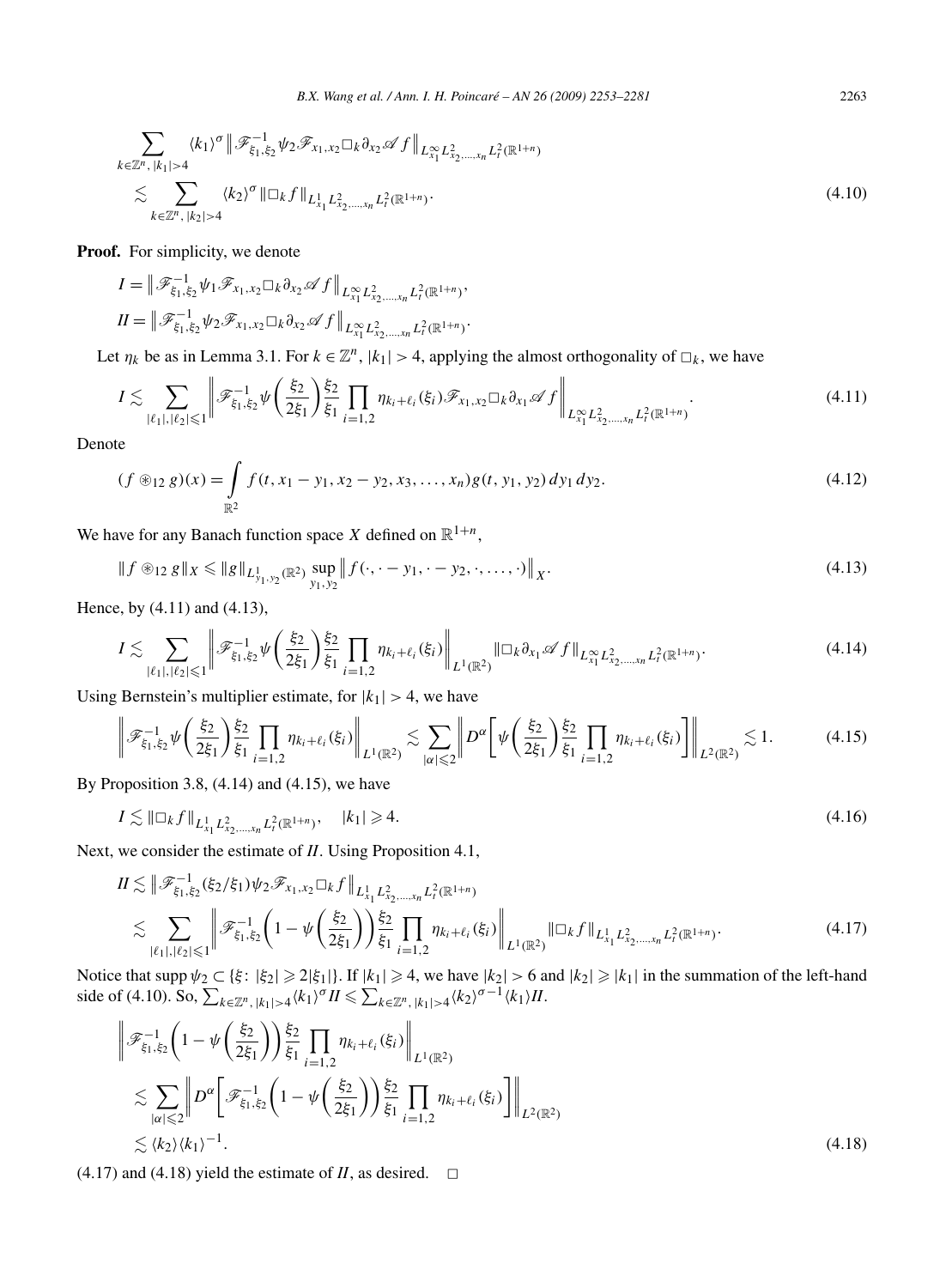**Lemma 4.3.** Let  $2 \le q \le \infty$ ,  $q > 4/n$  and  $(\gamma, r)$  be as in Proposition 4.1. Let  $k = (k_1, \ldots, k_n)$ ,  $k_{\max} := \max_{1 \le i \le n} |k_i|$ . *Then we have*

$$
\|\Box_k \partial_{x_i} \mathscr{A} f\|_{L_{x_1}^q L_{x_2,\ldots,x_n}^\infty L_t^\infty(\mathbb{R}^{1+n})} \lesssim \langle k_{\max} \rangle^{1+1/q} \|\Box_k f\|_{L_t^{\gamma'} L_x^{\gamma'}(\mathbb{R}^{1+n})}.
$$
\n
$$
(4.19)
$$

**Proof.** It follows from (4.4) that (4.19) holds.  $\Box$ 

**Lemma 4.4.** *Let*  $k = (k_1, \ldots, k_n)$ ,  $k_{\text{max}} := \max_{1 \leq i \leq n} |k_i|$  *and*  $q > 2 \vee 4/n$ . *Then we have for*  $\sigma \geq 0$  *and*  $i, \alpha =$ 1*,...,n,*

$$
\sum_{k \in \mathbb{Z}^n, |k_{\alpha}| = k_{\max} > 4} \langle k \rangle^{\sigma} \| \Box_k \partial_{x_i} \mathscr{A} f \|_{L_{x_1}^q L_{x_2, \dots, x_n}^{\infty} L_r^{\infty}(\mathbb{R}^{1+n})} \le \sum_{k \in \mathbb{Z}^n, |k_{\alpha}| > 4} \langle k_{\alpha} \rangle^{\sigma + 1/2 + 1/q} \| \Box_k f \|_{L_{x_\alpha}^1 L_{(x_j)}^2} \le L_r^2(\mathbb{R}^{1+n})}.
$$
\n(4.20)

**Proof.** First, we consider the case  $\alpha = 1$ . In view of (3.22) and  $|k_1| = k_{\text{max}} > 4$ ,

$$
\|\Box_k \partial_{x_i} \mathscr{A} f\|_{L_{x_1}^q L_{x_2,\ldots,x_n}^\infty L_t^\infty(\mathbb{R}^{1+n})} \lesssim \sum_{|\ell_1|,|\ell_i| \leqslant 1} \left\| \mathscr{F}_{\xi_1,\xi_i}^{-1} \left( \frac{\xi_i}{\xi_1} \eta_{k_i+\ell_i}(\xi_i) \eta_{k_1+\ell_1}(\xi_1) \right) \right\|_{L^1(\mathbb{R}^2)} \times \|\Box_k \partial_{x_1} \mathscr{A} f\|_{L_{x_1}^q L_{x_2,\ldots,x_n}^\infty L_t^\infty(\mathbb{R}^{1+n})} \lesssim \langle k_i \rangle \langle k_1 \rangle^{-1} \langle k_1 \rangle^{1/2+1/q} \|\Box_k f\|_{L_{x_1}^1 L_{x_2,\ldots,x_n}^2 L_t^2(\mathbb{R}^{1+n})} \lesssim \langle k_1 \rangle^{1/2+1/q} \|\Box_k f\|_{L_{x_1}^1 L_{x_2,\ldots,x_n}^\infty L_t^2(\mathbb{R}^{1+n})}.
$$
\n(4.21)

(4.21) implies the result, as desired. Next, we consider the case  $\alpha = 2$ . Notice that  $|k_2| = \max_{1 \le i \le n} |k_i| > 4$ . By (4.3),

$$
\|\Box_{k}\partial_{x_{i}}\mathscr{A}f\|_{L_{x_{1}}^{q}L_{x_{2},...,x_{n}}^{\infty}L_{t}^{\infty}(\mathbb{R}^{1+n})}\n\lesssim \sum_{|\ell_{2}|,|\ell_{i}|\leqslant 1} \left\|\mathscr{F}_{\xi_{i},\xi_{2}}^{-1}\left(\frac{\xi_{i}}{\xi_{2}}\eta_{k_{i}+\ell_{i}}(\xi_{i})\eta_{k_{2}+\ell_{2}}(\xi_{2})\right)\right\|_{L^{1}(\mathbb{R}^{2})}\n\times \|\Box_{k}\partial_{x_{2}}\mathscr{A}f\|_{L_{x_{1}}^{q}L_{x_{2},...,x_{n}}^{\infty}L_{t}^{\infty}(\mathbb{R}^{1+n})}\n\times \langle k_{i}\rangle\langle k_{2}\rangle^{-1}\langle k_{2}\rangle^{1/2+1/q}\|\Box_{k}f\|_{L_{x_{2}}^{1}L_{x_{1},x_{3},...,x_{n}}^2L_{t}^{2}(\mathbb{R}^{1+n})}\n\times \langle k_{2}\rangle^{1/2+1/q}\|\Box_{k}f\|_{L_{x_{2}}^{1}L_{x_{1},x_{3},...,x_{n}}^2L_{t}^{2}(\mathbb{R}^{1+n})}.
$$
\n(4.22)

The other cases  $\alpha = 3, \ldots, n$  is analogous to the case  $\alpha = 2$  and we omit the details of the proof.  $\Box$ 

**Remark 4.5.** From the proof of Lemma 4.4, we easily see that

$$
\sum_{k \in \mathbb{Z}^n, |k_{\alpha}| = k_{\max} > 4} \langle k \rangle^{\sigma} \| \Box_k \partial_{x_i} \mathscr{A} f \|_{L^q_{x_\beta} L^\infty_{(x_j)_{j \neq \beta}} L^\infty_t(\mathbb{R}^{1+n})} \leq \sum_{k \in \mathbb{Z}^n, |k_{\alpha}| > 4} \langle k_{\alpha} \rangle^{\sigma + 1/2 + 1/q} \| \Box_k f \|_{L^1_{x_\alpha} L^2_{(x_j)_{j \neq \alpha}} L^2_t(\mathbb{R}^{1+n})}.
$$
\n(4.23)

# **5. Proof of Theorem 1.3**

**Proof of Theorem 1.3.** We now give the details of the proof of Theorem 1.3. Denote  $\kappa = \min(\kappa_1, \ldots, \kappa_n)$ ,

$$
\rho_1(u) = \sum_{i=1}^n \sum_{k \in \mathbb{Z}^n, |k_i| > 4} \langle k_i \rangle ||\Box_k u||_{L^\infty_{x_i} L^2_{(x_j)_{j \neq i}} L^2_t(\mathbb{R}^{1+n})},
$$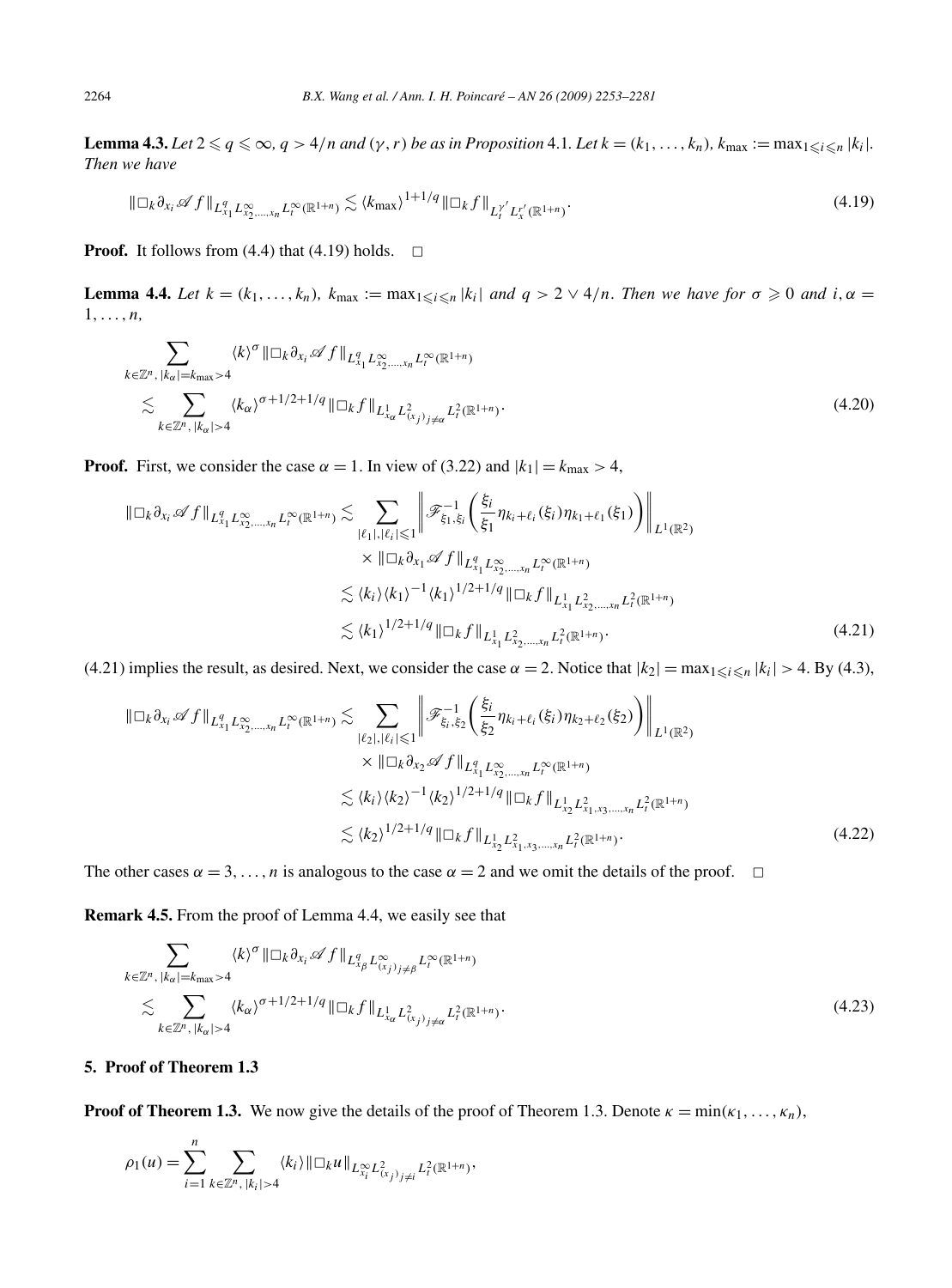We give a brief explanation to  $\rho_i(u)$ . In view of the smooth effect as in Proposition 2.1,  $\rho_1(u)$  is applied for handling the derivative in the nonlinearity.  $\rho_2(u)$  arises from the nonlinear estimates  $||u^{\kappa+1}||_{L_{x_1}^1 L_{x_2,\dots,x_n}^2 L_i^2} \le$  $||u||_{L^{\infty}_{x_1} L^2_{x_2,...,x_n} L^2_t} ||u||_{L^{\infty}_{x_1} L^{\infty}_{x_2,...,x_n} L^{\infty}_t}^2$ . Since the smooth effect is a worse estimate for the low frequency part, we need to use the Strichartz estimates to deal with the low frequency part and so,  $\rho_3(u)$  is introduced. Put

$$
X := \left\{ u \in \mathscr{S}'(\mathbb{R}^{1+n}) : ||u||_X := \sum_{i=1}^3 \rho_i(u) \leq \delta_0 \right\}.
$$

We consider the following mapping:

$$
\mathscr{T}: u(t) \to S(t)u_0 - \mathrm{i}\mathscr{A}\left(\sum_{i=1}^n \lambda_i \partial_{x_i} u^{\kappa_i+1}\right).
$$

For convenience, we denote

$$
||u||_{Y_i} = \sum_{k \in \mathbb{Z}^n, |k_i| > 4} \langle k_i \rangle ||\Box_k u||_{L^{\infty}_{X_i} L^2_{(X_j)_{j \neq i}} L^2_t(\mathbb{R}^{1+n})}.
$$

In order to estimate  $\rho_1(u)$ , it suffices to control  $\|\cdot\|_{Y_1}$ . By (2.3) and Plancherel's identity, we have

$$
|| S(t)u_0 ||_{Y_1} \lesssim \sum_{k \in \mathbb{Z}^n, |k_1| > 4} \langle k_1 \rangle || \Box_k D_{x_1}^{-1/2} u_0 ||_{L^2(\mathbb{R}^n)}
$$
  

$$
\lesssim \sum_{k \in \mathbb{Z}^n} \langle k_1 \rangle^{1/2} || \Box_k u_0 ||_{L^2(\mathbb{R}^n)}.
$$

By (3.3), Lemma 3.2, we have

$$
\rho_i(S(t)u_0) \lesssim \sum_{k \in \mathbb{Z}^n} \langle k \rangle^{1/2} ||\Box_k u_0||_{L^2(\mathbb{R}^n)}, \quad i = 2, 3.
$$

Denote

$$
S_{\ell,1}^{(i)} := \left\{ \left( k^{(1)}, \ldots, k^{(\kappa_{\ell}+1)} \right) \in \left( \mathbb{Z}^n \right)^{k_{\ell}+1} : \left| k_i^{(1)} \right| \vee \cdots \vee \left| k_i^{(\kappa_{\ell}+1)} \right| > 4 \right\},
$$
  

$$
S_{\ell,2}^{(i)} := \left\{ \left( k^{(1)}, \ldots, k^{(\kappa_{\ell}+1)} \right) \in \left( \mathbb{Z}^n \right)^{k_{\ell}+1} : \left| k_i^{(1)} \right| \vee \cdots \vee \left| k_i^{(\kappa_{\ell}+1)} \right| \leq 4 \right\}.
$$

Using the frequency-uniform decomposition, we have

$$
u^{\kappa_{\ell}+1} = \sum_{k^{(1)},...,k^{(\kappa_{\ell}+1)} \in \mathbb{Z}^{n}} \Box_{k^{(1)}} u \dots \Box_{k^{(\kappa_{\ell}+1)}} u
$$
  
= 
$$
\sum_{S_{\ell,1}^{(i)}} \Box_{k^{(1)}} u \dots \Box_{k^{(\kappa_{\ell}+1)}} u + \sum_{S_{\ell,2}^{(i)}} \Box_{k^{(1)}} u \dots \Box_{k^{(\kappa_{\ell}+1)}} u.
$$
 (5.1)

Using (3.21) and (3.24), we obtain that

$$
\|\mathscr{A}\partial_{x_1} u^{\kappa_1+1}\|_{Y_1} \lesssim \sum_{k \in \mathbb{Z}^n, |k_1| > 4} \langle k_1 \rangle \sum_{\mathbb{S}_{1,1}^{(1)}} \|\Box_k(\Box_{k^{(1)}} u \dots \Box_{k^{(\kappa_1+1)}} u) \|_{L_{x_1}^1 L_{x_2,\dots,x_n}^2 L_t^2(\mathbb{R}^{1+n})} + \sum_{k \in \mathbb{Z}^n, |k_1| > 4} \langle k_1 \rangle^{3/2} \sum_{\mathbb{S}_{1,2}^{(1)}} \|\Box_k(\Box_{k^{(1)}} u \dots \Box_{k^{(\kappa_1+1)}} u) \|_{L_{t,x}^{(2+\kappa)/(1+\kappa)}(\mathbb{R}^{1+n})} := I + II.
$$
 (5.2)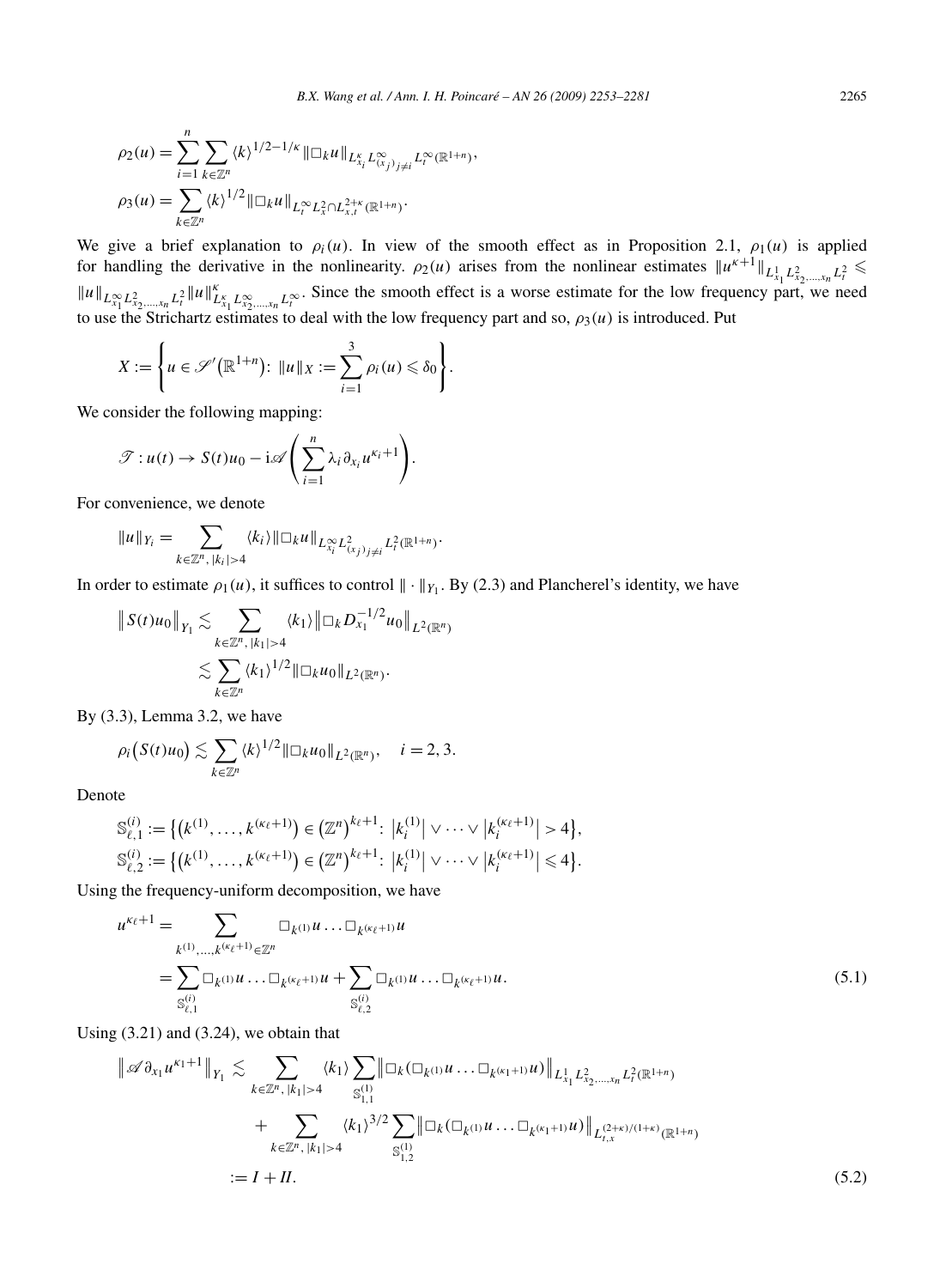In view of the support property of  $\widehat{\Box_k u}$ , we see that

$$
\Box_k(\Box_{k^{(1)}}u \dots \Box_{k^{(\kappa_1+1)}}u) = 0, \quad \text{if } |k - k^{(1)} - \dots - k^{(\kappa_1+1)}| \geq C. \tag{5.3}
$$

Hence, by Lemma 3.4,

$$
I \lesssim \sum_{k \in \mathbb{Z}^n, |k_1| > 4} \langle k_1 \rangle \sum_{\mathbb{S}_{1,1}^{(1)}} \|\Box_{k^{(1)}} u \ldots \Box_{k^{(\kappa_1 + 1)}} u \|_{L_{x_1}^1 L_{x_2, \ldots, x_n}^2 L_t^2(\mathbb{R}^{1+n})} \chi_{|k - k^{(1)} - \cdots - k^{(\kappa_1 + 1)}| \leq C}.
$$
\n
$$
(5.4)
$$

By Hölder's inequality and  $||\Box_k u||_{L_x^{\infty}} \lesssim ||\Box_k u||_{L_x^2}$  uniformly holds for all  $k \in \mathbb{Z}^n$ , we have

$$
\| \Box_{k^{(1)}} u \dots \Box_{k^{(\kappa_1+1)}} u \|_{L_{x_1}^1 L_{x_2,\dots,x_n}^2 L_t^2(\mathbb{R}^{1+n})} \leq \| \Box_{k^{(1)}} u \|_{L_{x_1}^{\infty} L_{x_2,\dots,x_n}^2 L_t^2(\mathbb{R}^{1+n})} \prod_{i=2}^{\kappa_1+1} \| \Box_{k^{(i)}} u \|_{L_{x_1}^{\kappa} L_{x_2,\dots,x_n}^{\infty} L_t^{\infty} \cap L_t^{\infty} L_x^2(\mathbb{R}^{1+n})}.
$$

Since  $|k - k^{(1)} - \cdots - k^{(\kappa_1 + 1)}| \le C$  implies that  $|k_1 - k_1^{(1)} - \cdots - k_1^{(\kappa_1 + 1)}| \le C$ , we see that  $|k_1| \le C$  max<sub>i=1,..., $\kappa_1 + 1 |k_1^{(i)}|$ .</sub> We may assume that  $|k_1^{(1)}| = \max_{i=1,\dots,\kappa_1+1} |k_1^{(i)}|$  in the summation  $\sum_{S_{1,1}^{(1)}}$  in (5.4) above. So,

$$
I \lesssim \sum_{k^{(1)} \in \mathbb{Z}^n, |k_1^{(1)}| > 4} \langle k_1^{(1)} \rangle \| \Box_k u \|_{L_{x_1}^{\infty} L_{x_2, \dots, x_n}^2 L_r^2(\mathbb{R}^{1+n})} \sum_{k^{(2)}, \dots, k^{(\kappa_1+1)} \in \mathbb{Z}^n} \prod_{i=2}^{\kappa_1+1} \| \Box_k u \|_{L_{x_1}^{\kappa} L_{x_2, \dots, x_n}^{\infty} L_r^{\infty} \cap L_r^{\infty} L_x^2(\mathbb{R}^{1+n})} \lesssim \rho_1(u) \big( \rho_2(u) + \rho_3(u) \big)^{\kappa_1} .
$$
\n(5.5)

In view of (5.3) we easily see that  $|k_1| \leq C$  in *II* of (5.2). Hence,

$$
II \lesssim \sum_{k \in \mathbb{Z}^n, |k_1| > 4} \sum_{S_{1,2}^{(1)}} \|\Box_{k^{(1)}} u \dots \Box_{k^{(\kappa_1+1)}} u \|_{L_{x,t}^{(2+\kappa)/(1+\kappa)}(\mathbb{R}^{1+n})} \chi_{|k-k^{(1)}-\dots-k^{(\kappa_1+1)}| \leq C}
$$
  

$$
\lesssim \sum_{S_{1,2}^{(1)}} \|\Box_{k^{(1)}} u \dots \Box_{k^{(\kappa_1+1)}} u \|_{L_{x,t}^{(2+\kappa)/(1+\kappa)}(\mathbb{R}^{1+n})}
$$
  

$$
\lesssim \sum_{S_{1,2}^{(1)}} \prod_{j=1}^{\kappa_1+1} \|\Box_{k^{(j)}} u \|_{L_{x,t}^{2+\kappa} \cap L_{t}^{\infty} L_{x}^{2}(\mathbb{R}^{1+n})} \lesssim \rho_3(u)^{1+\kappa_1}.
$$
 (5.6)

Hence, we have

$$
\left\|\mathscr{A}\partial_{x_1}u^{\kappa_1+1}\right\|_{Y_1}\lesssim \rho_1(u)\big(\rho_2(u)+\rho_3(u)\big)^{\kappa_1}+\rho_3(u)^{1+\kappa_1}.\tag{5.7}
$$

Next, we estimate  $\|\mathscr{A} \partial_{x_2} u^{\kappa_2+1}\|_{Y_1}$ . Let  $\psi_i$  be as in Lemma 4.2. For convenience, we write

$$
P_i = \mathcal{F}_{\xi_1, \xi_2}^{-1} \psi_i \mathcal{F}_{x_1, x_2}, \quad i = 1, 2. \tag{5.8}
$$

We have

$$
\|\mathscr{A}\partial_{x_2}u^{\kappa_2+1}\|_{Y_1} \lesssim \|P_1\partial_{x_2}\mathscr{A}u^{\kappa_2+1}\|_{Y_1} + \|P_2\partial_{x_2}\mathscr{A}u^{\kappa_2+1}\|_{Y_1} := III + IV. \tag{5.9}
$$

Using the decomposition (5.1),

$$
III \leqslant \left\| P_1 \partial_{x_2} \mathscr{A} \sum_{\substack{S^{(1)}_{2,1} \\ \vdots \\ S^{(1)}_{2,1}}} (\Box_{k^{(1)}} u \dots \Box_{k^{(k_2+1)}} u) \right\|_{Y_1} + \left\| P_1 \partial_{x_2} \mathscr{A} \sum_{\substack{S^{(1)}_{2,2} \\ \vdots \\ S^{(1)}_{2,2}}} (\Box_{k^{(1)}} u \dots \Box_{k^{(k_2+1)}} u) \right\|_{Y_1}
$$
\n
$$
:= III_1 + III_2. \tag{5.10}
$$

Applying Lemma 4.2 and then following the same way as in the estimate to (5.4),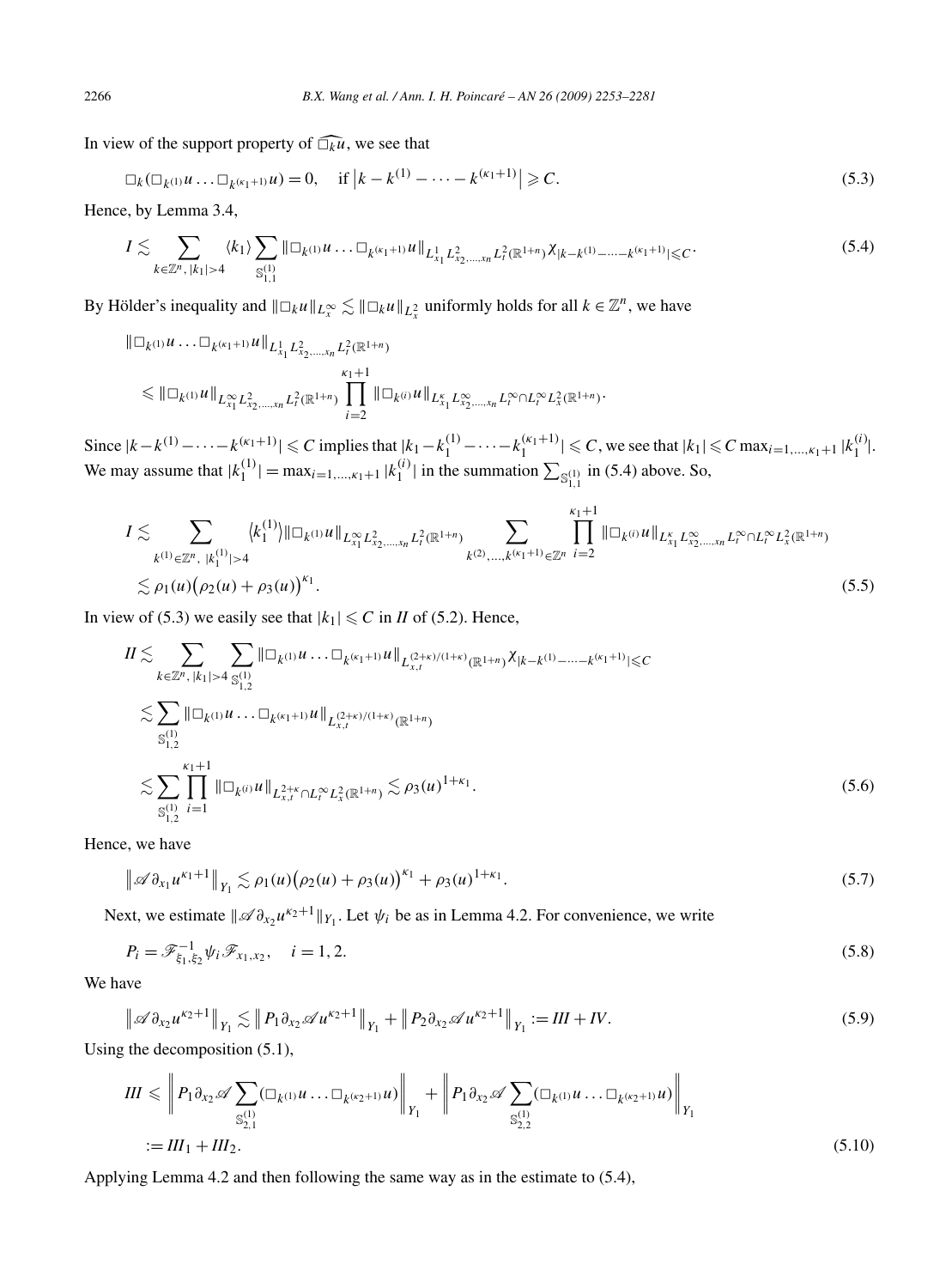$$
III_{1} \lesssim \sum_{k \in \mathbb{Z}^{n}, |k_{1}| > 4} \langle k_{1} \rangle \sum_{\mathbb{S}_{2,1}^{(1)}} \|\Box_{k}(\Box_{k^{(1)}} u \dots \Box_{k^{(k_{2}+1)}} u) \|_{L^{1}_{x_{1}} L^{2}_{x_{2},...,x_{n}} L^{2}_{t}(\mathbb{R}^{1+n})}
$$
  

$$
\lesssim \rho_{1}(u) (\rho_{2}(u) + \rho_{3}(u))^{k_{2}}.
$$
 (5.11)

For the estimate of  $III_2$ , noticing the fact that supp $\psi_1 \subset \{\xi: |\xi_2| \leq 4|\xi_1|\}$  and using the multiplier estimate, then applying (4.2), we have

$$
III_2 \lesssim \sum_{k \in \mathbb{Z}^n, |k_1| > 4, |k_2| \lesssim |k_1|} \langle k_1 \rangle^{3/2} \sum_{\mathbb{S}_{2,2}^{(1)}} \|\Box_k (\Box_{k^{(1)}} u \dots \Box_{k^{(k_2+1)}} u) \|_{L_{t,x}^{(2+\kappa)/(1+\kappa)}(\mathbb{R}^{1+n})} \lesssim \rho_3(u)^{1+\kappa_2}.
$$
\n(5.12)

We need to further control *IV*. Using the decomposition (5.1),

$$
IV \leqslant \left\| P_2 \partial_{x_2} \mathscr{A} \sum_{\mathbb{S}_{2,1}^{(2)}} (\Box_{k^{(1)}} u \dots \Box_{k^{(k_2+1)}} u) \right\|_{Y_1} + \left\| P_2 \partial_{x_2} \mathscr{A} \sum_{\mathbb{S}_{2,2}^{(2)}} (\Box_{k^{(1)}} u \dots \Box_{k^{(k_2+1)}} u) \right\|_{Y_1}
$$
  
:= IV<sub>1</sub> + IV<sub>2</sub>. (5.13)

By Lemma 4.2,

$$
IV_{1} \lesssim \sum_{k \in \mathbb{Z}^{n}, |k_{2}| > 4} \langle k_{2} \rangle \sum_{\mathbb{S}_{2,1}^{(2)}} \|\Box_{k} (\Box_{k^{(1)}} u \dots \Box_{k^{(k_{2}+1)}} u) \|_{L^{1}_{x_{1}} L^{2}_{x_{2},...,x_{n}} L^{2}_{t}(\mathbb{R}^{1+n})}.
$$
\n(5.14)

By symmetry of  $k^{(1)}, \ldots, k^{(k_2+1)}$ , we can assume that  $|k_2^{(1)}| = \max_{1 \le i \le k_2+1} |k_2^{(i)}|$  in  $\mathbb{S}_{2,1}^{(2)}$ . Using the same way as in the estimate of  $I$ , we have

$$
IV_{1} \lesssim \sum_{\mathbb{S}_{2,1}^{(2)}, |k_{2}^{(1)}| > 4} \langle k_{2}^{(1)} \rangle ||\Box_{k^{(1)}} u \dots \Box_{k^{(k_{2}+1)}} u ||_{L_{x_{1}}^{1} L_{x_{2},...,x_{n}}^{2} L_{t}^{2}(\mathbb{R}^{1+n})}.
$$
\n(5.15)

By Hölder's inequality,

$$
\|\Box_{k^{(1)}} u \dots \Box_{k^{(k_{2}+1)}} u \|_{L^{1}_{x_{1}} L^{2}_{x_{2},...,x_{n}} L^{2}_{t}(\mathbb{R}^{1+n})}
$$
\n
$$
\lesssim \|\Box_{k^{(1)}} u \|_{L^{2}_{x_{2}} L^{2}_{x_{1},x_{3},...,x_{n}} L^{2}_{t}(\mathbb{R}^{1+n})} \|^{1/2} \|_{L^{2}_{x_{1}} L^{2}_{x_{2}} L^{2}_{x_{1},x_{3},...,x_{n}} L^{2}_{t}(\mathbb{R}^{1+n})} \|_{L^{2}_{x_{2}} L^{2}_{x_{1},x_{3},...,x_{n}} L^{2}_{t}(\mathbb{R}^{1+n})} \|_{L^{2}_{x_{2}} L^{2}_{x_{1},x_{3},...,x_{n}} L^{2}_{t}(\mathbb{R}^{1+n})} \prod_{i=2}^{k_{2}+1} \| \Box_{k^{(i)}} u \|_{L^{k_{2}}_{x_{2}} L^{2}_{x_{1},x_{3},...,x_{n}} L^{2}_{t}(\mathbb{R}^{1+n})} \prod_{i=2}^{k_{2}+1} \|\Box_{k^{(i)}} u \|_{L^{k_{2}}_{x_{1}} L^{2}_{x_{2},...,x_{n}} L^{2}_{t}(\mathbb{R}^{1+n})}.
$$
\n(5.16)

In view of the inclusion  $L_{x_1}^k L_{x_2,...,x_n}^{\infty} L_t^{\infty} \cap L_{x,t}^{\infty} \subset L_{x_1}^{k_2} L_{x_2,...,x_n}^{\infty} L_t^{\infty}$ , we immediately have

$$
IV_1 \lesssim \rho_1(u) \big( \rho_2(u) + \rho_3(u) \big)^{k_2} . \tag{5.17}
$$

Noticing the fact that  $\text{supp}\psi_2 \subset {\{\xi: |\xi_2| \geq 2|\xi_1|\}}$  and applying (4.2), we have

$$
IV_{2} \lesssim \sum_{k \in \mathbb{Z}^{n}, |k_{2}| > 4} \langle k_{2} \rangle^{3/2} \sum_{\mathbb{S}_{2,2}^{(2)}} \|\Box_{k}(\Box_{k^{(1)}} u \dots \Box_{k^{(k_{2}+1)}} u) \|_{L_{t,x}^{(2+\kappa)/(1+\kappa)}(\mathbb{R}^{1+n})} \lesssim \sum_{k \in \mathbb{Z}^{n}, |k_{2}| > 4} \sum_{\mathbb{S}_{2,2}^{(2)}} \|\Box_{k}(\Box_{k^{(1)}} u \dots \Box_{k^{(k_{2}+1)}} u) \|_{L_{t,x}^{(2+\kappa)/(1+\kappa)}(\mathbb{R}^{1+n})} \lesssim \rho_{3}(u)^{1+\kappa_{2}}.
$$
\n(5.18)

The other terms in  $\rho_1(\cdot)$  can be bounded in a similar way. So, we have shown that

$$
\rho_1\left(\mathscr{A}\left(\sum_{i=1}^n \lambda_i \partial_{x_i} u^{\kappa_i+1}\right)\right) \lesssim \sum_{i=1}^n (\rho_1(u) (\rho_2(u) + \rho_3(u))^{\kappa_i} + \rho_3(u)^{1+\kappa_i}).\tag{5.19}
$$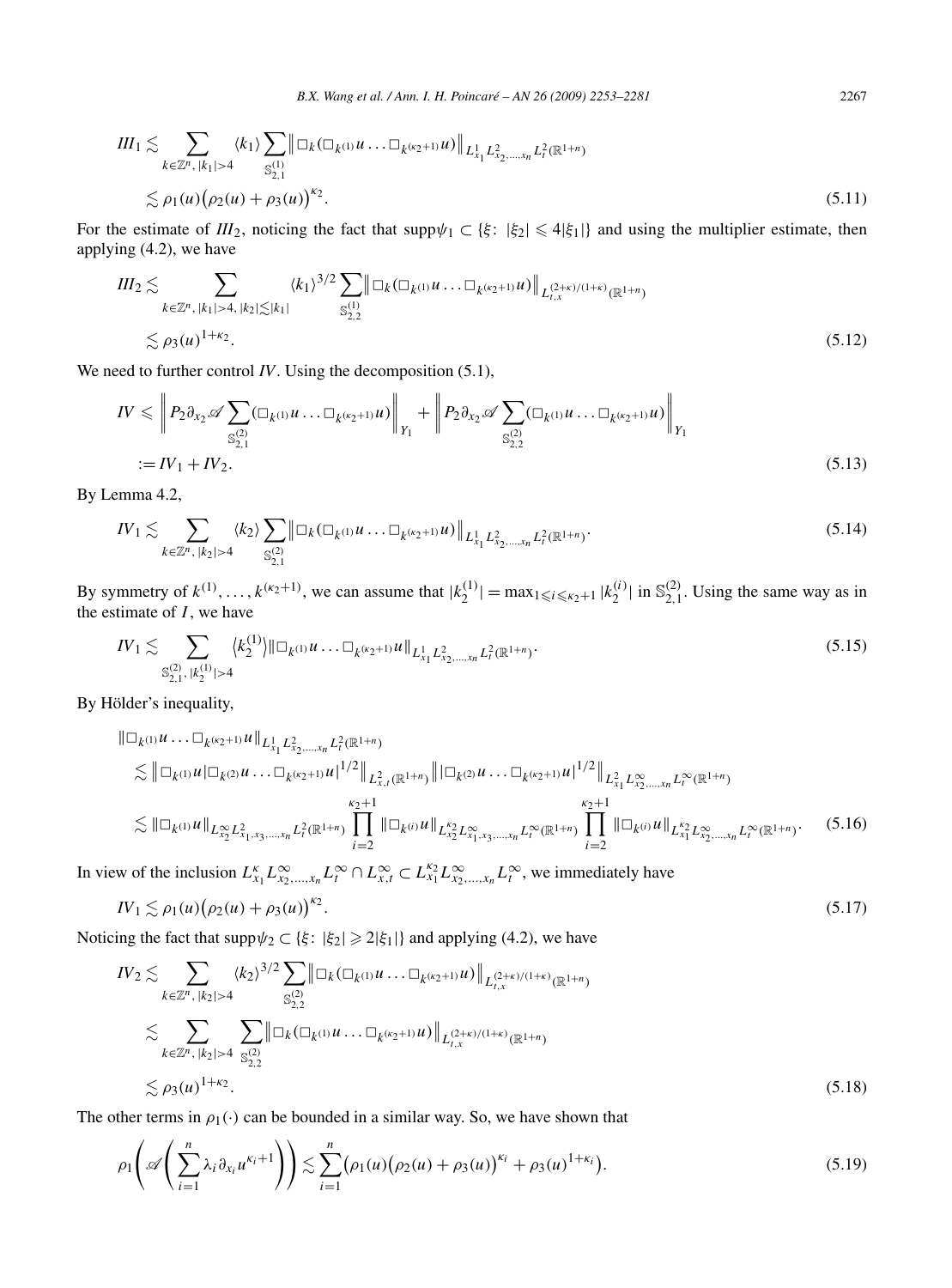We estimate  $\rho_2(\cdot)$ . Denote

$$
||u||_{Z_i} = \sum_{k \in \mathbb{Z}^n} \langle k \rangle^{1/2 - 1/\kappa} ||\Box_k u||_{L_{X_i}^{\kappa} L_{(X_j)_{j \neq i}}^{\infty} L_i^{\infty}(\mathbb{R}^{1+n})}.
$$
\n(5.20)

We have

$$
\rho_2\left(\mathscr{A}\left(\sum_{j=1}^n \lambda_i \partial_{x_i} u^{\kappa_i+1}\right)\right) \lesssim \sum_{i=1}^n \left\|\mathscr{A}\left(\sum_{i=1}^n \lambda_i \partial_{x_i} u^{\kappa_i+1}\right)\right\|_{Z_j}.
$$
\n(5.21)

Due to the symmetry of  $Z_1, \ldots, Z_n$ , it suffices to consider the estimate of  $\| \cdot \|_{Z_1}$ . Recall that  $k_{\text{max}} = |k_1| \vee \cdots \vee |k_n|$ . We have

$$
||v||_{Z_1} \leq \left(\sum_{k \in \mathbb{Z}^n, k_{\max} > 4} + \sum_{k \in \mathbb{Z}^n, k_{\max} \leq 4} \right) \langle k \rangle^{1/2 - 1/\kappa} ||\Box_k v||_{L_{X_1}^{\kappa} L_{X_2, \dots, X_n}^{\infty} L_l^{\infty}(\mathbb{R}^{1+n})
$$
  
:=  $\Gamma_1(v) + \Gamma_2(v).$  (5.22)

In view of Lemma 4.3 and Hölder's inequality,

$$
I_{2}\left(\mathscr{A}\left(\sum_{i=1}^{n}\lambda_{i}\partial_{x_{i}}u^{\kappa_{i}+1}\right)\right) \leq \sum_{k \in \mathbb{Z}^{n}, k_{\max} \leq 4} \left\|\Box_{k}\mathscr{A}\left(\sum_{i=1}^{n}\lambda_{i}\partial_{x_{i}}u^{\kappa_{i}+1}\right)\right\|_{L_{x_{1}}^{K}L_{x_{2},...,x_{n}}^{x_{2}}L_{t}^{\infty}(\mathbb{R}^{1+n})}
$$
  

$$
\lesssim \sum_{i=1}^{n}\sum_{k^{(1)},...,k^{(\kappa_{i}+1)} \in \mathbb{Z}^{n}} \left\|\Box_{k^{(1)}}u...\Box_{k^{(\kappa_{i}+1)}}u\right\|_{L_{t,x}^{\frac{1+\kappa_{i}}{1+\kappa_{i}}}(\mathbb{R}^{1+n})}
$$
  

$$
\lesssim \sum_{i=1}^{n}\sum_{k^{(1)},...,k^{(\kappa_{i}+1)} \in \mathbb{Z}^{n}} \left\|\Box_{k^{(1)}}u\right\|_{L_{t,x}^{2+\kappa_{i}}(\mathbb{R}^{1+n})} \cdots \left\|\Box_{k^{(\kappa_{i}+1)}}u\right\|_{L_{t,x}^{2+\kappa_{i}}(\mathbb{R}^{1+n})}
$$
  

$$
\lesssim \sum_{i=1}^{n}\rho_{3}(u)^{\kappa_{i}+1}.
$$
 (5.23)

It is easy to see that

$$
\Gamma_1(v) \leq \left(\sum_{k \in \mathbb{Z}^n, |k_1| = k_{\max} > 4} + \cdots + \sum_{k \in \mathbb{Z}^n, |k_n| = k_{\max} > 4}\right) \langle k \rangle^{1/2 - 1/\kappa} \|\Box_k v\|_{L_{x_1}^{\kappa} L_{x_2, \dots, x_n}^{\infty} L_{t}^{\infty}(\mathbb{R}^{1+n})}
$$
\n
$$
:= \Gamma_1^1(v) + \cdots + \Gamma_1^n(v). \tag{5.24}
$$

Using (5.1), Lemmas 4.3 and 4.4, we have

$$
\Gamma_{1}^{1}\left(\mathscr{A}\left(\sum_{i=1}^{n}\lambda_{i}\partial_{x_{i}}u^{\kappa_{i}+1}\right)\right) \lesssim \sum_{i=1}^{n}\sum_{k\in\mathbb{Z}^{n},|k_{1}|>4}\langle k_{1}\rangle\sum_{\mathbb{S}_{i,1}^{(1)}}\|\Box_{k}(\Box_{k^{(1)}}u\ldots\Box_{k^{(\kappa_{i}+1)}}u)\|_{L^{1}_{x_{1}}L^{2}_{x_{2},\ldots,x_{n}}L^{2}_{t}(\mathbb{R}^{1+n})}+\sum_{i=1}^{n}\sum_{k\in\mathbb{Z}^{n},|k_{1}|>4}\langle k_{1}\rangle^{3/2}\sum_{\mathbb{S}_{i,2}^{(1)}}\|\Box_{k}(\Box_{k^{(1)}}u\ldots\Box_{k^{(\kappa_{i}+1)}}u)\|_{L^{(2+\kappa_{i})/(1+\kappa_{i})}_{t,x}(\mathbb{R}^{1+n})}.
$$
(5.25)

Using the same way as in (5.5) and (5.6), one easily sees that

$$
\Gamma_1^1\left(\mathscr{A}\left(\sum_{i=1}^n \lambda_i \partial_{x_i} u^{\kappa_i+1}\right)\right) \lesssim \sum_{i=1}^n (\rho_1(u) (\rho_2(u) + \rho_3(u))^{\kappa_i} + \rho_3(u)^{1+\kappa_i}).\tag{5.26}
$$

We estimate  $\Gamma_1^2(\cdot)$ . By Lemmas 4.3 and 4.4,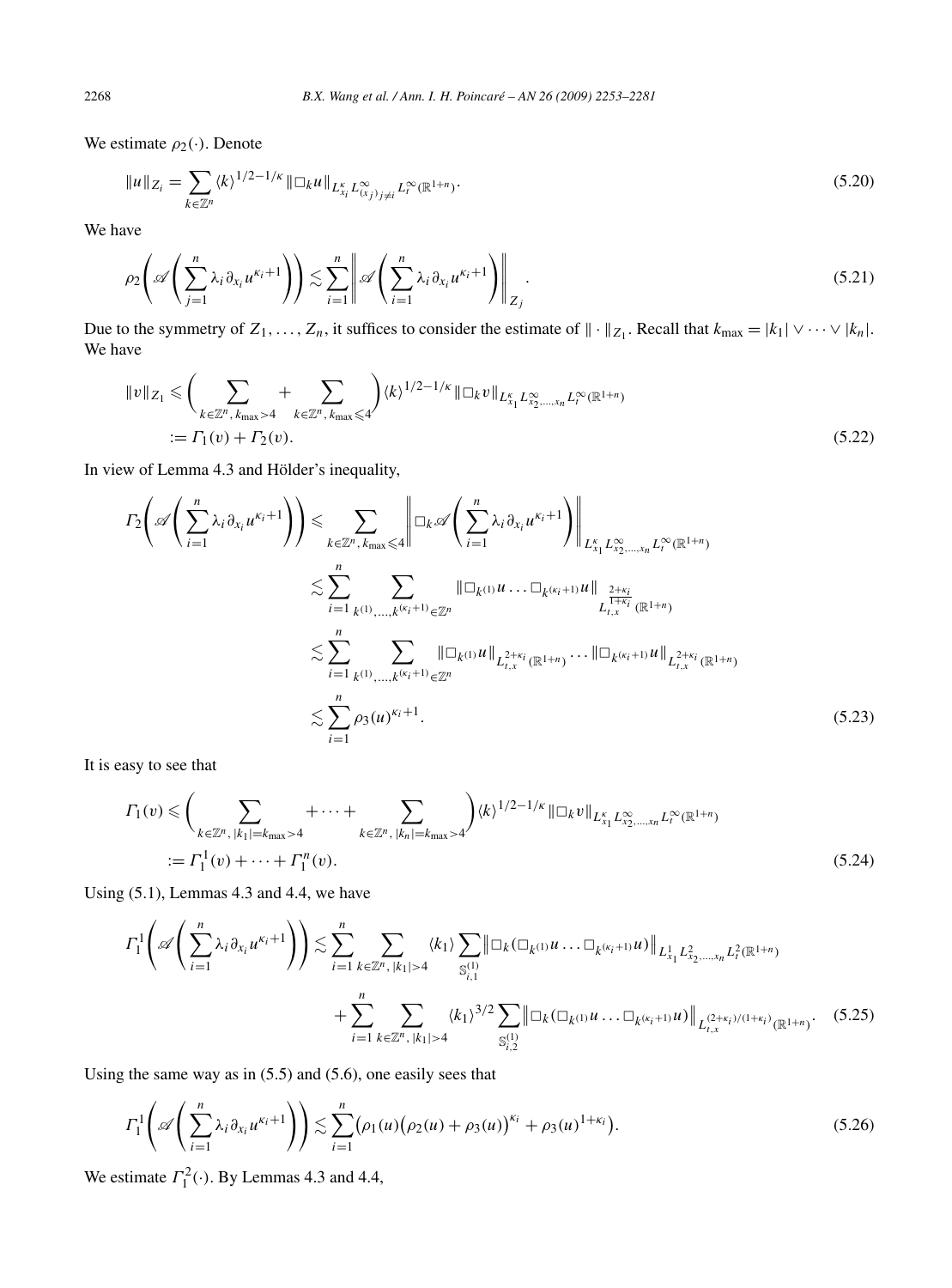*B.X. Wang et al. / Ann. I. H. Poincaré – AN 26 (2009) 2253–2281* 2269

$$
\Gamma_{1}^{2}\left(\mathscr{A}\left(\sum_{i=1}^{n}\lambda_{i}\partial_{x_{i}}u^{\kappa_{i}+1}\right)\right) \lesssim \sum_{i=1}^{n}\sum_{k\in\mathbb{Z}^{n},|k_{2}|=k_{\max}>4} \langle k\rangle^{1/2-1/\kappa} \|\Box_{k}(\mathscr{A}\partial_{x_{i}}u^{\kappa_{i}+1})\|_{L_{x_{1}}^{K}L_{x_{2},...,x_{n}}^{\infty}L_{t}^{\infty}(\mathbb{R}^{1+n})} \lesssim \sum_{i=1}^{n}\sum_{k\in\mathbb{Z}^{n},|k_{2}|=k_{\max}>4} \langle k_{2}\rangle \sum_{S_{i,1}^{(2)}} \|\Box_{k}(\Box_{k^{(1)}}u...\Box_{k^{(\kappa_{i}+1)}}u)\|_{L_{x_{2}}^{1}L_{x_{1},x_{3},...,x_{n}}^{2}L_{t}^{2}(\mathbb{R}^{1+n})} + \sum_{i=1}^{n}\sum_{k\in\mathbb{Z}^{n},|k_{2}|>4} \langle k_{2}\rangle^{3/2} \sum_{S_{i,2}^{(2)}} \|\Box_{k}(\Box_{k^{(1)}}u...\Box_{k^{(\kappa_{i}+1)}}u)\|_{L_{t,x}^{(2+\kappa_{i})/(1+\kappa_{i})}(\mathbb{R}^{1+n})}.
$$
(5.27)

This reduces the same estimate as  $\Gamma_1^1(\cdot)$ . We easily see that  $\Gamma_1^i(\cdot)$  for  $3 \leq i \leq n$  can be controlled in a similar way as  $\Gamma_1^2(\cdot)$ . Hence, we have shown that

$$
\left\|\mathscr{A}\left(\sum_{i=1}^n \lambda_i \partial_{x_i} u^{\kappa_i+1}\right)\right\|_{Z_1} \lesssim \sum_{i=1}^n (\rho_1(u) (\rho_2(u) + \rho_3(u))^{\kappa_i} + \rho_3(u)^{1+\kappa_i}). \tag{5.28}
$$

For the estimates of  $\rho_3(\mathscr{A} \partial_{x_i} u^{\kappa_i+1})$ , we have from (3.13) and Lemma 3.4 that

$$
\|\Box_k \mathscr{A} \partial_{x_i} f\|_{L_t^\infty L_x^2 \cap L_{t,x}^{2+\kappa}(\mathbb{R}^{1+n})} \lesssim \|\Box_k \partial_{x_i} f\|_{L_{t,x}^{(2+\kappa)/(1+\kappa)}(\mathbb{R}^{1+n})} \lesssim \langle k_i \rangle \|\Box_k f\|_{L_{t,x}^{(2+\kappa)/(1+\kappa)}(\mathbb{R}^{1+n})}.
$$
\n(5.29)

Hence, using (5.1), (3.26) and (3.23), we obtain that can be controlled by the right-hand side of (5.25).

$$
\rho_3(\mathscr{A}\partial_{x_1}u^{\kappa_1+1}) \lesssim \sum_{k \in \mathbb{Z}^n, |k_1| \leq 4} \langle k_1 \rangle^{3/2} \sum_{k^{(1)}, \dots, k^{(\kappa_1+1)}} \|\Box_k(\Box_{k^{(1)}}u \dots \Box_{k^{(\kappa_1+1)}}u)\|_{L_{t,x}^{(2+\kappa)/(1+\kappa)}(\mathbb{R}^{1+n})} + \sum_{k \in \mathbb{Z}^n, |k_1| > 4} \langle k_1 \rangle \sum_{S_{1,1}^{(1)}} \|\Box_k(\Box_{k^{(1)}}u \dots \Box_{k^{(\kappa_1+1)}}u)\|_{L_{x_1}^1 L_{x_2,\dots,x_n}^2 L_t^2(\mathbb{R}^{1+n})} + \sum_{k \in \mathbb{Z}^n, |k_1| > 4} \langle k_1 \rangle^{3/2} \sum_{S_{1,2}^{(1)}} \|\Box_k(\Box_{k^{(1)}}u \dots \Box_{k^{(\kappa_1+1)}}u)\|_{L_{t,x}^{(2+\kappa)/(1+\kappa)}(\mathbb{R}^{1+n})}.
$$
\n(5.30)

By (5.5) and (5.6), we have

$$
\rho_3(\mathscr{A}\partial_{x_1}u^{\kappa_1+1}) \lesssim \sum_{i=1}^n (\rho_1(u)(\rho_2(u)+\rho_3(u))^{\kappa_i} + \rho_3(u)^{1+\kappa_i}). \tag{5.31}
$$

Hence, we have shown that

$$
\|\mathcal{T}u\|_{X} \lesssim \|u_0\|_{M_{2,1}^{1/2}} + \sum_{i=1}^{n} \|u\|_{X}^{1+\kappa_i}.
$$
\n(5.32)

Using a standard contraction mapping argument, we can finish the proof of Theorem 1.3.  $\Box$ 

# **6. Proof of Theorem 1.1**

Roughly speaking, we will prove our Theorem 1.1 by following some ideas as in the proof of Theorem 1.3. However, due to the nonlinearity contains  $u^{k+1}$ , and  $(\nabla u)^{\nu}$  and  $u^{k}(\nabla u)^{\nu}$  as special cases, the proof of Theorem 1.3 can not be directly applied. We construct the space *X* as follows. Denote

$$
\varrho_1^{(i)}(u) = \sum_{k \in \mathbb{Z}^n, |k_i| > 4} \langle k_i \rangle ||\Box_k u||_{L_{x_i}^{\infty} L_{(x_j)_{j \neq i}}^2 L_i^2(\mathbb{R}^{1+n})},
$$
  
\n
$$
\varrho_2^{(i)}(u) = \sum_{k \in \mathbb{Z}^n} \langle k \rangle^{1/2 - 1/m} ||\Box_k u||_{L_{x_i}^m L_{(x_j)_{j \neq i}}^{\infty} L_i^{\infty}(\mathbb{R}^{1+n})},
$$
  
\n
$$
\varrho_3^{(i)}(u) = \sum_{k \in \mathbb{Z}^n} \langle k_i \rangle^{1/2} ||\Box_k u||_{L_{x,i}^{2+m} \cap L_t^{\infty} L_x^2(\mathbb{R}^{1+n})}.
$$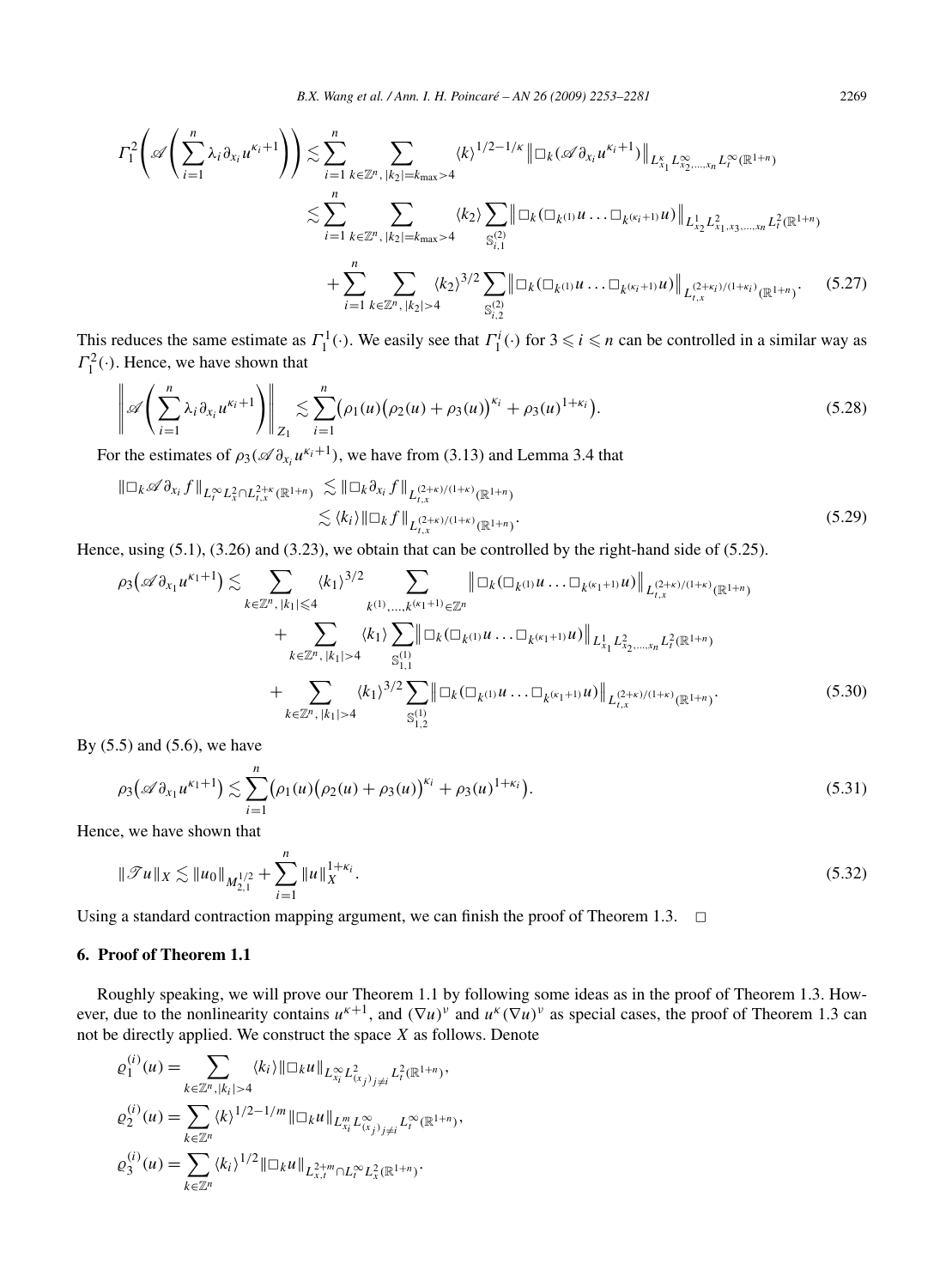Put

$$
X:=\left\{u\in\mathscr{S}'(\mathbb{R}^{1+n})\colon \|u\|_X:=\sum_{\ell=1}^3\sum_{\alpha=0,1}\sum_{i,j=1}^n\varrho_\ell^{(i)}(\partial_{x_j}^\alpha u)\leq \delta\right\}.
$$

Considering the following mapping:

$$
\mathcal{T}: u(t) \to S(t)u_0 - \mathrm{i}\mathscr{A}F(u, \bar{u}, \nabla u, \nabla \bar{u}),
$$

we will show that  $\mathcal{T} : X \to X$  is a contraction mapping.

Since  $||u||_X = ||\overline{u}||_X$ , we may assume, without loss of generality that

$$
F(u, \bar{u}, \nabla u, \nabla \bar{u}) = F(u, \nabla u) := \sum_{m+1 \leq \kappa + |\nu| < \infty} c_{\kappa \nu} u^{\kappa} (\nabla u)^{\nu},
$$

where  $(\nabla u)^v = u_{x_1}^{v_1} \dots u_{x_n}^{v_n}$ . For the sake of convenience, we denote

 $v_1 = \cdots = v_k = u$ ,  $v_{k+1} = \cdots = v_{k+v_1} = u_{x_1}$ ,  $\ldots$ ,  $v_{k+|v|-v_n+1} = \cdots = v_{k+|v|} = u_{x_n}$ . By (2.3), for  $\alpha = 0, 1$ ,

$$
\varrho_1^{(i)}(\partial_{x_j}^{\alpha} S(t)u_0)\lesssim \sum_{k\in\mathbb{Z}^n,\,|k_i|>4}\langle k_i\rangle^{1/2}\langle k_j\rangle\|\Box_k u_0\|_{L^2(\mathbb{R}^n)}\leq \|u_0\|_{M_{2,1}^{3/2}}.
$$

By (3.19), (3.20), we have for  $\alpha = 0, 1$ ,

$$
\varrho_2^{(i)}(\partial_{x_j}^{\alpha} S(t)u_0) + \varrho_3^{(i)}(\partial_{x_j}^{\alpha} S(t)u_0) \lesssim \|u_0\|_{M_{2,1}^{3/2}}.
$$

Hence,

$$
\|S(t)u_0\|_X \lesssim \|u_0\|_{M_{2,1}^{3/2}}.
$$

In order to estimate  $\varrho_1^{(i)}(\mathscr{A} \partial_{x_j}^{\alpha}(v_1 \dots v_{\kappa+|\nu|}))$ ,  $i, j = 1, \dots, n$ , it suffices to estimate  $\varrho_1^{(1)}(\mathscr{A} \partial_{x_1}^{\alpha}(v_1 \dots v_{\kappa+|\nu|}))$  and  $\varrho_1^{(1)}$  ( $\mathscr{A} \partial_{x_2}^{\alpha}(v_1 \dots v_{\kappa+|\nu|})$ ). Similarly as in (5.1), we will use the decomposition

$$
\Box_k(v_1 \dots v_{k+|\nu|}) = \sum_{S_1^{(i)}} \Box_k(\Box_{k^{(1)}} v_1 \dots \Box_{k^{(k+|\nu|)}} v_{k+|\nu|}) + \sum_{S_2^{(i)}} \Box_k(\Box_{k^{(1)}} v_1 \dots \Box_{k^{(k+|\nu|)}} v_{k+|\nu|}),
$$
(6.1)

where

$$
S_1^{(i)} := \{ (k^{(1)}, \dots, k^{(\kappa+|\nu|)}) : |k_i^{(1)}| \vee \dots \vee |k_i^{(\kappa+|\nu|)}| > 4 \},
$$
  
\n
$$
S_2^{(i)} := \{ (k^{(1)}, \dots, k^{(\kappa+|\nu|)}) : |k_i^{(1)}| \vee \dots \vee |k_i^{(\kappa+|\nu|)}| \leq 4 \}.
$$

In view of (3.8) and (3.15),

$$
\varrho_1^{(1)}\big(\mathscr{A}\partial_{x_1}^{\alpha}(v_1\ldots v_{\kappa+|\nu|})\big) \lesssim \sum_{k \in \mathbb{Z}^n, |k_1| > 4} \langle k_1 \rangle \sum_{\mathbb{S}_1^{(1)}} \|\Box_k(\Box_{k^{(1)}}v_1\ldots\Box_{k^{(\kappa+|\nu|)}}v_{\kappa+|\nu|})\|_{L_{x_1}^1 L_{x_2,\ldots,x_n}^2 L_t^2(\mathbb{R}^{1+n})} + \sum_{k \in \mathbb{Z}^n, |k_1| > 4} \langle k_1 \rangle^{3/2} \sum_{\mathbb{S}_2^{(1)}} \|\Box_k(\Box_{k^{(1)}}v_1\ldots\Box_{k^{(\kappa+|\nu|)}}v_{\kappa+|\nu|})\|_{L_{t,x}^{\frac{\kappa+|\nu|+1}{\kappa+|\nu|}}(\mathbb{R}^{1+n})} + \cdots = I + II. \tag{6.2}
$$

Similar to  $(5.5)$ ,

$$
I \lesssim \sum_{k^{(1)} \in \mathbb{Z}^n, |k_1^{(1)}| > 2} \langle k_1^{(1)} \rangle ||\Box_k(1)} v_1 ||_{L_{x_1}^{\infty} L_{x_2, \dots, x_n}^2 L_t^2(\mathbb{R}^{1+n})}
$$
  
 
$$
\times \sum_{k^{(2)}, \dots, k^{(\kappa+|\nu|)} \in \mathbb{Z}^n} \prod_{i=2}^{\kappa+|\nu|} ||\Box_k(0)} v_i ||_{L_{x_1}^{\kappa+|\nu|-1} L_{x_2, \dots, x_n}^{\infty} L_t^{\infty}(\mathbb{R}^{1+n})}.
$$
  
(6.3)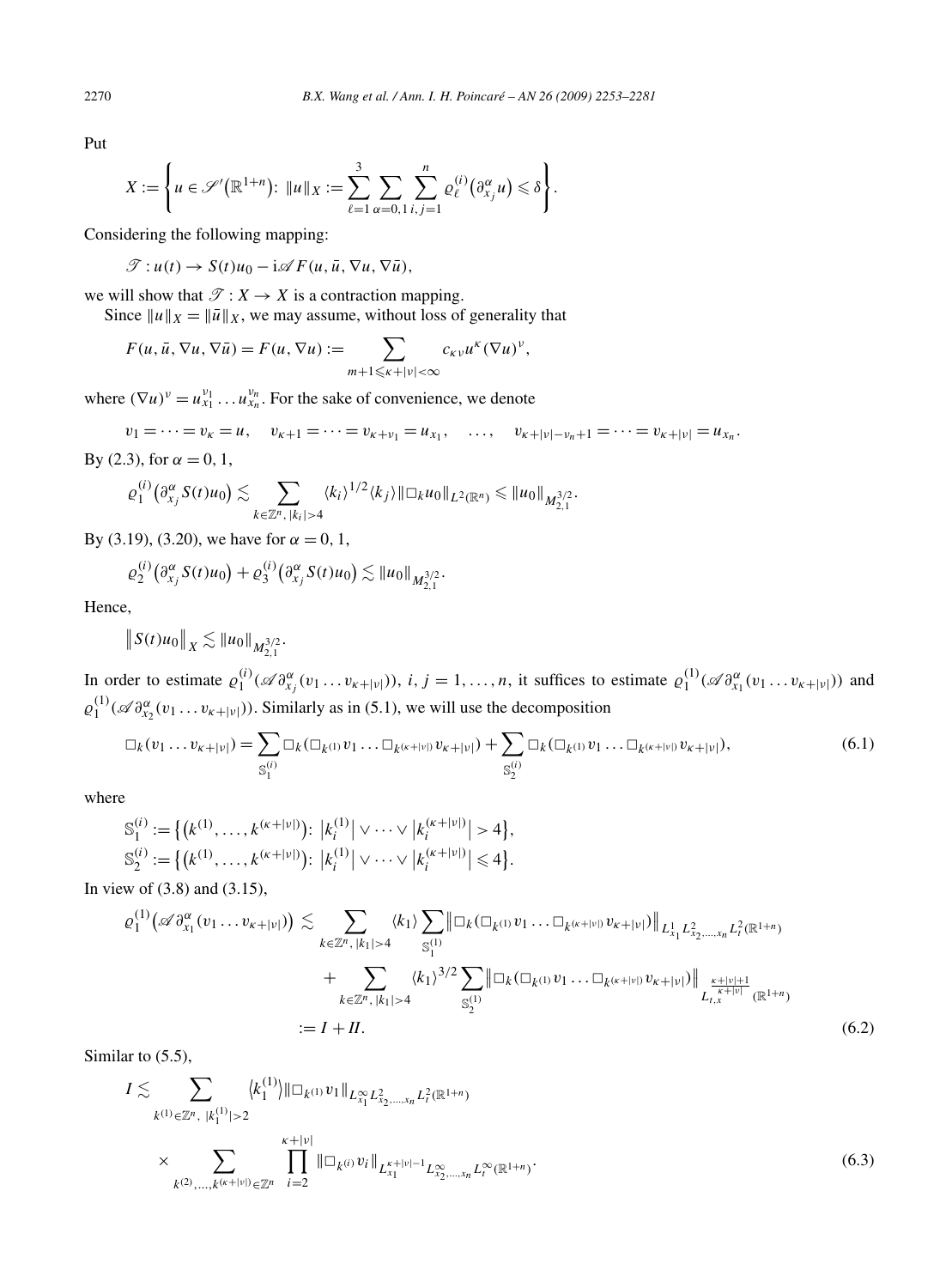By Hölder's inequality and Lemma 3.3,

$$
\|\Box_{k^{(i)}} v_{i}\|_{L_{x_{1}}^{k+|v|-1}L_{x_{2},...,x_{n}}^{\infty}L_{t}^{\infty}(\mathbb{R}^{1+n})} \leq \|\Box_{k^{(i)}} v_{i}\|_{L_{x_{1}}^{m}L_{x_{2},...,x_{n}}^{\infty}L_{t}^{\infty}(\mathbb{R}^{1+n})}^{\frac{m}{k+|v|-1}}\| \Box_{k^{(i)}} v_{i}\|_{L_{x_{1}}^{\infty}(\mathbb{R}^{1+n})}^{1-\frac{m}{k+|v|-1}} \n\lesssim \|\Box_{k^{(i)}} v_{i}\|_{L_{x_{1}}^{\infty}L_{x_{2},...,x_{n}}^{\infty}L_{t}^{\infty}(\mathbb{R}^{1+n})}\|\Box_{k^{(i)}} v_{i}\|_{L_{t}^{\infty}L_{x}^{2}(\mathbb{R}^{1+n})}^{1-\frac{m}{k+|v|-1}}.
$$
\n(6.4)

Hence, noticing that  $v_i = u$  or  $v_i = u_{x_i}$ , we have from (6.3) and (6.4),

$$
I \lesssim \|u\|_X^{\kappa+|\nu|}.\tag{6.5}
$$

Similar to (5.6), we see that  $|k_1| \leq C$  in the summation of *II*. Again, in view of Hölder's inequality and Lemma (3.3),

$$
\|\Box_{k^{(1)}} v_1 \dots \Box_{k^{(k+|\nu|)}} v_{k+|\nu|} \|_{L_{x,t}^{\frac{\kappa+|\nu|+1}{\kappa+|\nu|}}(\mathbb{R}^{1+n})} \leq \prod_{i=1}^{k+|\nu|} \|\Box_{k^{(i)}} v_i \|_{L_{x,t}^{\kappa+|\nu|+1}(\mathbb{R}^{1+n})}
$$
  

$$
\lesssim \prod_{i=1}^{k+|\nu|} \|\Box_{k^{(i)}} v_i \|_{L_{x,t}^{2+m} \cap L_t^{\infty} L_x^2(\mathbb{R}^{1+n})}.
$$
 (6.6)

Hence, using a similar way as in (5.6),

$$
II \lesssim \|u\|_X^{\kappa+|\nu|}.\tag{6.7}
$$

We now give the estimate of  $\varrho_1^{(1)}(\mathscr{A} \partial_{x_2}^{\alpha}(v_1 \dots v_{\kappa+|\nu|}))$ . Since we have obtained the estimate in the case  $\alpha = 0$ , it suffices to consider the case  $\alpha = 1$ . Let  $\psi_i$   $(i = 1, 2)$  be as in Lemma 4.2 and  $P_i = \mathscr{F}^{-1} \psi_i \mathscr{F}$ . We have

$$
\varrho_1^{(1)}\big(\mathscr{A}\partial_{x_2}(v_1\ldots v_{\kappa+|\nu|})\big) \leq \sum_{k\in\mathbb{Z}^n, |k_1|>4} \langle k_1 \rangle \big\| P_1 \Box_k \big(\mathscr{A}\partial_{x_2}(v_1\ldots v_{\kappa+|\nu|})\big) \big\|_{L_{x_1}^{\infty} L_{x_2,\ldots,x_n}^2 L_t^2} + \sum_{k\in\mathbb{Z}^n, |k_1|>4} \langle k_1 \rangle \big\| P_2 \Box_k \big(\mathscr{A}\partial_{x_2}(v_1\ldots v_{\kappa+|\nu|})\big) \big\|_{L_{x_1}^{\infty} L_{x_2,\ldots,x_n}^2 L_t^2}
$$
  
:= *III* + *IV*. (6.8)

Using the decomposition (6.1),

$$
III \leqslant \sum_{k \in \mathbb{Z}^n, |k_1| > 4} \langle k_1 \rangle \sum_{S_1^{(1)}} \| P_1 \Box_k \big( \mathscr{A} \partial_{x_2} \big( \Box_{k^{(1)}} v_1 \dots \Box_{k^{(\kappa+|\nu|)}} v_{\kappa+|\nu|} \big) \big) \Big|_{L_{x_1}^{\infty} L_{x_2, \dots, x_n}^2 L_t^2}
$$
  
+ 
$$
\sum_{k \in \mathbb{Z}^n, |k_1| > 4} \langle k_1 \rangle \sum_{S_2^{(1)}} \| P_1 \Box_k \big( \mathscr{A} \partial_{x_2} \big( \Box_{k^{(1)}} v_1 \dots \Box_{k^{(\kappa+|\nu|)}} v_{\kappa+|\nu|} \big) \big) \Big|_{L_{x_1}^{\infty} L_{x_2, \dots, x_n}^2 L_t^2}
$$
  
:=  $III_1 + III_2$ . (6.9)

By Lemma 4.2,

$$
III_1 \lesssim \sum_{\mathbb{S}_1^{(1)}} \sum_{k \in \mathbb{Z}^n, |k_1| > 4} \langle k_1 \rangle \left\| \Box_k (\Box_{k^{(1)}} v_1 \dots \Box_{k^{(\kappa+|\nu|)}} v_{\kappa+|\nu|}) \right\|_{L^1_{x_1} L^2_{x_2, \dots, x_n} L^2_t}.
$$
\n
$$
(6.10)
$$

By symmetry, we may assume  $|k_1^{(1)}| = \max(|k_1^{(1)}|, \dots, |k_1^{(\kappa+|\nu|)}|)$  in  $\mathbb{S}_1^{(1)}$ . Hence,

$$
III_{1} \lesssim \sum_{\mathbb{S}_{1}^{(1)}, \, |k_{1}^{(1)}| > 4} \langle k_{1}^{(1)} \rangle ||\Box_{k^{(1)}} v_{1}||_{L_{x_{1}}^{\infty} L_{x_{2},...,x_{n}}^{2} L_{t}^{2}} \prod_{i=2}^{\kappa + |v|} ||\Box_{k^{(i)}} v_{i}||_{L_{x_{1}}^{\kappa + |v|-1} L_{x_{2},...,x_{n}}^{\infty} L_{t}^{\infty}
$$
  

$$
\lesssim \varrho_{1}^{(1)}(v_{1}) \prod_{i=2}^{\kappa + |v|} (\varrho_{2}^{(1)}(v_{i}) + \varrho_{3}^{(1)}(v_{i})) \lesssim ||u||_{X}^{\kappa + |v|}.
$$
 (6.11)

Applying (4.2) and using a similar way as in (5.12),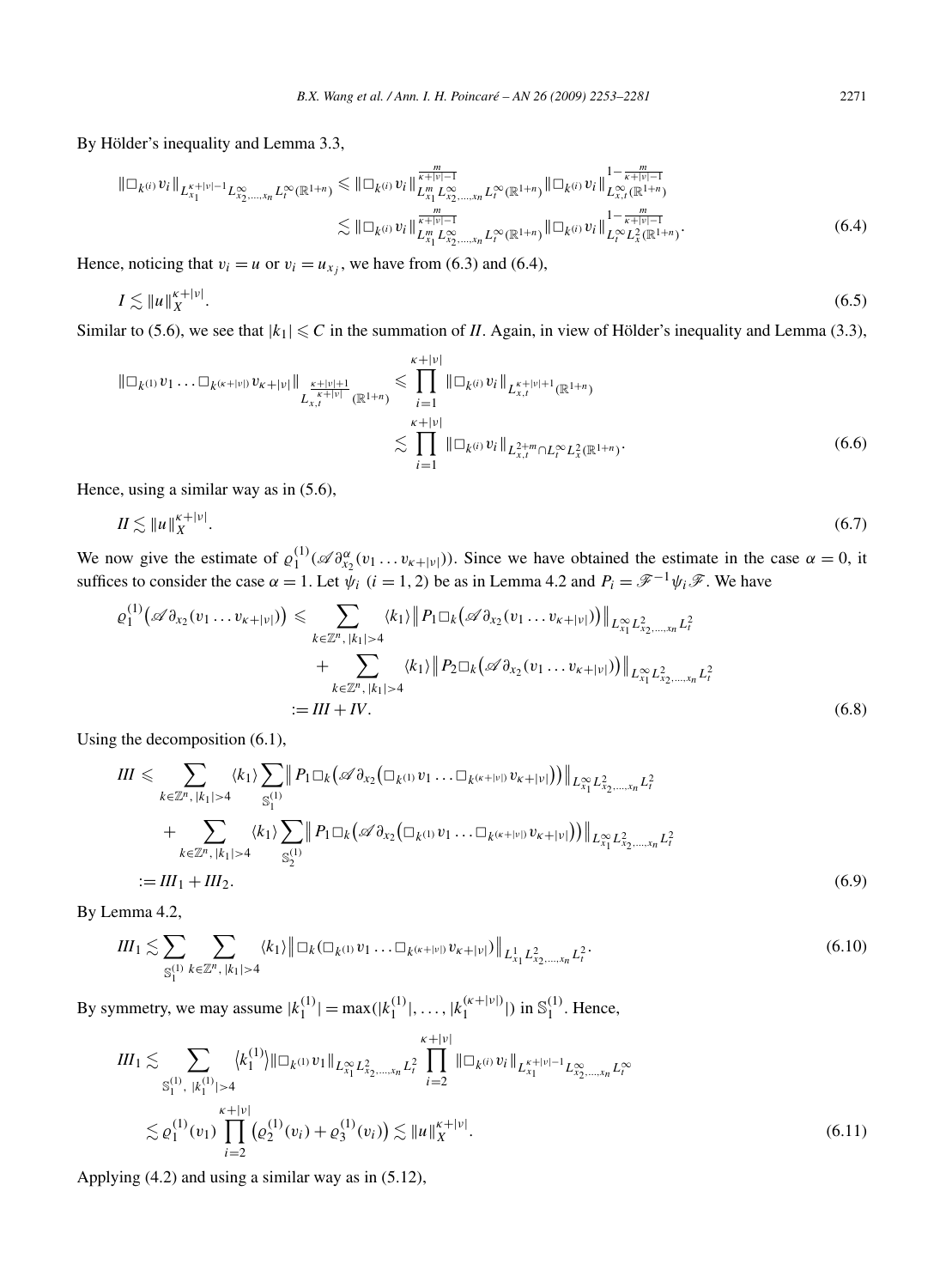$$
III_2 \lesssim \sum_{k \in \mathbb{Z}^n, |k_1| > 4, |k_2| \lesssim |k_1|} \langle k_1 \rangle^{3/2} \sum_{\mathbb{S}_2^{(1)}} \|\Box_k (\Box_{k^{(1)}} v_1 \dots \Box_{k^{(\kappa+|\nu|)}} v_{\kappa+|\nu|})\|_{L_{t,x}^{(2+m)/(1+m)}(\mathbb{R}^{1+n})}
$$
  

$$
\lesssim \prod_{i=1}^{\kappa+|\nu|} \varrho_3^{(1)}(v_i) \leq \|u\|_X^{\kappa+|\nu|}.
$$
 (6.12)

So, we have shown that

$$
III \lesssim ||u||_X^{\kappa + |\nu|}.\tag{6.13}
$$

Now we estimate *IV*. Using the decomposition (6.1),

$$
IV \leqslant \sum_{k \in \mathbb{Z}^n, |k_1| > 4} \langle k_1 \rangle \sum_{S_1^{(2)}} \left\| P_2 \Box_k \left( \mathscr{A} \partial_{x_2} (\Box_k u_1 v_1 \dots \Box_k (\kappa + |v|) v_{k+|v|}) \right) \right\|_{L_{x_1}^{\infty} L_{x_2, \dots, x_n}^2 L_t^2}
$$
  
+ 
$$
\sum_{k \in \mathbb{Z}^n, |k_1| > 4} \langle k_1 \rangle \sum_{S_2^{(2)}} \left\| P_2 \Box_k \left( \mathscr{A} \partial_{x_2} (\Box_k u_1 v_1 \dots \Box_k (\kappa + |v|) v_{k+|v|}) \right) \right\|_{L_{x_1}^{\infty} L_{x_2, \dots, x_n}^2 L_t^2}
$$
  
:= IV\_1 + IV\_2. \tag{6.14}

By Lemma 4.2,

$$
IV_1 \lesssim \sum_{\mathbb{S}_1^{(2)}} \sum_{k \in \mathbb{Z}^n, \, |k_2| > 4} \langle k_2 \rangle \left\| \Box_k (\Box_{k^{(1)}} v_1 \dots \Box_{k^{(\kappa+|\nu|)}} v_{\kappa+|\nu|}) \right\|_{L^1_{x_1} L^2_{x_2, \dots, x_n} L^2_t} . \tag{6.15}
$$

In view of the symmetry, one can bound  $IV_1$  by using the same way as that of  $III_1$  and as in (5.14)–(5.17):

$$
IV_1 \lesssim \|u\|_X^{\kappa+|\nu|}.\tag{6.16}
$$

For the estimate of *IV*2, we apply (4.2),

$$
IV_{2} \lesssim \sum_{k \in \mathbb{Z}^{n}, |k_{1}| > 4} \langle k_{1} \rangle^{1/2} \langle k_{2} \rangle \sum_{\mathbb{S}_{2}^{(2)}} \| P_{2} \Box_{k} (\Box_{k^{(1)}} v_{1} \dots \Box_{k^{(\kappa+|\nu|)}} v_{\kappa+|\nu|}) \|_{L_{t,x}^{(2+m)/(1+m)}(\mathbb{R}^{1+n})} \lesssim \sum_{\mathbb{S}_{2}^{(2)}} \| \Box_{k^{(1)}} v_{1} \dots \Box_{k^{(\kappa+|\nu|)}} v_{\kappa+|\nu|} \|_{L_{t,x}^{(2+m)/(1+m)}(\mathbb{R}^{1+n})} \lesssim \| u \|_{X}^{\kappa+|\nu|}.
$$
\n(6.17)

Hence, in view of (6.16) and (6.17), we have

$$
IV \lesssim \|u\|_X^{\kappa+|\nu|}.\tag{6.18}
$$

Collecting (6.5), (6.7), (6.13), (6.18), we have shown that

$$
\sum_{\alpha=0,1}\sum_{i,j=1}^n\varrho_1^{(i)}\big(\mathscr{A}\partial_{x_j}^{\alpha}\big(u^{\kappa}(\nabla u)^{\nu}\big)\big)\lesssim\|u\|_X^{\kappa+|\nu|}.\tag{6.19}
$$

**Lemma 6.1.** *Let*  $s \ge 0$ ,  $1 \le p$ ,  $p_i$ ,  $\gamma$ ,  $\gamma_i \le \infty$  *satisfy* 

$$
\frac{1}{p} = \frac{1}{p_1} + \dots + \frac{1}{p_N}, \qquad \frac{1}{\gamma} = \frac{1}{\gamma_1} + \dots + \frac{1}{\gamma_N}.
$$
\n(6.20)

*Then*

$$
\sum_{k \in \mathbb{Z}^n} \langle k_1 \rangle^s \left\| \Box_k(u_1 \dots u_N) \right\|_{L_t^{\gamma} L_x^p(\mathbb{R}^{1+n})} \lesssim \prod_{i=1}^N \left( \sum_{k \in \mathbb{Z}^n} \langle k_1 \rangle^s \left\| \Box_k u_i \right\|_{L_t^{\gamma_i} L_x^{p_i}(\mathbb{R}^{1+n})} \right).
$$
\n(6.21)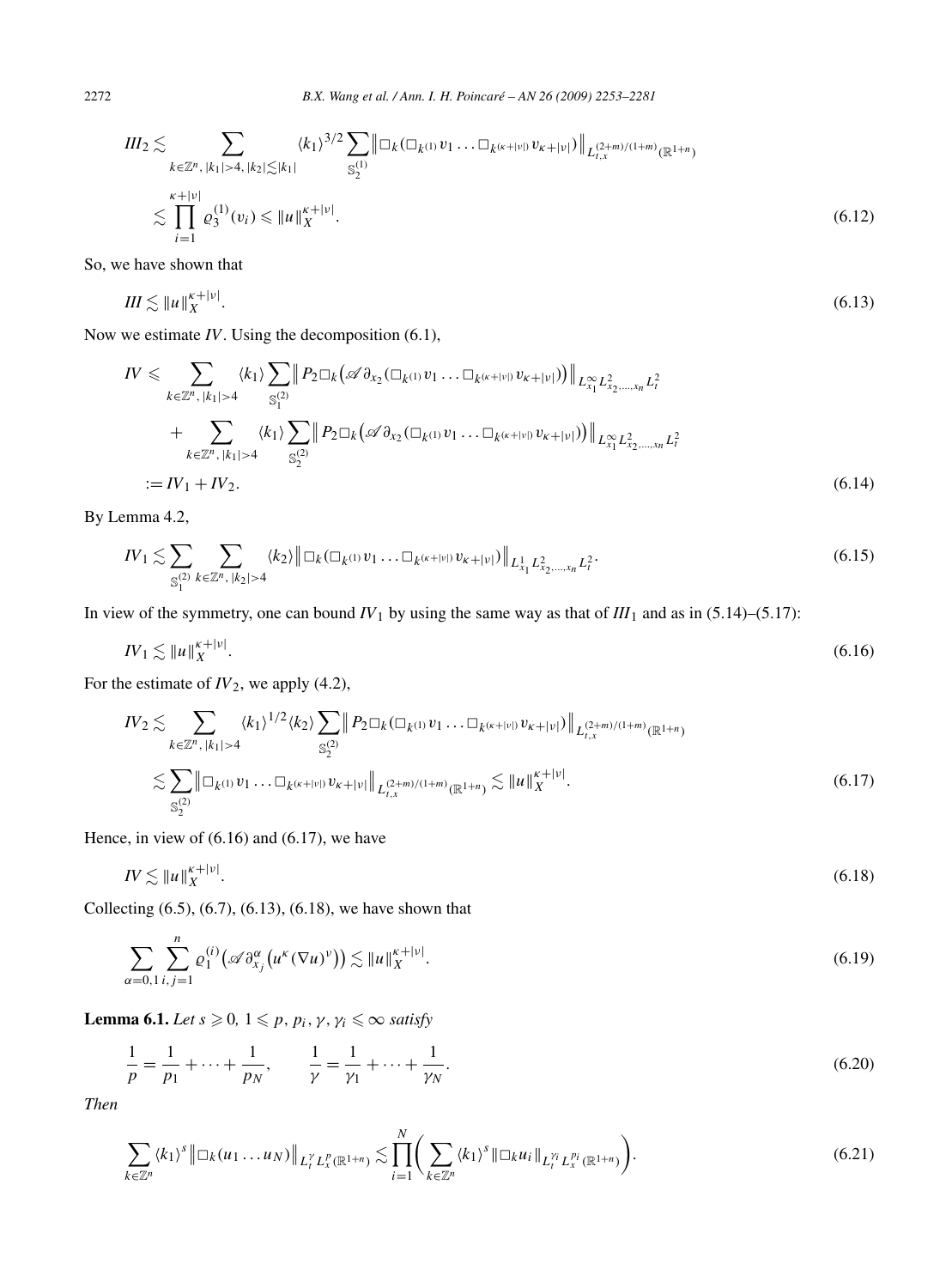**Proof.** See [31], Lemma 7.1.  $\Box$ 

Next, we consider the estimates of  $\varrho_2^{(1)}(\mathscr{A}(u^k(\nabla u)^v))$  and  $\varrho_3^{(1)}(\mathscr{A}(u^k(\nabla u)^v))$ . In view of (3.26) and (3.16),

$$
\sum_{j=2,3} \varrho_j^{(1)}\big(\mathscr{A}\big(u^{\kappa}(\nabla u)^{\nu}\big)\big) \lesssim \sum_{k \in \mathbb{Z}^n} \langle k \rangle^{1/2} \big\| \Box_k\big(u^{\kappa}(\nabla u)^{\nu}\big)\big\|_{L^{\frac{2+m}{1+m}}_{t,x}(\mathbb{R}^{1+n})}.
$$
\n
$$
(6.22)
$$

We use Lemma 6.1 to control the right-hand side of  $(6.22)$ :

$$
\sum_{k \in \mathbb{Z}^n} \langle k \rangle^{1/2} \|\Box_k(v_1 \dots v_{\kappa+|\nu|})\|_{L^{\frac{2+m}{1+m}}_{t,x}(\mathbb{R}^{1+n})} \n\lesssim \prod_{i=1}^{m+1} \left( \sum_{k \in \mathbb{Z}^n} \langle k \rangle^{1/2} \|\Box_k v_i\|_{L^{2+m}_{t,x}(\mathbb{R}^{1+n})} \right) \prod_{i=m+2}^{\kappa+|\nu|} \left( \sum_{k \in \mathbb{Z}^n} \langle k \rangle^{1/2} \|\Box_k v_i\|_{L^{\infty}_{t,x}(\mathbb{R}^{1+n})} \right) \n\lesssim \prod_{i=1}^{m+1} \left( \sum_{k \in \mathbb{Z}^n} \langle k \rangle^{1/2} \|\Box_k v_i\|_{L^{2+m}_{t,x}(\mathbb{R}^{1+n})} \right) \prod_{i=m+2}^{\kappa+|\nu|} \left( \sum_{k \in \mathbb{Z}^n} \langle k \rangle^{1/2} \|\Box_k v_i\|_{L^{\infty}_t L^2_x(\mathbb{R}^{1+n})} \right) \n\lesssim \prod_{i=1}^{\kappa+|\nu|} \left( \sum_{j=1}^n \varrho_j^{(j)}(v_i) \right) \leq \|u\|_{X}^{\kappa+|\nu|}.
$$
\n(6.23)

We estimate  $\varrho_2^{(1)}(\mathscr{A}\partial_{x_1}(u^k(\nabla u)^{\nu}))$ . Recall that  $k_{\max} = |k_1| \vee \cdots \vee |k_n|$ .

$$
\varrho_2^{(1)}\big(\mathscr{A}\partial_{x_1}(v_1 \dots v_{\kappa+|\nu|})\big) \lesssim \sum_{k \in \mathbb{Z}^n, k_{\max} > 4} \langle k \rangle^{1/2 - 1/m} \|\Box_k \mathscr{A}\partial_{x_1}(v_1 \dots v_{\kappa+|\nu|})\|_{L_{x_1}^m L_{x_2,\dots,x_n}^\infty L_{t}^\infty(\mathbb{R}^{1+n})} + \sum_{k \in \mathbb{Z}^n, k_{\max} \le 4} \langle k \rangle^{1/2 - 1/m} \|\Box_k \mathscr{A}\partial_{x_1}(v_1 \dots v_{\kappa+|\nu|})\|_{L_{x_1}^m L_{x_2,\dots,x_n}^\infty L_{t}^\infty(\mathbb{R}^{1+n})} := V + VI.
$$
\n(6.24)

By (3.16) and Lemma 6.1, we have

$$
VI \lesssim \sum_{k \in \mathbb{Z}^n} \left\| \Box_k (v_1 \dots v_{k+|\nu|}) \right\|_{L^{\frac{2+m}{1+m}}_{t,x}(\mathbb{R}^{1+n})} \lesssim \|u\|_X^{\kappa+|\nu|}.
$$
 (6.25)

It is easy to see that

$$
V \lesssim \left(\sum_{k \in \mathbb{Z}^n, |k_1| = k_{\max} > 4} + \cdots + \sum_{k \in \mathbb{Z}^n, |k_n| = k_{\max} > 4} \right) \langle k \rangle^{1/2 - 1/m} \|\Box_k \mathscr{A} \partial_{x_1} (v_1 \dots v_{k+|v|}) \|_{L_{x_1}^m L_{x_2, \dots, x_n}^\infty L_t^\infty(\mathbb{R}^{1+n})}
$$
  
:=  $\Upsilon_1(u) + \cdots + \Upsilon_n(u).$  (6.26)

Applying the decomposition (6.1) and Lemmas 4.3 and 4.4, we obtain that

$$
\gamma_{1}(u) \lesssim \sum_{k \in \mathbb{Z}^{n}, |k_{1}| > 4} \langle k_{1} \rangle \sum_{\mathbb{S}_{1}^{(1)}} \|\Box_{k}(\Box_{k^{(1)}} v_{1} \dots \Box_{k^{(\kappa+|\nu|)}} v_{\kappa+|\nu|})\|_{L^{1}_{x_{1}} L^{2}_{x_{2},...,x_{n}} L^{2}_{t}(\mathbb{R}^{1+n})} + \sum_{k \in \mathbb{Z}^{n}, |k_{1}| > 4} \langle k_{1} \rangle^{3/2} \sum_{\mathbb{S}_{2}^{(1)}} \|\Box_{k}(\Box_{k^{(1)}} v_{1} \dots \Box_{k^{(\kappa+|\nu|)}} v_{\kappa+|\nu|})\|_{L^{\frac{\kappa+|\nu|+1}{\kappa+|\nu|}}_{t,x}(\mathbb{R}^{1+n})}, \tag{6.27}
$$

which reduces to the case  $\alpha = 1$  in (6.2). So,

$$
\Upsilon_1(u) \lesssim \|u\|_X^{\kappa+|\nu|}.\tag{6.28}
$$

Again, in view of Lemmas 4.3 and 4.4,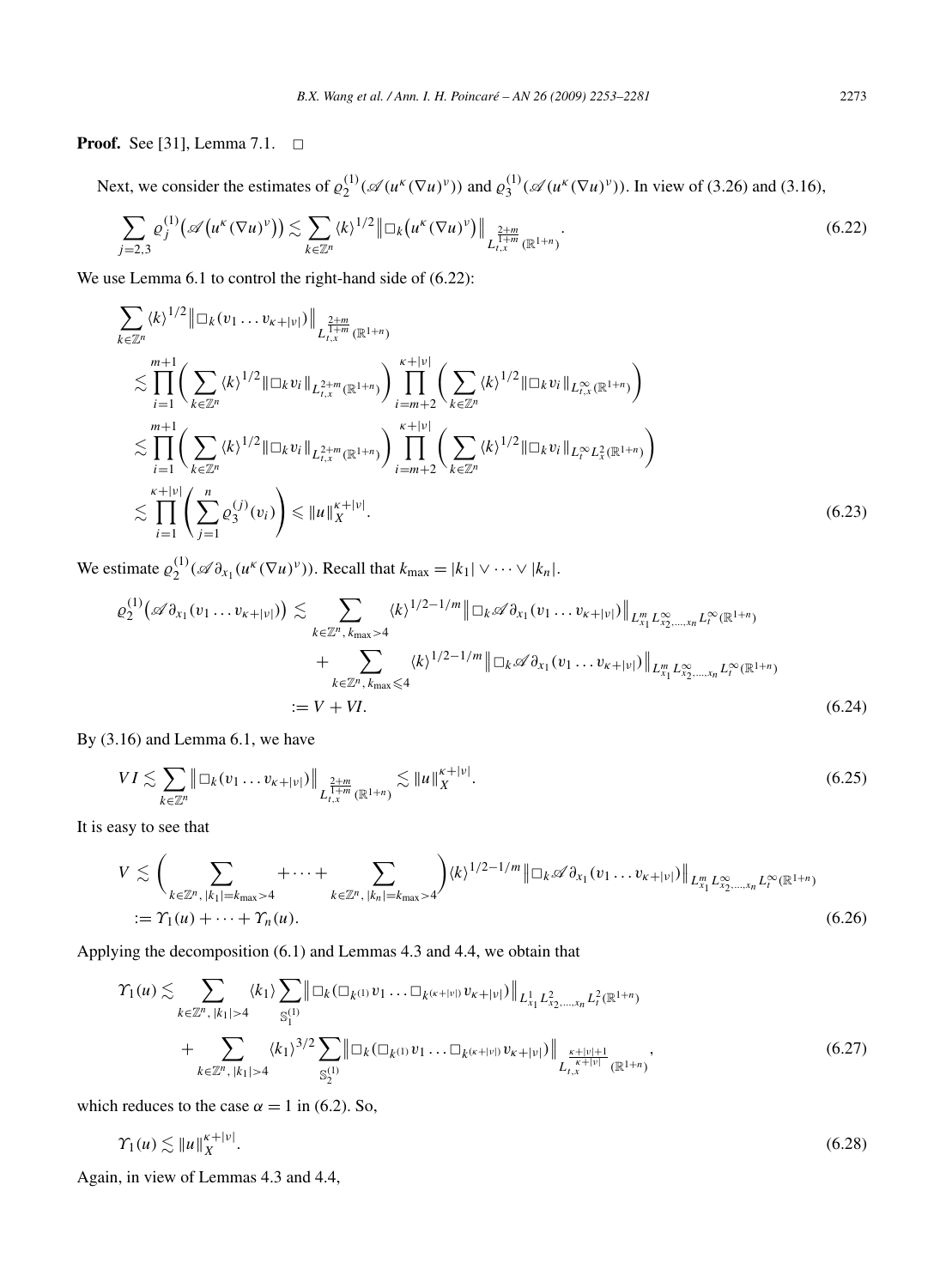$$
\gamma_2(u) \lesssim \sum_{k \in \mathbb{Z}^n, |k_2| > 4} \langle k_2 \rangle \sum_{\mathbb{S}_1^{(2)}} \|\Box_k (\Box_{k^{(1)}} v_1 \dots \Box_{k^{(\kappa+|\nu|)}} v_{\kappa+|\nu|})\|_{L^1_{x_2} L^2_{x_1, x_3, \dots, x_n} L^2_t(\mathbb{R}^{1+n})} + \sum_{k \in \mathbb{Z}^n, |k_2| > 4} \langle k_2 \rangle^{3/2} \sum_{\mathbb{S}_2^{(2)}} \|\Box_k (\Box_{k^{(1)}} v_1 \dots \Box_{k^{(\kappa+|\nu|)}} v_{\kappa+|\nu|})\|_{L^{\frac{\kappa+|\nu|+1}{\kappa+|\nu|}}_{t, x}(\mathbb{R}^{1+n})},
$$
\n(6.29)

which reduces to the same estimate as  $\gamma_1(u)$ . Using the same way as  $\gamma_2(u)$ , we can get the estimates of  $\gamma_3(u), \ldots, \gamma_n(u)$ . So,

$$
\varrho_2^{(1)}\big(\mathscr{A}\partial_{x_1}(v_1\ldots v_{\kappa+|\nu|})\big) \lesssim \|u\|_X^{\kappa+|\nu|}.\tag{6.30}
$$

We need to further bound  $\varrho_2^{(1)}(\mathscr{A}\partial_{x_i}(v_1\ldots v_{\kappa+|v|}))$ ,  $i=2,\ldots,n$ , which is essentially the same as  $\varrho_2^{(1)}$  ( $\mathscr{A}\partial_{x_1}(v_1...v_{\kappa+|v|})$ ). Indeed, it is easy to see that (6.24) holds if we substitute  $\partial_{x_1}$  with  $\partial_{x_i}$ . Moreover, using Lemmas 6.1, 4.3 and 4.4, we easily get that

$$
\varrho_2^{(1)}\big(\mathscr{A}\big(\partial_{x_i}(v_1\dots v_{\kappa+|\nu|})\big)\big) \lesssim \|u\|_X^{\kappa+|\nu|}.\tag{6.31}
$$

By Lemma 3.4, (3.13), we see that

$$
\|\Box_k \mathscr{A}\partial_{x_1} f\|_{L_t^{\infty} L^2 \cap L_{t,x}^{2+m}(\mathbb{R}^{1+n})} \lesssim \langle k_1 \rangle \|\Box_k f\|_{L_{t,x}^{\frac{2+m}{1+m}}(\mathbb{R}^{1+n})}.
$$
\n(6.32)

Hence, in view of (3.24) and (3.14), repeating the procedure as in the estimates of  $\rho_3(u)$  in Theorem 1.3,  $\varrho_3^{(1)}$  ( $\mathscr{A}_{\partial x_1}(v_1 \dots v_{\kappa+|\nu|})$ ) can be controlled by the right-hand side of (6.27) and (6.25). Summarizing the estimates as in the above, we have shown that  $3$ 

$$
\|\mathcal{F}u\|_{X} \leq C\|u_0\|_{M^{3/2}} + \sum_{m+1 \leq \ell < \infty} \ell^{2n+2} C^{\ell} \|u\|_{X}^{\ell}.
$$
\n(6.33)

Applying a standard contraction mapping argument, we can prove our result.

### **7. Proofs of Theorems 1.4 and 1.2**

**Proof of Theorem 1.4.** For convenience, we denote

$$
\rho_1(u) = \sum_{i=1}^n \sum_{k \in \mathbb{Z}^n, |k_i| > 4} \langle k_i \rangle^2 ||\Box_k u||_{L_{x_i}^{\infty} L_{(x_j)_{j \neq i}}^2} L_i^2(\mathbb{R}^{1+n}),
$$
  
\n
$$
\rho_2(u) = \sum_{i=1}^n \sum_{k \in \mathbb{Z}^n} ||\Box_k u||_{L_{x_i}^{\kappa} L_{(x_j)_{j \neq i}}^{\infty} L_i^{\infty}(\mathbb{R}^{1+n})},
$$
  
\n
$$
\rho_3(u) = \sum_{k \in \mathbb{Z}^n} \langle k \rangle^{3/2} ||\Box_k u||_{L_i^{\infty} L_x^2 \cap L_i^3 L_x^6(\mathbb{R}^{1+n})}.
$$

Comparing the definitions of  $\rho_i(u)$  with those of Section 5, we see that here we drop the regularity  $\langle k_i \rangle^{1/2-1/\kappa}$  in  $\rho_2(u)$ and we add 1-order regularity in  $\rho_1(u)$  and  $\rho_3(u)$ . The estimates for  $\rho_1(\mathscr{T}u)$  and  $\rho_3(\mathscr{T}u)$  can be shown by following the same way as in Section 5. (It is worth to notice that in Section 5, when we estimate  $\rho_1(\mathcal{T}u)$  and  $\rho_3(\mathcal{T}u)$ , we can replace  $\rho_2(u)$  defined here to substitute that in Section 5.) We also need to point out that for  $n \ge 2$ ,  $2/3 \le n(1/2-1/6)$ and so,  $\|\cdot\|_{L^3_t L^6_x(\mathbb{R}^{1+n})}$  is a modulation Strichartz norm. Moreover,

$$
\|\Box_k u\|_{L^{2+p}_{x,t}}\lesssim \|\Box_k u\|_{L^\infty_t L^2_x\cap L^3_t L^6_x(\mathbb{R}^{1+n})}
$$

uniformly holds for all  $k \in \mathbb{Z}^n$  and  $2 \leq p \leq \infty$ .

<sup>&</sup>lt;sup>3</sup> Notice that  $|c_{\beta}| \leq C^{|\beta|}$ .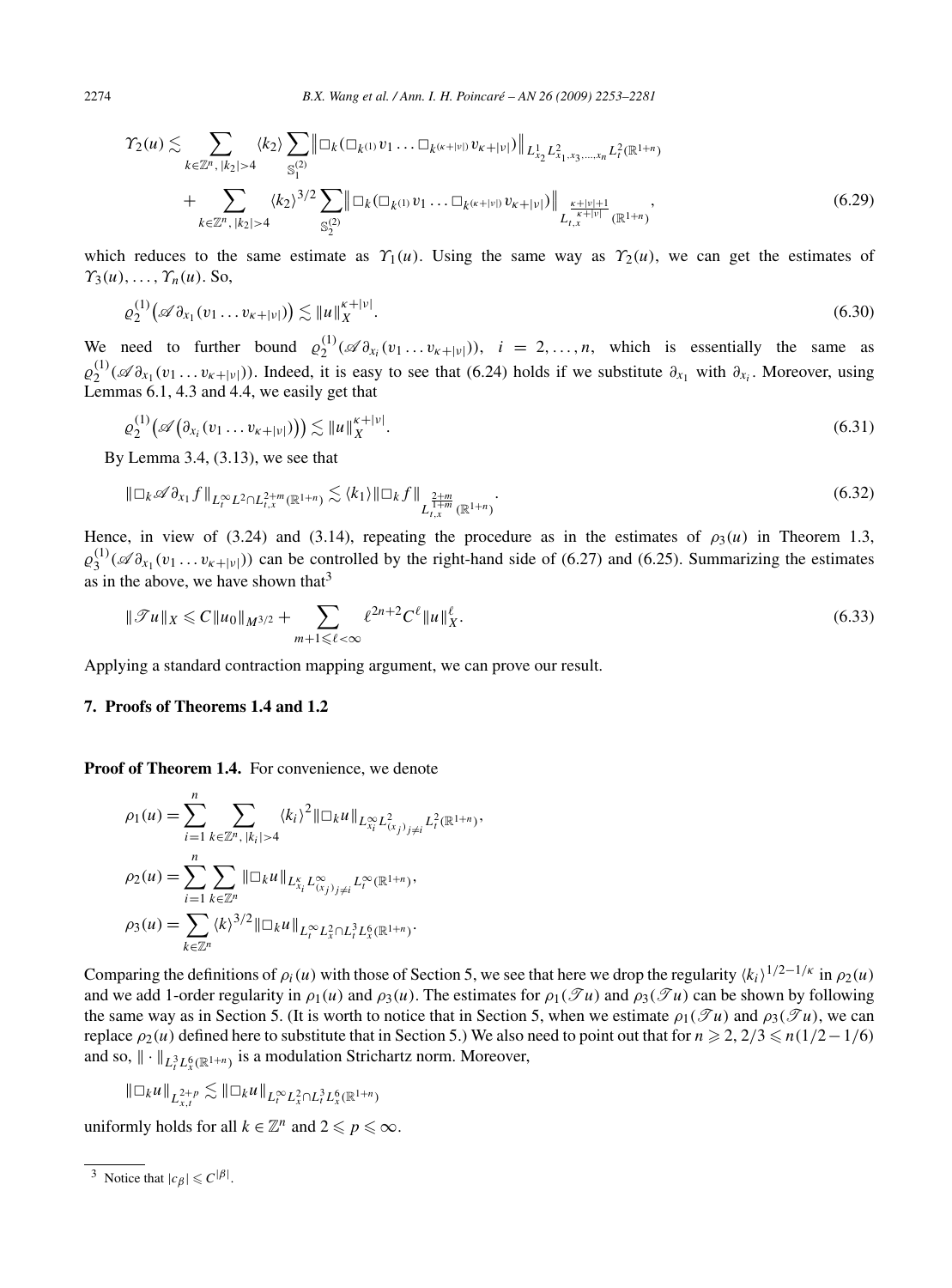Noticing that in the proof of Theorem 1.3, we do not know if the following two inequalities hold for  $m = 2$ ,

$$
\|\Box_k \mathscr{A}\partial_{x_1} f\|_{L^m_{x_1} L^\infty_{x_2,\dots,x_n} L^\infty_t(\mathbb{R}^{1+n})} \lesssim \langle k_1 \rangle^{1/2 + 1/m} \|\Box_k f\|_{L^1_{x_1} L^2_{x_2,\dots,x_n} L^2_t(\mathbb{R}^{1+n})},\tag{7.1}
$$

$$
\|\Box_k \partial_{x_i} \mathscr{A} f\|_{L_{x_1}^m L_{x_2,\ldots,x_n}^\infty L_t^\infty(\mathbb{R}^{1+n})} \lesssim \langle k_i \rangle^{1/2} \langle k_1 \rangle^{1/m} \|\Box_k f\|_{L_{x_i}^1 L_{(x_j)_{j\neq i}}^2 L_t^2(\mathbb{R}^{1+n})}.
$$
\n(7.2)

So, in the case  $m = 2$ , we need to find another way to estimate  $\rho_2(\mathcal{T}u)$ . Our solution is to apply the following estimate as in (3.16):

$$
\|\Box_k \mathscr{A} f\|_{L^2_{x_1} L^\infty_{x_2,\dots,x_n} L^\infty_t (\mathbb{R}^{1+n})} \lesssim \langle k_1 \rangle^{1/2} \|\Box_k f\|_{L^1_t L^2_x (\mathbb{R}^{1+n})}. \tag{7.3}
$$

It follows that for any  $\kappa \geq 2$ ,

$$
\sum_{k\in\mathbb{Z}^n} \left\| \Box_k \mathscr{A}\partial_{x_i} u^{\kappa+1} \right\|_{L^2_{x_1} L^\infty_{x_2,\ldots,x_n} L^\infty_t(\mathbb{R}^{1+n})} \lesssim \sum_{k\in\mathbb{Z}^n} \langle k \rangle^{3/2} \left\| \Box_k u^{\kappa+1} \right\|_{L^1_t L^2_x(\mathbb{R}^{1+n})}. \tag{7.4}
$$

Using Lemma 6.1, one has that

$$
\sum_{k \in \mathbb{Z}^n} \|\Box_k \mathscr{A} \partial_{x_i} u^{\kappa+1} \|_{L^2_{x_1} L^\infty_{x_2, \dots, x_n} L^\infty_t(\mathbb{R}^{1+n})} \lesssim \left( \sum_{k \in \mathbb{Z}^n} \langle k \rangle^{3/2} \|\Box_k u \|_{L_t^{\kappa+1} L_x^{2(\kappa+1)}(\mathbb{R}^{1+n})} \right)^{\kappa+1} \lesssim \left( \sum_{k \in \mathbb{Z}^n} \langle k \rangle^{3/2} \|\Box_k u \|_{L_t^3 L^\delta_x \cap L^\infty_{x,t}(\mathbb{R}^{1+n})} \right)^{\kappa+1} \lesssim \rho_3(u)^{1+\kappa} . \tag{7.5}
$$

Using (7.5), the estimates of  $\rho_2(\mathcal{T}u)$  is also obtained.  $\Box$ 

**Proof of Theorem 1.2.** We can follow the proof of Theorems 1.4 and 1.1 to get the proof and we omit the details of the proof.  $\square$ 

#### **Acknowledgements**

This work is supported in part by the National Science Foundation of China grant 10621061; and the 973 Project Foundation of China, grant 2006CB805902. The authors are grateful to the referee for his/her enlightening suggestions and comments, and for his/her pointing out the reference [20].

### **Appendix A**

**Proof of Propositions 2.1 and 2.2.** First, we show the 1/2-order smooth effect for the Schrödinger semi-group. By Plancherel's equality and Minkowski's inequality,

$$
\|S(t)u_0\|_{L^{\infty}_{x_1}L^2_{x_2,\ldots,x_n}L^2_t(\mathbb{R}^{1+n})} \leq \|\mathscr{F}_{\xi_1}^{-1}e^{it\epsilon_1\xi_1^2}\mathscr{F}_{x_1}(\mathscr{F}_{x_2,\ldots,x_n}u_0)\|_{L^2_{\xi_2,\ldots,\xi_n}L^{\infty}_{x_1}L^2_t(\mathbb{R}^{1+n})}.
$$
\n(A.1)

Recall the half-order smooth effect of  $S(t)$  in one spatial dimension (cf. [13]),

$$
\|\mathcal{F}_{\xi}^{-1}e^{it\xi^{2}}\mathcal{F}_{x}u_{0}\|_{L_{x}^{\infty}L_{t}^{2}(\mathbb{R}^{1+1})}\lesssim\|D_{x}^{-1/2}u_{0}\|_{L^{2}(\mathbb{R})}.
$$
\n(A.2)

Hence, in view of (A.1) and (A.2), using Plancherel's equality, we immediately have the result, as desired. Proposition 2.2 is the dual version of the half-order smooth effect of *S(t)*.

Denote

$$
u = c \mathcal{F}_{t,x}^{-1} \frac{\xi_1}{|\xi|_{\pm}^2 - \tau} \mathcal{F}_{t,x} f. \tag{A.3}
$$

We can assume, without loss of generality that  $|\xi|_{\pm}^2 = \xi_1^2 + \varepsilon_2 \xi_2^2 + \cdots + \varepsilon_n \xi_n^n := \xi_1^2 + |\bar{\xi}|_{\pm}^2$ . By Plancherel's identity,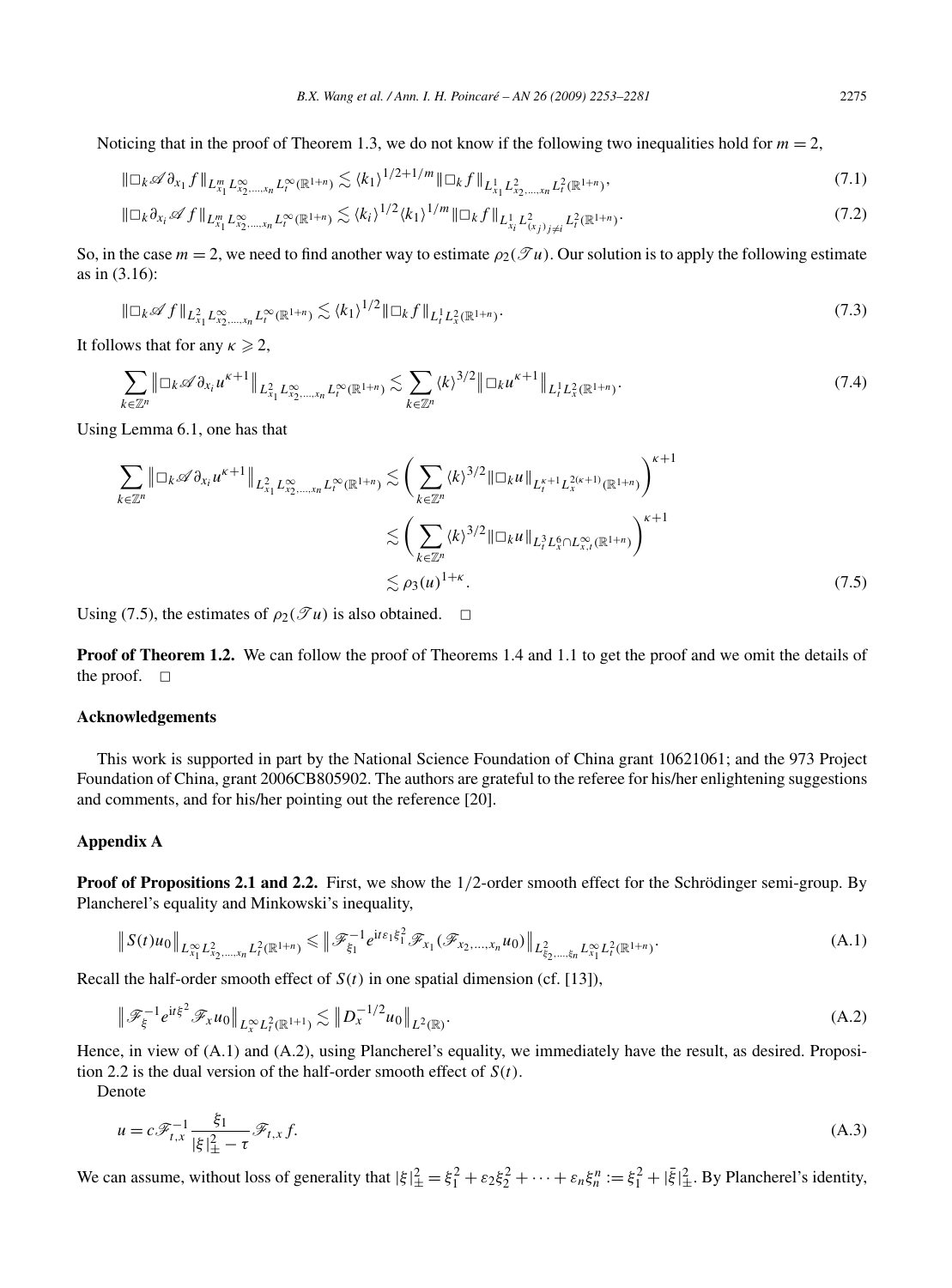$$
\|u\|_{L^{\infty}_{x_1} L^2_{x_2,\dots,x_n} L^2_t(\mathbb{R}^{1+n})} \leq \left\|\mathcal{F}_{\xi_1}^{-1} \frac{\xi_1}{\xi_1^2 + |\bar{\xi}|^2_{\pm} - \tau} \mathcal{F}_{t,x} f \right\|_{L^2_{\xi_2,\dots,\xi_n} L^{\infty}_{x_1} L^2_t(\mathbb{R}^{1+n})}.
$$
\n(A.4)

By changing the variable  $\tau \to \mu + |\bar{\xi}|^2_{\pm}$ , the right-hand side of (A.4) becomes

$$
\left\| \mathcal{F}_{\xi_1}^{-1} \frac{\xi_1}{\xi_1^2 - \mu} \mathcal{F}_{t,x_1} \left( e^{-it|\bar{\xi}|_{\pm}^2} \mathcal{F}_{x_2,...,x_n} f \right) \right\|_{L^2_{\xi_2,...,\xi_n} L^\infty_{x_1} L^2_{\mu}(\mathbb{R}^{1+n})} . \tag{A.5}
$$

Recalling the smooth effect estimate in one spatial dimension (cf. [13])

$$
\left\| \mathcal{F}_{\tau,\xi}^{-1} \frac{\xi}{\xi^2 - \tau} \mathcal{F}_{t,x} f \right\|_{L_x^{\infty} L_t^2(\mathbb{R}^{1+1})} \lesssim \|f\|_{L_x^1 L_t^2(\mathbb{R}^{1+1})},\tag{A.6}
$$

we have from  $(A.4)$ ,  $(A.5)$  and  $(A.6)$  that

$$
||u||_{L^{\infty}_{x_1} L^2_{x_2,\dots,x_n} L^2_t(\mathbb{R}^{1+n})} \lesssim ||e^{-it|\bar{\xi}|^2_{\pm}} \mathscr{F}_{x_2,\dots,x_n} f||_{L^2_{\bar{\xi}_2,\dots,\bar{\xi}_n} L^1_{x_1} L^2_t(\mathbb{R}^{1+n})}.
$$
\n(A.7)

Using Minkowski's inequality and Plancherel's equality, we immediately have

$$
\|u\|_{L^{\infty}_{x_1} L^2_{x_2,\ldots,x_n} L^2_t(\mathbb{R}^{1+n})} \lesssim \|f\|_{L^1_{x_1} L^2_{x_2,\ldots,x_n} L^2_t(\mathbb{R}^{1+n})}.
$$
\n(A.8)

Noticing that  $\partial_{x_1} \mathscr{A} f = u - \partial_{x_1} S(t) \int_{-\infty}^{\infty} S(s) \operatorname{sgn}(s) f(s) ds$ , we see that (A.8) also holds if one replaces *u* by *∂<sub>x<sub>1</sub></sub>* $\mathscr A$ *f* . □

# **Appendix B**

In this section, we generalize the Christ–Kiselev Lemma [6] to anisotropic Lebesgue spaces. Our idea follows Molinet and Ribaud [21], and Smith and Sogge [25]. Denote

$$
Tf(t) = \int_{-\infty}^{\infty} K(t, t') f(t') dt', \qquad T_{ref}(t) = \int_{0}^{t} K(t, t') f(t') dt'.
$$
 (B.1)

If  $T: Y_1 \to X_1$  implies that  $T_{re}: Y_1 \to X_1$ , then  $T: Y_1 \to X_1$  is said to be a well restriction operator.

**Proposition B.1.** *Let T be as in* (B.1)*. We have the following results.*

- (1) If  $\bigwedge_{i=1}^{3} p_i > (\bigvee_{i=1}^{3} q_i) \vee (q_1q_3/q_2)$ , then  $T: L_{x_1}^{q_1} L_{x_2}^{q_2} L_f^{q_3}(\mathbb{R}^3) \to L_{x_1}^{p_1} L_{x_2}^{p_2} L_f^{p_3}(\mathbb{R}^3)$  is a well restriction operator. (2) If  $q_1 < \bigwedge_{i=1}^3 p_i$ , then  $T: L_t^{q_1} L_{x_1}^{q_2} L_{x_2}^{q_3}(\mathbb{R}^3) \to L_{x_1}^{p_1} L_{x_2}^{p_2} L_t^{p_3}(\mathbb{R}^3)$  is a well restriction operator.
- (3) If  $p_1 > (\sqrt{\frac{3}{i-1} q_i}) \vee (q_1 q_3/q_2)$ , then  $T: L_{x_1}^{q_1} L_{x_2}^{q_2} L_f^{q_3}(\mathbb{R}^3) \to L_t^{p_1} L_{x_1}^{p_2} L_{x_2}^{p_3}(\mathbb{R}^3)$  is a well restriction operator.
- (4) If  $\bigwedge_{i=1}^{3} p_i > (\bigvee_{i=1}^{3} q_i) \vee (q_1q_3/q_2)$ , then  $T: L_{x_1}^{q_1} L_{x_2}^{q_2} L_f^{q_3}(\mathbb{R}^3) \to L_{x_2}^{p_2} L_{x_1}^{p_1} L_f^{p_3}(\mathbb{R}^3)$  is a well restriction operator.

Let  $f \in L_{x_1}^{q_1} L_{x_2}^{q_2} L_l^{q_3}(\mathbb{R}^3)$  so that  $|| f ||_{L_{x_1}^{q_1} L_{x_2}^{q_2} L_l^{q_3}(\mathbb{R}^3)} = 1$ . Define  $F : \mathbb{R} \to [0, 1]$  by

$$
F(t) := \left\| \left( \int_{-\infty}^{t} |f(s, x)|^{q_3} ds \right)^{1/q_3} \right\|_{L_{x_1}^{q_1} L_{x_2}^{q_2}}^{q_1}.
$$
\n(B.2)

**Lemma B.2.** *Let*  $I \subset [0, 1]$  *is an interval, then it holds:* 

$$
\|\chi_{F^{-1}(I)}f\|_{L_{x_1}^{q_1}L_{x_2}^{q_2}L_{t}^{q_3}(\mathbb{R}\times\mathbb{R}^2)} \leqslant |I|^{\frac{q_2}{q_1q_3}\wedge\frac{1}{q_1}\wedge\frac{1}{q_2}\wedge\frac{1}{q_3}} \tag{B.3}
$$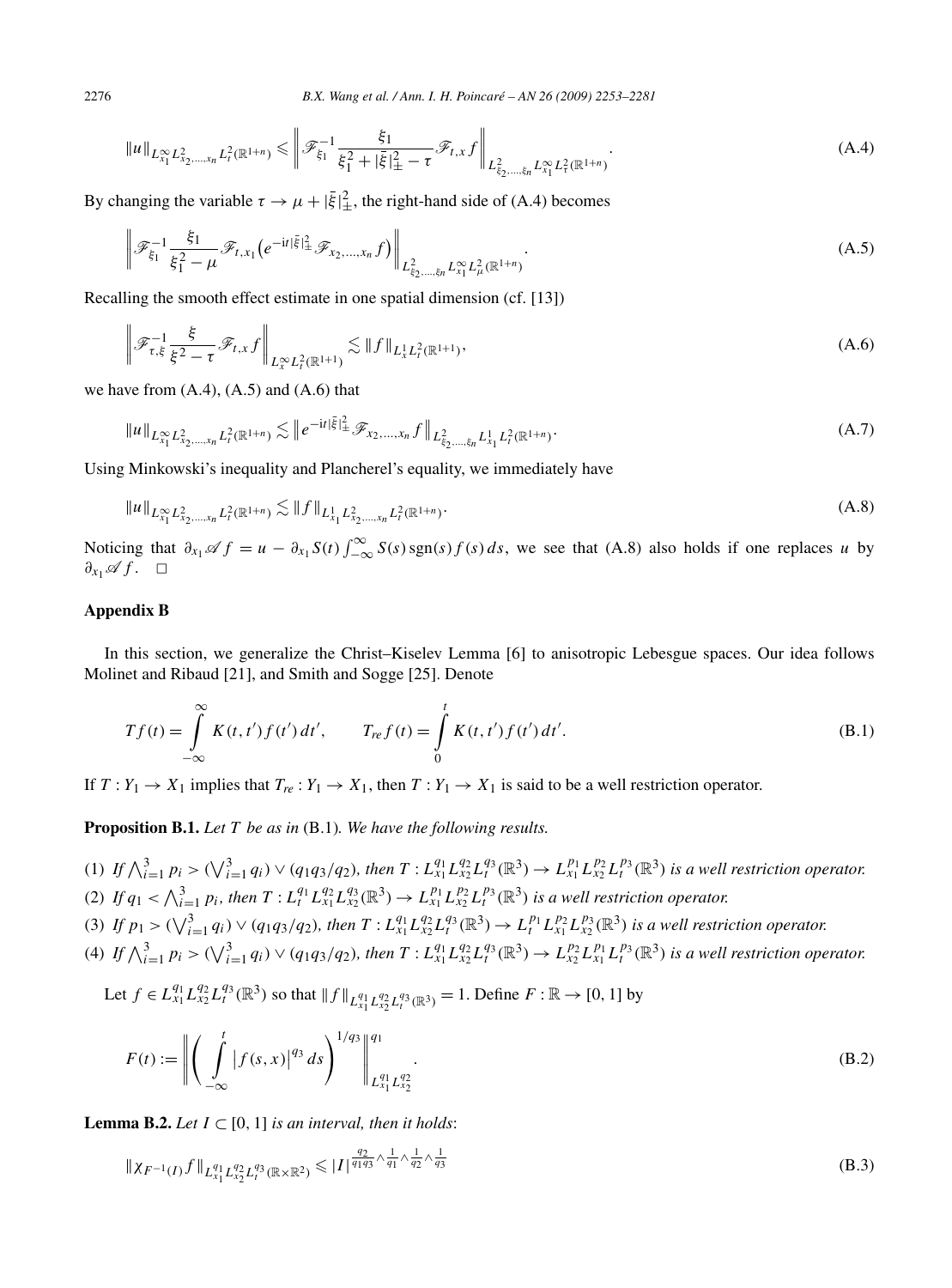**Proof.** For any  $I = (A, B) \subset [0, 1]$ , there exist  $t_1, t_2 \in \mathbb{R}$  satisfying

$$
A = \left\| \left( \int_{-\infty}^{t_1} |f(s, x)|^{q_3} ds \right)^{1/q_3} \right\|_{L_{x_1}^{q_1} L_{x_2}^{q_2}}, \qquad B = \left\| \left( \int_{-\infty}^{t_2} |f(s, x)|^{q_3} ds \right)^{1/q_3} \right\|_{L_{x_1}^{q_1} L_{x_2}^{q_2}}
$$

and  $F^{-1}(I) = (t_1, t_2)$ . For  $x = (x_1, x_2)$ , we define  $J(t, x)$  and  $E(t, x_1)$  by:

$$
J(t,x) = \left(\int_{-\infty}^{t} |f(s,x)|^{q_3} ds\right)^{1/q_3}, \qquad E(t,x_1) = \left(\int J(t,x)^{q_2} dx_2\right)^{1/q_2}.
$$
 (B.4)

It is well known that for  $a \ge b > 0$ ,

$$
r^a - s^a \leqslant C(r^b - s^b)(r^{a-b} + s^{a-b}), \quad 0 \leqslant s \leqslant r,
$$
\n(B.5)

and for  $0 < a \leq b$ ,

$$
r^a - s^a \leqslant (r^b - s^b)^{a/b}, \quad 0 \leqslant s \leqslant r. \tag{B.6}
$$

We divide the proof into the following four cases.

*Case 1.*  $q_3 \geq q_2 \geq q_1$ . From (B.5) we have

$$
\|\chi_{F^{-1}(I)}f(\cdot,x)\|_{L_t^{q_3}}^{q_3} \lesssim \left(J(t_2,x)^{q_2} - J(t_1,x)^{q_2}\right)J(\infty,x)^{q_3-q_2}.
$$
 (B.7)

Recalling the assumption  $|| f ||_{L_{x_1}^{q_1} L_{x_2}^{q_2} L_i^{q_3}(\mathbb{R} \times \mathbb{R}^2)} = 1$ , by (B.7), (B.4), (B.5) and Hölder inequality, we have

$$
\int \left( \int \left\| \chi_{F^{-1}(I)} f(\cdot, x) \right\|_{L_t^{q_3}}^{q_2} dx_2 \right)^{\frac{q_1}{q_2}} dx_1
$$
\n
$$
\lesssim \int \left( \int (J(t_2, x)^{q_2} - J(t_1, x)^{q_2} \right)^{\frac{q_2}{q_3}} J(\infty, x)^{(q_3 - q_2)\frac{q_2}{q_3}} dx_2 \right)^{\frac{q_1}{q_2}} dx_1
$$
\n
$$
\leq \int (E(t_2, x_1)^{q_2} - E(t_1, x_1)^{q_2} \Big)^{\frac{q_1}{q_3}} (E(\infty, x_1)) \frac{\frac{(q_3 - q_2)q_1}{q_3}}{\frac{q_3}{q_3}} dx_1
$$
\n
$$
\lesssim \int (E(t_2, x_1)^{q_1} - E(t_1, x_1)^{q_1} \Big)^{\frac{q_1}{q_3}} (E(\infty, x_1)) \frac{\frac{(q_2 - q_1)q_1}{q_3}}{\frac{q_3}{q_3}} (E(\infty, x_1)) \frac{\frac{(q_3 - q_2)q_1}{q_3}}{\frac{q_3}{q_3}} dx_1
$$
\n(B.8)

$$
\leq \left\| \left( E(t_2, x_1)^{q_1} - E(t_1, x_1)^{q_1} \right)^{\frac{q_1}{q_3}} \right\|_{L_{x_1}^{q_3/q_1}} \left\| E(\infty, x_1)^{\frac{(q_3 - q_1)q_1}{q_3}} \right\|_{L_{x_1}^{1/(1-q_1/q_3)}} \tag{B.9}
$$

$$
\leqslant \left(F(t_2) - F(t_1)\right)^{\frac{q_1}{q_3}} F(\infty)^{1 - q_1/q_3} \leqslant |I|^{\frac{q_1}{q_3}}.
$$
\n(B.10)

*Case 2.*  $q_3 \geq q_2, q_2 < q_1$ . From (B.8) and (B.6), we have

$$
\int \left( \int \left\| \chi_{F^{-1}(I)} f(\cdot, x) \right\|_{L_t^{q_3}}^{q_2} dx_2 \right)^{\frac{q_1}{q_2}} dx_1
$$
\n
$$
\lesssim \int \left( E(t_2, x_1)^{q_2} - E(t_1, x_1)^{q_2} \right)^{\frac{q_1}{q_3}} \left( E(\infty, x_1) \right)^{\frac{(q_3 - q_2)q_1}{q_3}} dx_1
$$
\n
$$
\leq \int \left( E(t_2, x_1)^{q_1} - E(t_1, x_1)^{q_1} \right)^{\frac{q_2}{q_3}} \left( E(\infty, x_1) \right)^{\frac{(q_3 - q_2)q_1}{q_3}} dx_1
$$
\n
$$
\leq \left\| \left( E(t_2, x_1)^{q_1} - E(t_1, x_1)^{q_1} \right)^{\frac{q_2}{q_3}} \right\|_{L_{x_1}^{q_3/q_2}} \left\| E(\infty, x_1) \right)^{\frac{(q_3 - q_2)q_1}{q_3}} \right\|_{L_{x_1}^{1/(1-q_2/q_3)}} \leq (F(t_2) - F(t_1))^{\frac{q_2}{q_3}} F(\infty)^{1 - q_2/q_3} \leq |I|^{\frac{q_2}{q_3}}.
$$
\n(B.11)

*Case 3.*  $q_3 < q_2 \leq q_1$ . From (B.6), we have

$$
\|\chi_{F^{-1}(I)}f(\cdot,x)\|_{L_t^{q_3}}^{q_3} \leq (J(t_2,x)^{q_2} - J(t_1,x)^{q_2})^{q_3/q_2}.
$$
 (B.12)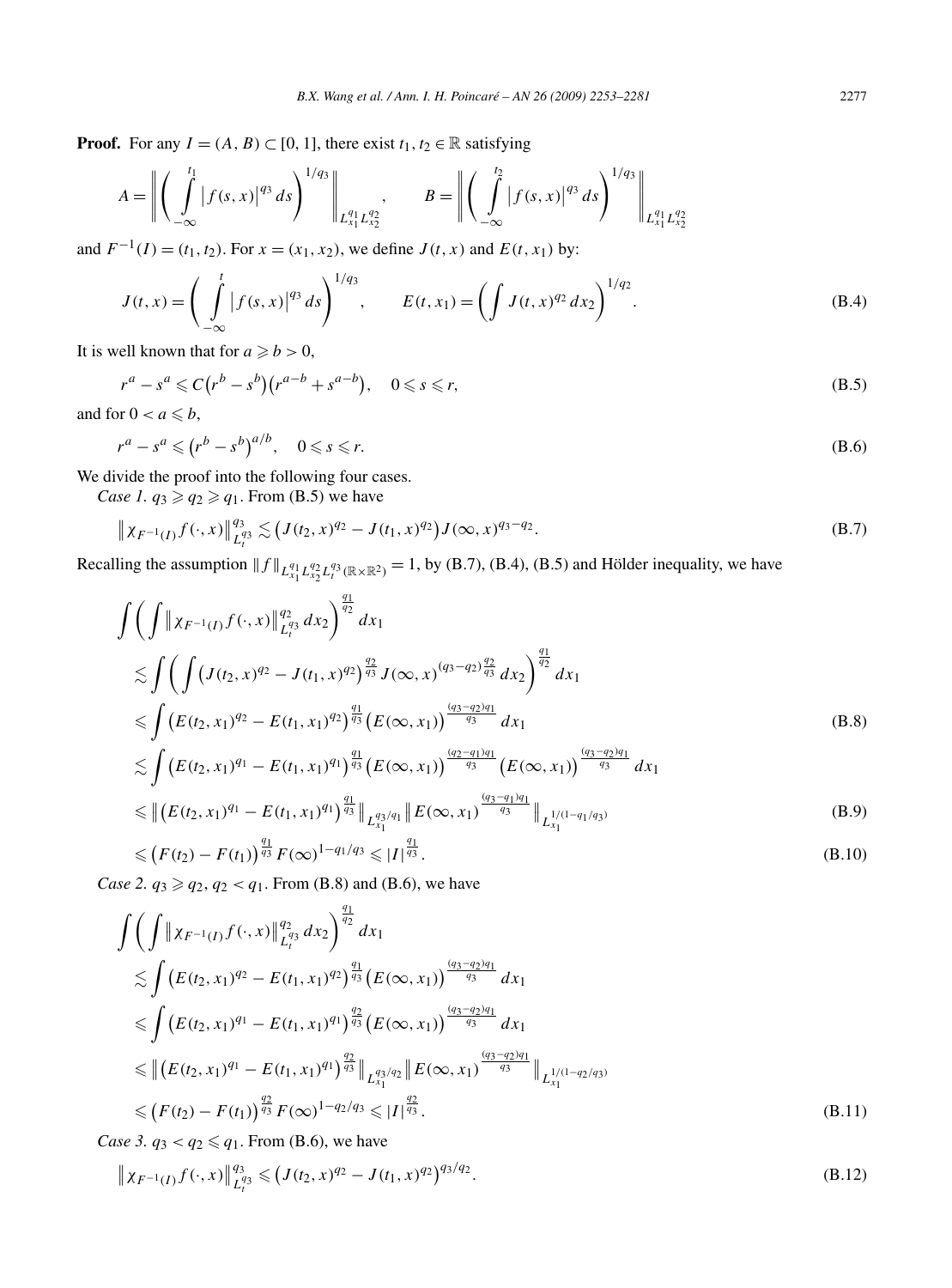

Fig. 1. Whitney's decomposition in the triangle.

Using (B.6) again, we have

$$
\int \left( \int \|x_{F^{-1}(I)} f(\cdot, x)\|_{L_{I}^{q_3}}^{q_2} dx_2 \right)^{\frac{q_1}{q_2}} dx_1 \le \int \left( E(t_2, x_1)^{q_2} - E(t_1, x_1)^{q_2} \right)^{\frac{q_1}{q_2}} dx_1
$$
\n
$$
\le \int \left( E(t_2, x_1)^{q_1} - E(t_1, x_1)^{q_1} \right) dx_1
$$
\n
$$
= F(t_2) - F(t_1) = |I|.
$$
\n(B.14)

*Case 4.*  $q_3 < q_2$ ,  $q_2 > q_1$ . From (B.13), (B.5) and Hölder inequality we have

$$
\iint \left( \int \|x_{F^{-1}(I)} f(\cdot, x)\|_{L_t^{q_3}}^{q_2} dx_2 \right)^{\frac{q_1}{q_2}} dx_1 \le \int \left( E(t_2, x_1)^{q_2} - E(t_1, x_1)^{q_2} \right)^{\frac{q_1}{q_2}} dx_1
$$
  
\n
$$
\le \int \left( E(t_2, x_1)^{q_1} - E(t_1, x_1)^{q_1} \right)^{\frac{q_1}{q_2}} E(\infty, x_1)^{\frac{q_1(q_2 - q_1)}{q_2}} dx_1
$$
  
\n
$$
\le \left( F(t_2) - F(t_1) \right)^{\frac{q_1}{q_2}} = |I|^{\frac{q_1}{q_2}}.
$$
\n(B.15)

From (B.10), (B.11), (B.14) and (B.15) we get

$$
\|\chi_{F^{-1}(I)}f\|_{L_{x_1}^{q_1}L_{x_2}^{q_2}L_{t}^{q_3}(\mathbb{R}\times\mathbb{R}^2)} \leq C|I|^{\frac{1}{q_1}\wedge\frac{1}{q_2}\wedge\frac{1}{q_3}\wedge\frac{q_2}{q_1q_3}},\tag{B.16}
$$

which yields (B.3), as desired.  $\square$ 

We will use Whitney's decomposition to the triangle  $\{(x, y) \in [0, 1]^2 : x < y\}$  (see Fig. 1). First, we divide [0, 1]<sup>2</sup> into four congruent squares, consider the square with side-length 1*/*2 in the triangle region and decompose it into four dyadic squares with side-length 1*/*4, then remove the left-upper three ones in the triangle region. Secondly, considering the remaining region, we can find three squares with side-length 1*/*4 in the triangle. We decompose each square into four dyadic squares in the same way as in the first step. Repeating the procedure above to the end. So, we have decomposed the triangle region into infinite squares with dyadic border. Let *I* and *J* be the dyadic subintervals of [0*,* 1] in the horizontal and perpendicular axes, respectively. We say that *I* ∼ *J* if they can consist the horizontal border and perpendicular border of a square described above, respectively. From the decomposition above we see that

- (i)  $|I| = |J|$  and dist $(I, J) \geq |I|$  for  $I \sim J$ .
- (ii) The squares in  $\{(x, y) \in [0, 1]^2: x < y\}$  are pairwise disjoint.
- (iii) For any dyadic subinterval *J*, there are at most two *I* with  $I \sim J$ .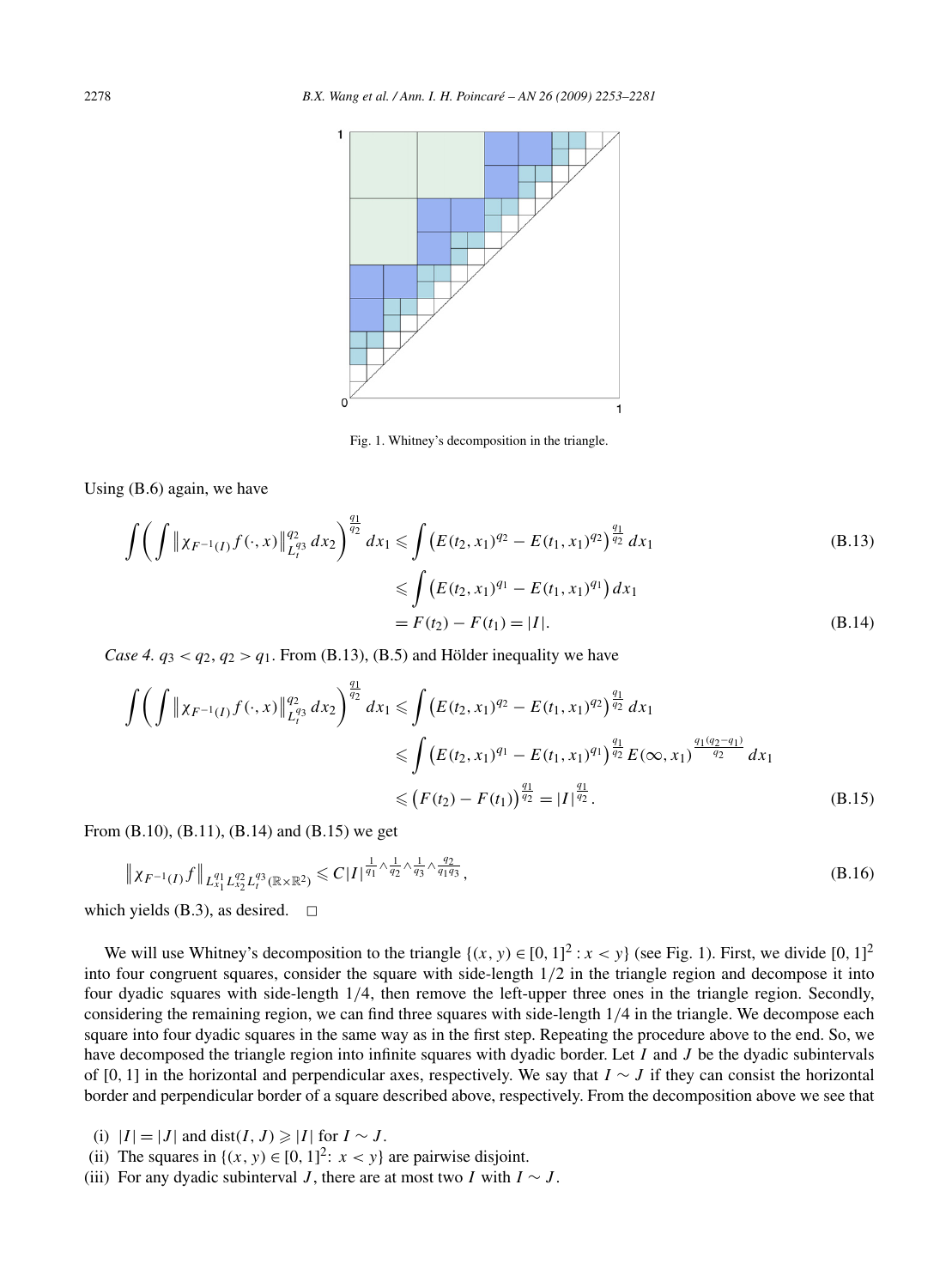**Proof of Proposition B.1.** First, we show the result of (1). We have

$$
T_{ref}(t,x) := \int_{-\infty}^{t} K(t,t')f(t')dt' = \sum_{\{I,J:\ I\sim J\}} \chi_{F^{-1}(J)}T(\chi_{F^{-1}(I)}f).
$$
 (B.17)

It follows that

$$
\|T_{re}f\|_{L_{x_1}^{p_1}L_{x_2}^{p_2}L_i^{p_3}(\mathbb{R}^3)} \leq \sum_{j=1}^{\infty} \left\| \sum_{\{I,J:\ I \sim J,\ |I|=2^{-j}\}} \chi_{F^{-1}(J)} T(\chi_{F^{-1}(I)}f) \right\|_{L_{x_1}^{p_1}L_{x_2}^{p_2}L_i^{p_3}(\mathbb{R}^3)}.
$$
\n(B.18)

For any  $p \ge 1$ , we easily see the following fact:

$$
\bigg\| \sum_{\{I, J: I \sim J, |I| = 2^{-j}\}} \chi_{F^{-1}(J)} T(\chi_{F^{-1}(I)} f) \bigg\|_{L_t^p(\mathbb{R})}^p \leq 2 \sum_{J_1: |J_1| = 2^{-j}} \int_{\mathbb{R}} \chi_{F^{-1}(J_1)} |T(\chi_{F^{-1}(J_1)} f)|^p dt.
$$
 (B.19)

Hence, in view of (B.18) and (B.19) we have

$$
\|T_{re}f\|_{L_{x_1}^{p_1}L_{x_2}^{p_2}L_i^{p_3}(\mathbb{R}^3)} \leq \sum_{j=1}^{\infty} \left\| \left( \sum_{\{I: \ |I|=2^{-j}\}} \|T(\chi_{F^{-1}(I)}f)\|_{L_i^{p_3}(\mathbb{R})}^{p_3} \right)^{1/p_3} \right\|_{L_{x_1}^{p_1}L_{x_2}^{p_2}(\mathbb{R}^2)}.
$$
\n(B.20)

If  $p \leqslant q$ , by Minkowski's inequality, we have

$$
\left\| \left( \sum_{j} \|a_{j}(x, y)\|_{L_{x}^{p}}^{p} \right)^{1/p} \right\|_{L_{y}^{q}} \leqslant \left( \sum_{j} \|a_{j}(x, y)\|_{L_{y}^{q} L_{x}^{p}}^{p} \right)^{1/p}.
$$
\n(B.21)

If  $p > q$ , in view of  $(a + b)^{\theta} \le a^{\theta} + b^{\theta}$  for any  $0 \le \theta \le 1$ ,  $a, b > 0$ , we have

$$
\left\| \left( \sum_{j} \|a_{j}(x, y)\|_{L_{x}^{p}}^{p} \right)^{1/p} \right\|_{L_{y}^{q}} \leqslant \left( \sum_{j} \|a_{j}(x, y)\|_{L_{y}^{q} L_{x}^{p}}^{q} \right)^{1/q}.
$$
\n(B.22)

We divide our discussion into the following three cases.

*Case 1.*  $p_1, p_2 \geq p_3$ . By (B.20), using (B.21) twice, we have

$$
\|T_{re}f\|_{L_{x_1}^{p_1}L_{x_2}^{p_2}L_{t}^{p_3}(\mathbb{R}^3)} \leq \sum_{j=1}^{\infty} \Biggl(\sum_{\{I:\ |I|=2^{-j}\}} \|T(\chi_{F^{-1}(I)}f)\|_{L_{x_1}^{p_1}L_{x_2}^{p_2}L_{t}^{p_3}(\mathbb{R}^3)}^{2}\Biggr)^{1/p_3}.
$$
\n(B.23)

*Case 2.*  $p_1 \leq p_2 \leq p_3$ . By (B.20), using (B.22) twice, we have

$$
\|T_{re}f\|_{L_{x_1}^{p_1}L_{x_2}^{p_2}L_i^{p_3}(\mathbb{R}^3)} \leq \sum_{j=1}^{\infty} \Biggl(\sum_{\{I: \;|I|=2^{-j}\}} \|T(\chi_{F^{-1}(I)}f)\|_{L_{x_1}^{p_1}L_{x_2}^{p_2}L_i^{p_3}(\mathbb{R}^3)}^{p_1}\Biggr)^{1/p_1}.
$$
\n(B.24)

*Case 3.*  $p_2 \leqslant p_1 \leqslant p_3$ . By (B.20) and (B.22), then applying (B.21), we have

$$
\|T_{re}f\|_{L_{x_1}^{p_1}L_{x_2}^{p_2}L_i^{p_3}(\mathbb{R}^3)} \leq \sum_{j=1}^{\infty} \Biggl(\sum_{\{I: \;|I|=2^{-j}\}} \|T(\chi_{F^{-1}(I)}f)\|_{L_{x_1}^{p_1}L_{x_2}^{p_2}L_i^{p_3}(\mathbb{R}^3)}^{p_2}\Biggr)^{1/p_2}.
$$
\n(B.25)

Denote  $p_{\min} = \min(p_1, p_2, p_3)$ . It follows from (B.23)–(B.25) that

$$
||T_{re}f||_{L_{x_1}^{p_1}L_{x_2}^{\infty}L_t^{p_2}} \lesssim \sum_{j=1}^{\infty} \Biggl(\sum_{\{I: \ |I|=2^{-j}\}} |I|^{\frac{p_{\min}q_2}{q_1q_3} \wedge \frac{p_{\min}}{q_3} \wedge \frac{p_{\min}}{q_2} \wedge \frac{p_{\min}}{q_1}}\Biggr)^{\frac{1}{p_{\min}}}
$$
  

$$
\lesssim \sum_{j=1}^{\infty} 2^{-j((\frac{q_2}{q_1q_3} \wedge \frac{1}{q_3} \wedge \frac{1}{q_2} \wedge \frac{1}{q_1}) - \frac{1}{p_{\min}}}) < \infty.
$$
 (B.26)

The proof of (4) is almost the same as that of (1) and we omit the details of the proof.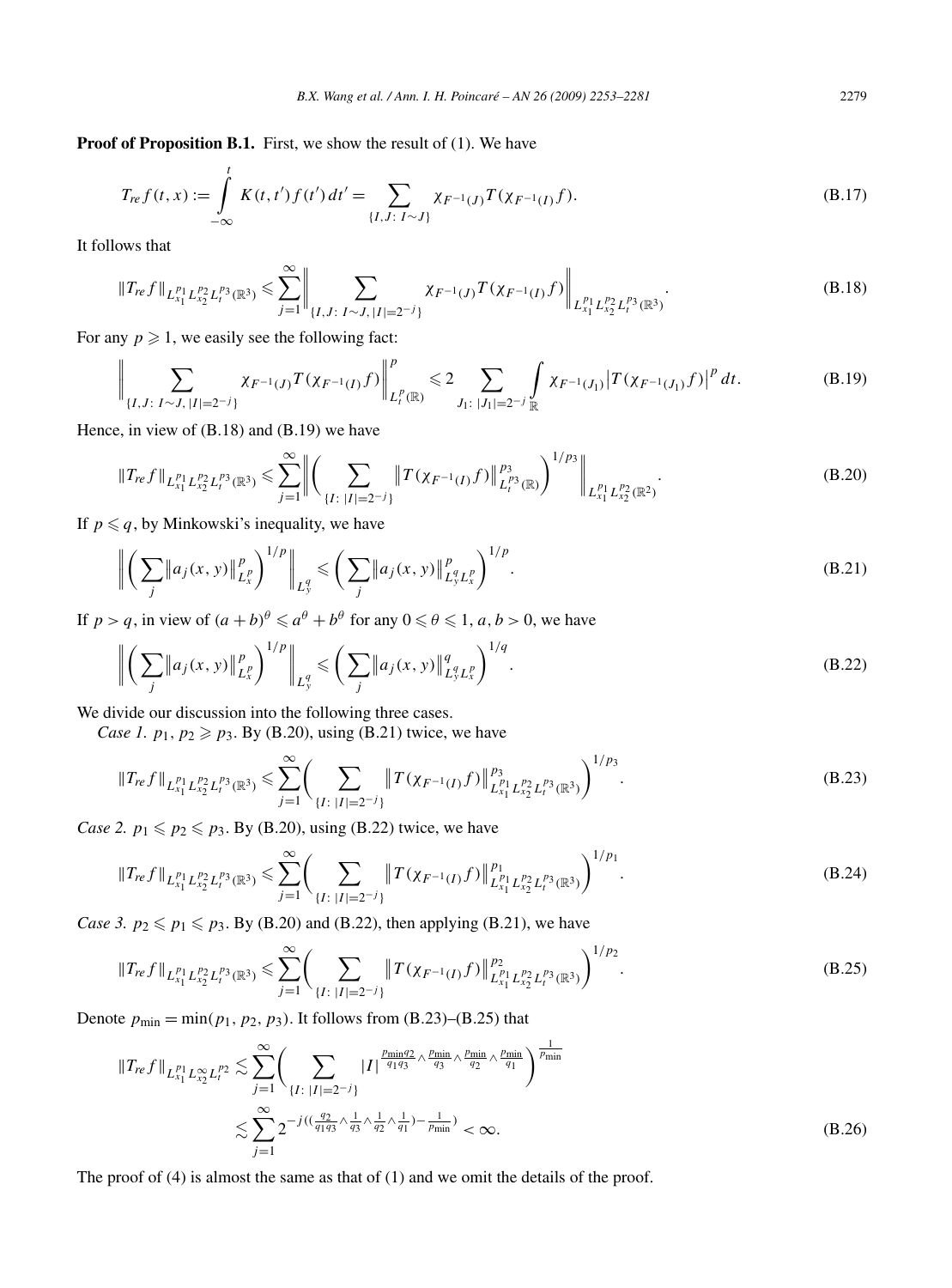Next, we prove (2). We have

$$
\|T_{re}f\|_{L_t^{p_1}L_{x_1}^{p_2}L_{x_2}^{p_3}(\mathbb{R}\times\mathbb{R}^2)} \leq \sum_{j=1}^{\infty} \left\| \sum_{\{I,J:\;I\sim J,\;|I|=2^{-j}\}} \chi_{F^{-1}(J)}T(\chi_{F^{-1}(I)}f) \right\|_{L_t^{p_1}L_{x_1}^{p_2}L_{x_2}^{p_3}(\mathbb{R}^3)} \leq 2\sum_{j=1}^{\infty} \left\| \sum_{\{I:\;|I|=2^{-j}\}} \chi_{F^{-1}(J)}\|T(\chi_{F^{-1}(I)}f)\|_{L_{x_1}^{p_2}L_{x_2}^{p_3}(\mathbb{R}^2)} \right\|_{L_t^{p_1}(\mathbb{R})}.
$$

Using the same way as in (B.19),

$$
\|T_{re}f\|_{L_t^{p_1}L_{x_1}^{p_2}L_{x_2}^{p_3}(\mathbb{R}^3)} \lesssim \sum_{j=1}^{\infty} \Biggl(\sum_{\{I:\ |I|=2^{-j}\}}\|\chi_{F^{-1}(I)}f\|_{L_{x_1}^{q_1}L_{x_2}^{q_2}L_{t}^{q_3}(\mathbb{R}^3)}^{p_1}\Biggr)^{1/p_1},
$$

So, we can control  $||T_{re}f||_{L_t^{p_1}L_{x_1}^{p_2}L_{x_2}^{p_3}(\mathbb{R}^3)}$  by the right-hand side of (B.26) in the case  $p_{\min} = p_1$ .

Finally, we prove (3). We define  $F_1(t)$  as follows.

$$
F_1(t) := \int_{-\infty}^t \| f(s, x_1, x_2) \|_{L^{q_2}_{x_1} L^{q_3}_{x_2}}^{q_1} ds.
$$
 (B.27)

From the definition of  $F_1(t)$ , it is easy to see that

$$
\|\chi_{F_1^{-1}(I)}(s)f(s)\|_{L_t^{q_1}L_{x_1}^{q_2}L_{x_2}^{q_3}(\mathbb{R}\times\mathbb{R}^2)} = |I|^{1/q_1}.
$$
\n(B.28)

Hence, replacing (B.3) with (B.28), we can use the same way as in the proof of (1) to get the result, as desired.  $\Box$ 

We can generalized this result to *n* dimensional spaces:

**Lemma B.3.** *Let T be as in* (B.1)*. We have the following results.*

- (1) If  $\min(p_1, p_2, p_3) > \max(q_1, q_2, q_3, q_1q_3/q_2)$ , then  $T: L_{x_1}^{q_1} L_{x_2,...,x_n}^{q_2} L_t^{q_3}(\mathbb{R}^{n+1}) \to L_{x_1}^{p_1} L_{x_2,...,x_n}^{p_2} L_t^{p_3}(\mathbb{R}^{n+1})$  is a *well restriction operator.*
- (2) If  $p_0 > (\sqrt{\frac{3}{i-1} q_i}) \vee (q_1 q_3/q_2)$ , then  $T: L_{x_1}^{q_1} L_{x_2,...,x_n}^{q_2} L_i^{q_3}(\mathbb{R}^{n+1}) \to L_i^{p_0} L_{x_1}^{p_1} ... L_{x_n}^{p_n}(\mathbb{R}^{n+1})$  is a well restriction *operator.*
- (3) If  $q_0 < \min(p_1, p_2, p_3)$ , then  $T: L_t^{q_0} L_{x_1}^{q_1} \dots L_{x_n}^{q_n} (\mathbb{R}^{n+1}) \to L_{x_1}^{p_1} L_{x_2,\dots,x_n}^{p_2} L_t^{p_3} (\mathbb{R}^{n+1})$  is a well restriction operator.
- (4) If  $\min(p_1, p_2, p_3) > \max(q_1, q_2, q_3, q_1q_3/q_2)$ , then  $T: L_{x_2}^{q_1} L_{x_1, x_3, ..., x_n}^{q_2} L_{t}^{q_3}(\mathbb{R}^{n+1}) \to L_{x_1}^{p_1} L_{x_2, ..., x_n}^{p_2} L_{t}^{p_3}(\mathbb{R}^{n+1})$  is *a well restriction operator.*

#### **References**

- [1] J. Bergh, J. Löfström, Interpolation Spaces, Springer-Verlag, 1976.
- [2] I. Bejenaru, D. Tataru, Large data local solutions for the derivative NLS equation, arXiv:math.AP/0610092v1.
- [3] H. Chihara, Global existence of small solutions to semilinear Schrödinger equations with gauge invariance, Publ. Res. Inst. Math. Sci. 31 (1995) 731–753.
- [4] H. Chihara, The initial value problem for cubic semilinear Schrödinger equations with gauge invariance, Publ. Res. Inst. Math. Sci. 32 (1996) 445–471.
- [5] M. Christ, Illposedness of a Schrödinger equation with derivative regularity, preprint, http://citeseerx.ist.psu.edu/viewdoc/download?doi= 10.1.1.70.1363&rep=rep1&type=pdf, 2003.
- [6] M. Christ, A. Kiselev, Maximal functions associated to filtrations, J. Funct. Anal. 179 (2001) 406–425.
- [7] P. Constantin, J.C. Saut, Local smoothing properties of dispersive equations, J. Amer. Math. Soc. 1 (1988) 413–446.
- [8] P.A. Clarkson, J.A. Tuszynski, Exact solutions of the multidimensional derivative nonlinear Schrödinger equation for many-body systems near criticality, J. Phys. A: Math. Gen. 23 (1990) 4269–4288.
- [9] Wei-Yue Ding, You-De Wang, Schrödinger flow of maps into symplectic manifolds, Sci. China Ser. A 41 (1998) 746–755.
- [10] J.M. Dixon, J.A. Tuszynski, Coherent structures in strongly interacting many-body systems: II. Classical solutions and quantum fluctuations, J. Phys. A: Math. Gen. 22 (1989) 4895–4920.